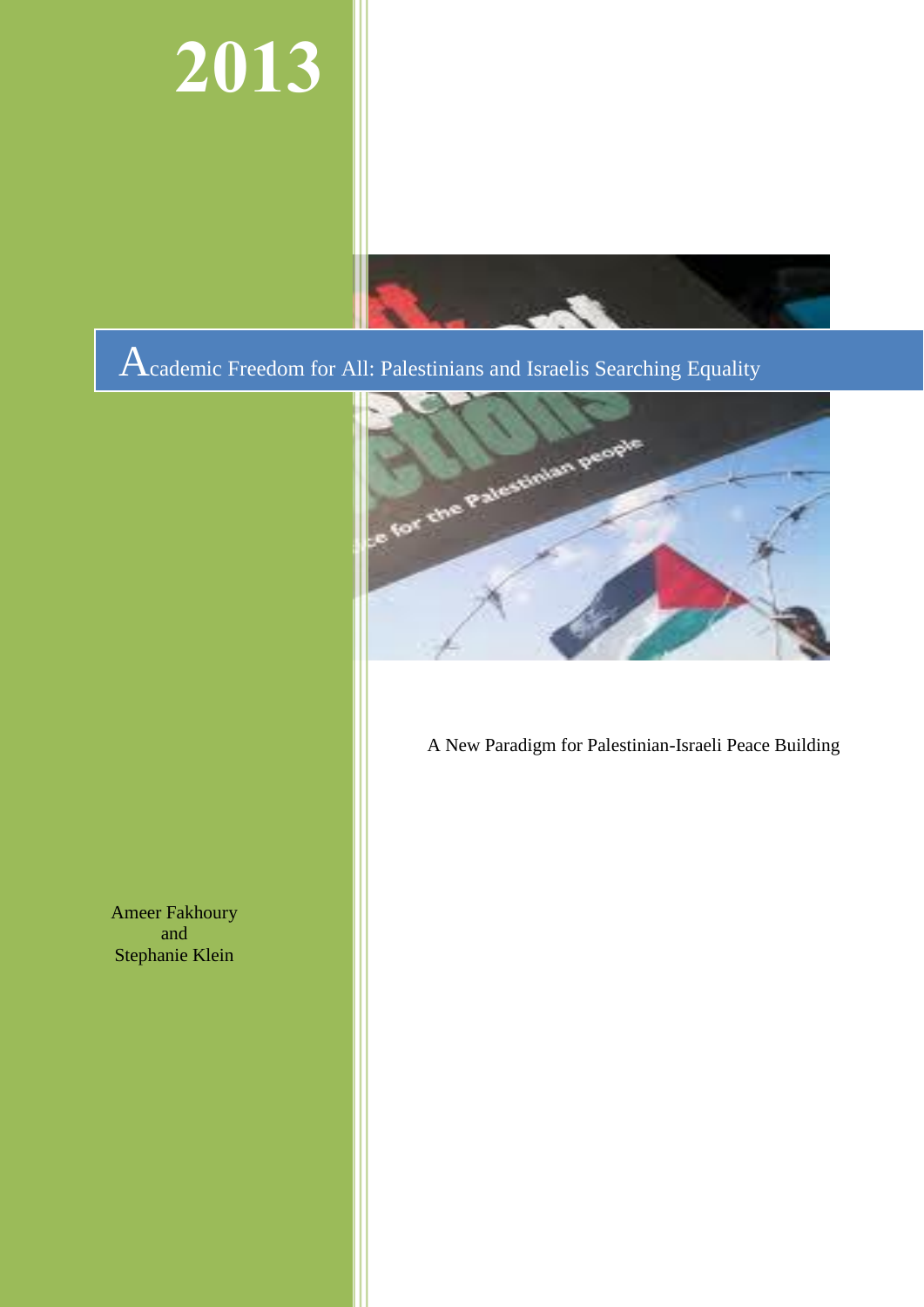#### **EXECUTIVE SUMMARY**

 Boycott against Israel in its various forms has become one of the most significant battlefronts of the Palestinian – Zionism conflict as part of the Palestinian "New Resistance" philosophy, which is centered heavily on unilateralism and the "logic of pressure."

 In this paper, we will examine the boycott as it is applied to academic cooperation between Israelis and Palestinians. What follows is a study of the two main Palestinian-led boycott movements; the Palestinian Campaign for the Academic and Cultural Boycott of Israel (PACBI) and the Boycott, yDivestment and Sanctions against Israel (BDS) movement.

 To this end, we have carried out extensive research based mainly on the evaluation of hundreds of written publications from the two conflicting parties since the beginning of the boycott in 2004. Our findings in this regard have been divided into two parts: a theoretical section and a practical evaluation.

 In the theoretical section, we focused our analysis on two main aspects: a diagnosis and prognosis of the conflict. The diagnostic part includes the conflict assessment outlined with the purpose of evaluating the appropriateness or feasibility of a second-track initiative at this time. We offer a thorough presentation of the respective parties' interests, motives, agendas, demands, and perceptions of one another. We have also put forward a conscious refrain to the history of the conflict, existing communication channels between the parties and, of course, previous attempts to resolve the conflict.

 In the prognostic section, however, we hypothesize a set of plausible alternative future scenarios, or common futures, to the conflict as a whole. These scenarios include the preferred overall outcome scenario based upon the diagnosis and alongside each BATNA - best alternative to a negotiated agreement .

In the practical section, we propose a design for a second-track initiative that would address the issue of Israeli-Palestinian academic cooperation. The goal of this initiative would be to bring Israelis and Palestinians together to negotiate mutually-acceptable guidelines and criteria for academic cooperation between the two communities. This resolution could take the form of an alternative to the existing options facing Israeli and Palestinian academics under the boycott, or even suggest a redesign of the current boycott's application to make it more selective. That is, if this effort succeeds in framing new agreed-upon guidelines and criteria, then Palestinian academia will have a third option, or "selective cooperation," rather than total cooperation or inclusive boycott.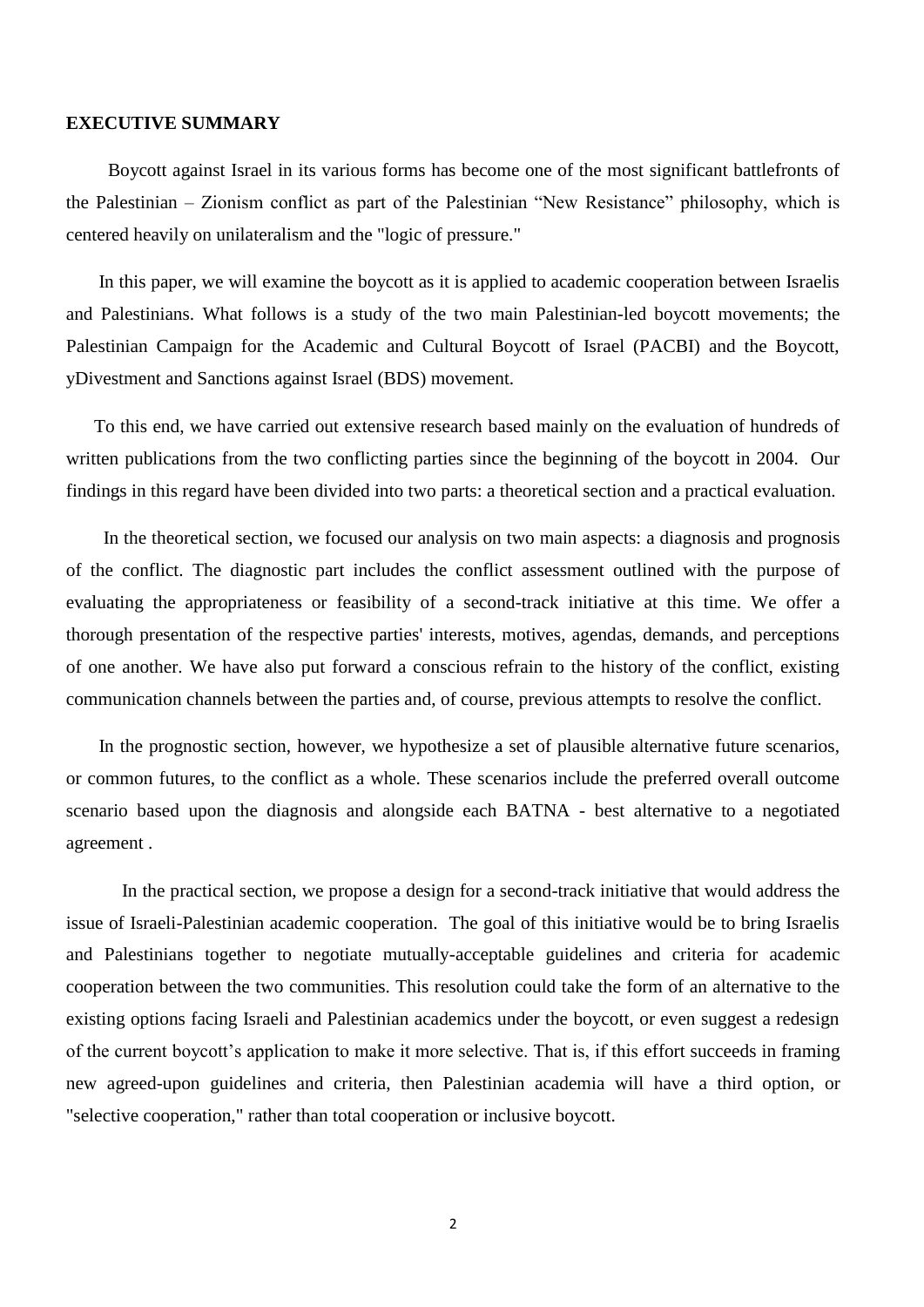#### **1. DIAGNOSIS**

#### **The call of BDS and PACBI**

 In 2005, on the one-year anniversary of the International Court of Justice's advisory against the West Bank separation barrier, which Israel built on internationally recognized occupied Palestinian territory , over 170 Palestinian civil society organizations issued a call for boycott , divestment , and sanctions (for short –BDS) , thereby marking the official beginning of the international BDS movement (Lim, Audera, ed. *The Case for Sanctions Against Israel*. New YORK: Verso, 2012, 221).

 These Palestinian Civil Society organizations called upon the international community and people of conscience all over the world **"to impose broad boycotts and implement divestment initiatives against Israel similar to those applied to South Africa in the apartheid era."** This call also includes an appeal to the addressee to pressure their respective states **"to impose embargoes and sanctions against Israel".** Even Israelis were invited to support this Call for **"the sake of justice and genuine peace**".

 BDS was preceded by a similar, albeit narrower in scope, campaign referred to as the Palestinian Academic and Cultural Boycott of Israel –PACBI for short. This campaign was launched in July 2004 by Palestinian academics and intellectuals calling their colleagues in the international community to "**comprehensively and consistently boycott all Israeli academic and cultural institutions as a contribution to the struggle to end Israel's occupation, colonization and system of apartheid.**"

We ought to clarify that this paper is premised upon the notion that PACBI is a pillar of BDS, and so, it is built upon the same logic and it is founded, led and advocated by the same group of people. That is to say, any scrutiny of the Palestinian-led academic boycott against Israel cannot convey a genuine portrayal of the situation without equally referring to both the BDS and PACBI.

 According to several Israeli observers the origins of the BDS can be traced back to the 2001 NGO Forum against Racism, Racial Discrimination, Xenophobia and Intolerance, which took place in Durban, South Africa in 2001 and was known by many as the First Durban Conference (The Reut Institute. (10/5/2010). (The BDS Movement Promotes Delegitimization of the State of Israe. **In The**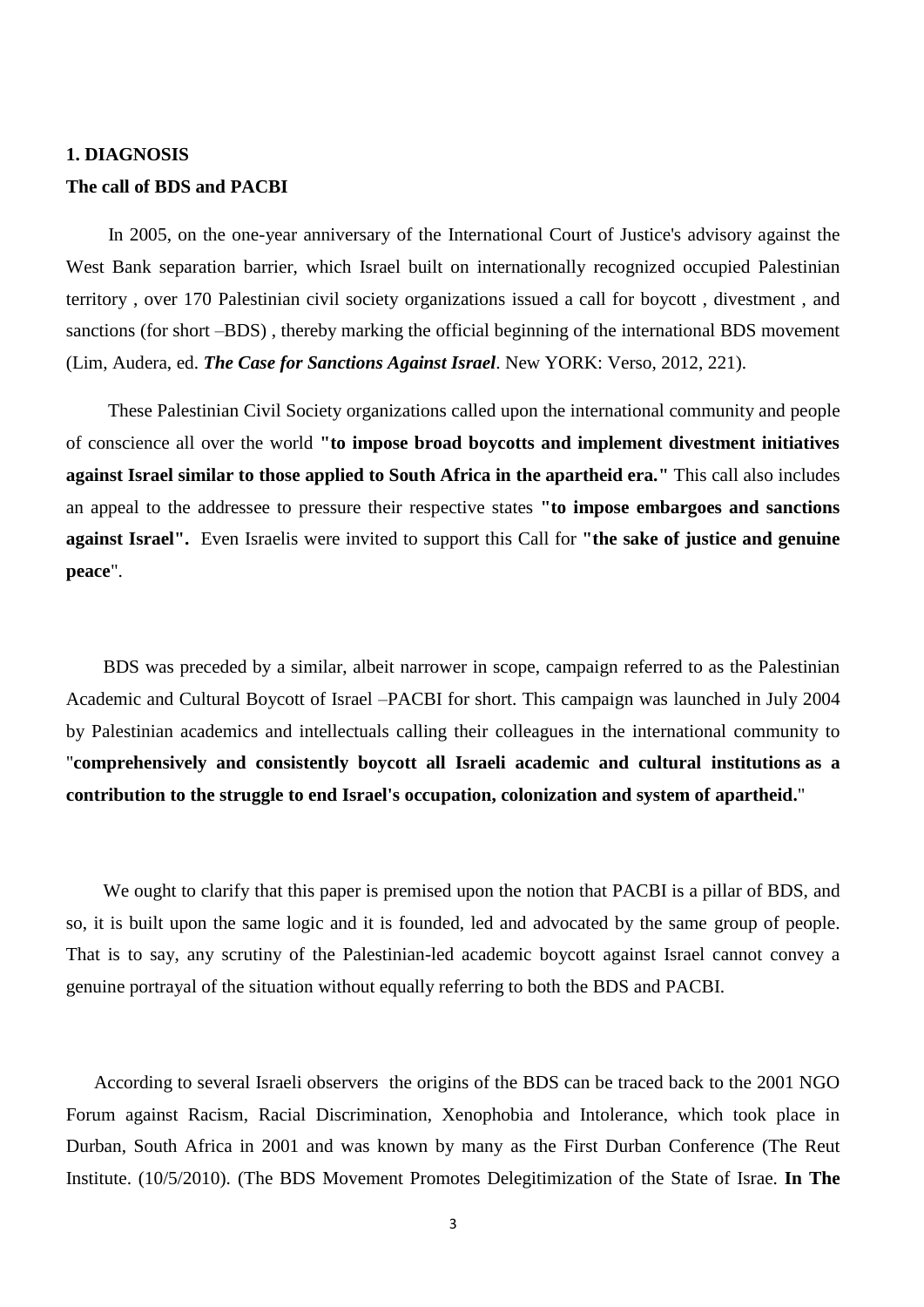**Reut Institute.** Retrieved 3/12/2012, from [http://reut](http://reut-institute.org/en/Publication.aspx?PublicationId=3868)[institute.org/en/Publication.aspx?PublicationId=3868](http://reut-institute.org/en/Publication.aspx?PublicationId=3868) , pg 2). The conference's agenda, according to theses observers, "was taken over by several radical non-governmental organizations (NGOs), and turned it into an anti-Israel fest". However, none of the pro-boycotters writing include, whether intentionally or not, any reference to this conference.

## **Background**

 Prior to the launch of BDS and PACBI, two calls for academic boycott of Israel were issued; however, none of them were in the form of a consistent worldwide movement such as BDS and PACBI, but were published via an open letter (Lim, Audera, ed. *The Case for Sanctions Against Israel*. New YORK: Verso, 2012, 218). The first letter was issued on April 2002 by British professors Hilary and Steven Rose and was signed by 125 academics calling for an academic boycott of Israel (Lim, Audera, ed. *The Case for Sanctions Against Israel*. New YORK: Verso, 2012, 219); The second letter was issued on March 2004 and signed by nearly 300 academics calling for Israeli academics to oppose "**Israeli government action against Palestinian education and academic freedom** " or otherwise face boycott themselves (Lim, Audera, ed. *The Case for Sanctions Against Israel*. New YORK: Verso, 2012 ,219). Neither of these attempts amounted to a significant academic boycott against Israeli academia<sup>1</sup>.

Quite expectedly, the BDS and PACBI campaigns have been affected by the ongoing Palestinian - Israeli conflict. Accordingly, the campaigns have grown rapidly in the wake of both the 2008-09 "Cast Led" operation launched by the Israeli government against Hamas as well as following the Marvi Mara affair on may 31, 2010 .( The Reut Institute. (10/5/2010). (The BDS Movement Promotes Delegitimization of the State of Israe. **In The Reut Institute**. Retrieved 3/12/2012, from [http://reut](http://reut-institute.org/en/Publication.aspx?PublicationId=3868)[institute.org/en/Publication.aspx?PublicationId=3868](http://reut-institute.org/en/Publication.aspx?PublicationId=3868) , pg 3. See also Lim, Audera, ed. *The Case for Sanctions Against Israel*. New YORK: Verso, 2012 , 167).

# **BDS and PACBI call goals**

 $\overline{a}$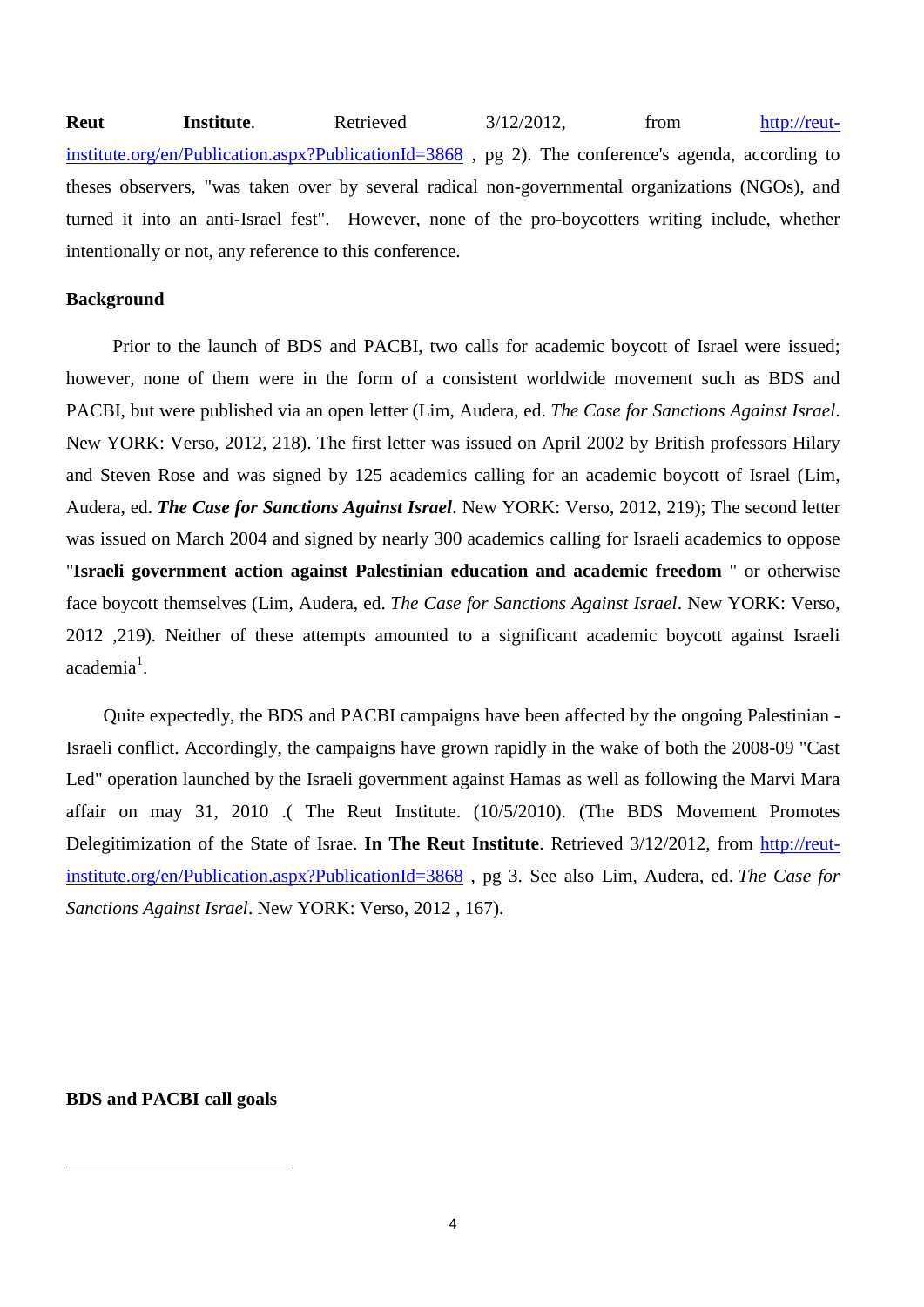Both BDS and PACBI, as will be elaborated below, are centered on the "logic of pressure" as a resistance philosophy. However, the PACBI call does not mention the goals of its boycott, thus it is presumable, in light of its close affiliation to the BDS, that its goals are similar to those of the BDS. The goals of the BDS campaign as expressed in their call are threefold; **a. Ending Israeli occupation and colonization of all Arab lands and dismantling the separation wall; b. Recognizing the fundamental rights of the Arab-Palestinian citizens of Israel to full equality; C. Respecting, protecting and promoting the rights of Palestinians refugees to return to their homes and properties as stipulated in UN Resolution 194**"( Lim, Audera, ed. *The Case for Sanctions Against Israel*. New YORK: Verso, 2012 , 87).

In this context**, Omar Barghouti** , a founder and steering committee member of PACBI and a drafter of the BDS call , elucidated the ostensibly rights-based approach of PACBI and BDS, presenting them as unbiased to any one particular political solution . He explains that " the fundamental pillar of the BDS call was its rights-based approach that does not endorse any particular political solution to the Arab-Israeli colonial , conflict , but insists that for any solution to be just and sustainable it must address all three basic rights stated in the call" ( Lim, Audera, ed. *The Case for Sanctions Against Israel***.** New YORK: Verso, 2012 ,88). **Asa Winstanley**, journalist and BDS supporter, has expressed a similar a view by arguing that BDS is a liberal, right-based universal campaign. She claims that "The BNC platform (the dominant organization inside BDS) itself is broad, and does not take any position on specific political plans to resolve the conflict (rendering the one-state vs. two-state debate irrelevant in this context). Instead, the BNC's 2005 United Call document took a rights-based approach." (New Left Project, 05/17/10).

 Nevertheless, the effort to present BDS and PACBI as right-based movement has been heavily criticized by the anti-boycott movement as being an argument intended mainly to mask the real agenda of these campaigns - which is to delegitimize the mere existence of Israel. For example, it has been adamantly claimed in Reut's 2010 study that:" In contrast to the BDS Movement's attempt to portray itself as a progressive humanitarian movement, there are clear indications that the BDS Movement catalysts<sup>2</sup> are using the Movement in order to promote an agenda of delegitimizing Israel. This agenda is being promoted by the Movement implicitly by advancing the 'right of return,' branding Israel as an apartheid state, singling Israel out, and seeking to undermine Israeli-Palestinian cooperation"(.( The Reut Institute. (10/5/2010). (The BDS Movement Promotes Delegitimization of the State of Israe. **In**

 $\overline{a}$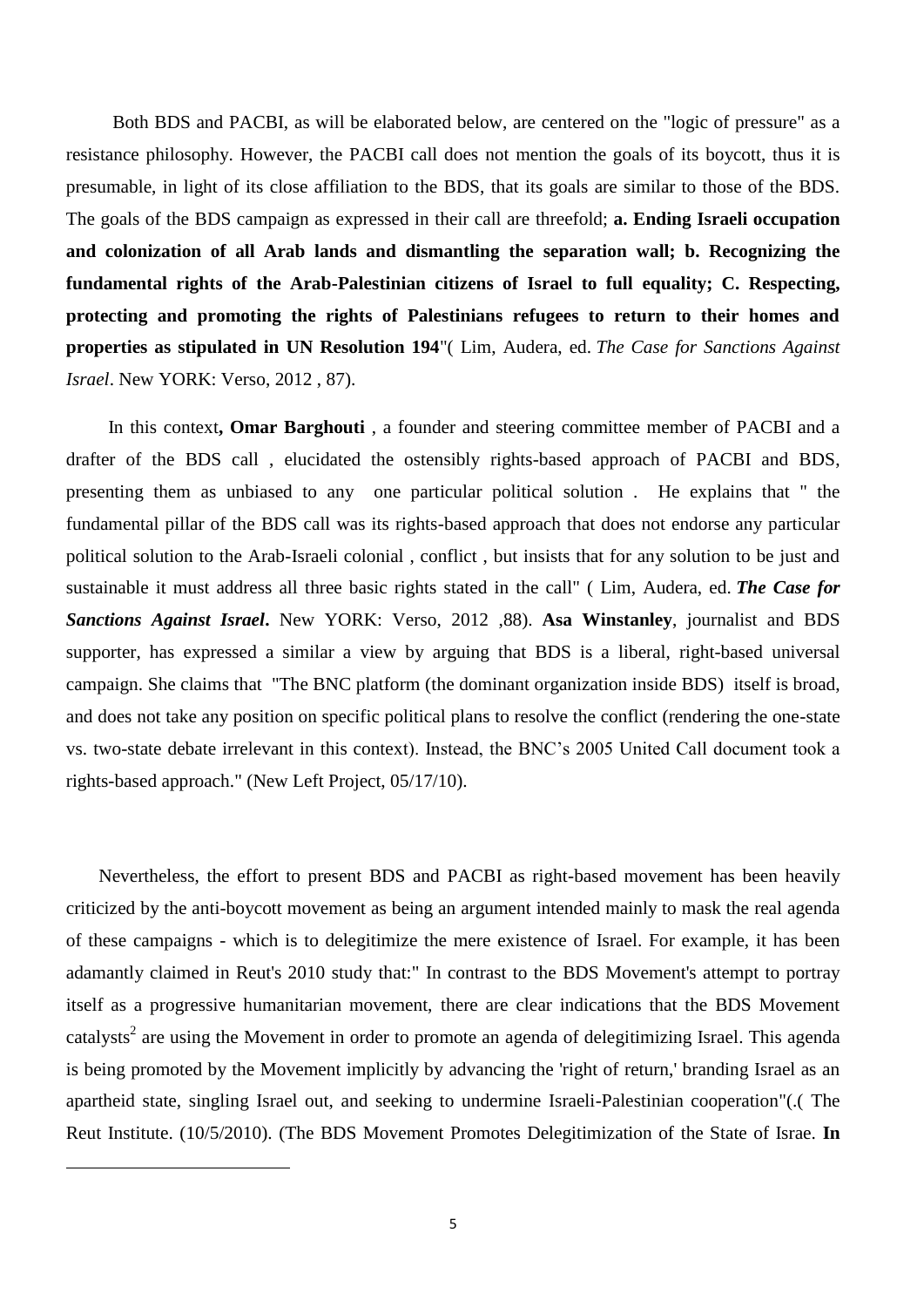Another body worth mentioning in this context is the Palestinian BDS national Committee (for short - BNC). The BNC was established in April 2008 as the principle anchor of and reference for the global BDS movement and it is the broadest Palestinian civil society coalition. It is made up of the largest coalitions, networks, and unions of Palestinian citizens of Israel and refugees, as well as those living in the west Bank and Gaza (Lim, Audera, ed. *The Case for Sanctions Against Israel*. New YORK: Verso, 2012 ,78; Reut's 2010 Study , p 2). The BNS, according to the Boycott supporters, has been emphasizing and respecting the principle of *context sensibility*- the idea that the call for BDS should be implemented in each community in a way that suits the particular circumstances of the local environment, as decided by local activists (Lim, Audera, ed. *The Case for Sanctions Against Israel*. New YORK: Verso, 2012 ,78).

## **Guidelines and criteria of the boycott**

 The PACBI guidelines for the implementation of the academic boycott, which apply to international academics and students, are essentially clear: any interaction with Israeli universities, regardless of the content or form, violates the academic boycott if such an interaction entails official contact with the institution (Lim, Audera, ed. *The Case for Sanctions Against Israel*. New YORK: Verso, 2012 , 172). To be more specific, these are two guidelines from the ten mentioned in the PACBI call : "Refrain from participation in any form of academic and cultural cooperation, collaboration or joint projects with Israeli institutions; Refrain from participation in any form of academic and cultural cooperation, collaboration or joint projects with Israeli institutions;". The other eight guidelines present more activist approaches for action rather than mere reaction. They call, for instance to "Advocate a comprehensive boycott of Israeli institutions at the national and international levels, including suspension of all forms of funding and subsidies to these institutions" and to "Work toward the condemnation of Israeli policies by pressing for resolutions to be adopted by academic, professional and cultural associations and organizations" (PACBI. (01-10-2009). PACBI Guidelines for the International Academic Boycott of Israel (Revised August 2010). **In Palestinian Campaign for the Academic and cultural Boycott of Israel** . Retrieved 5/3/2013, from http://pacbi.org/.) .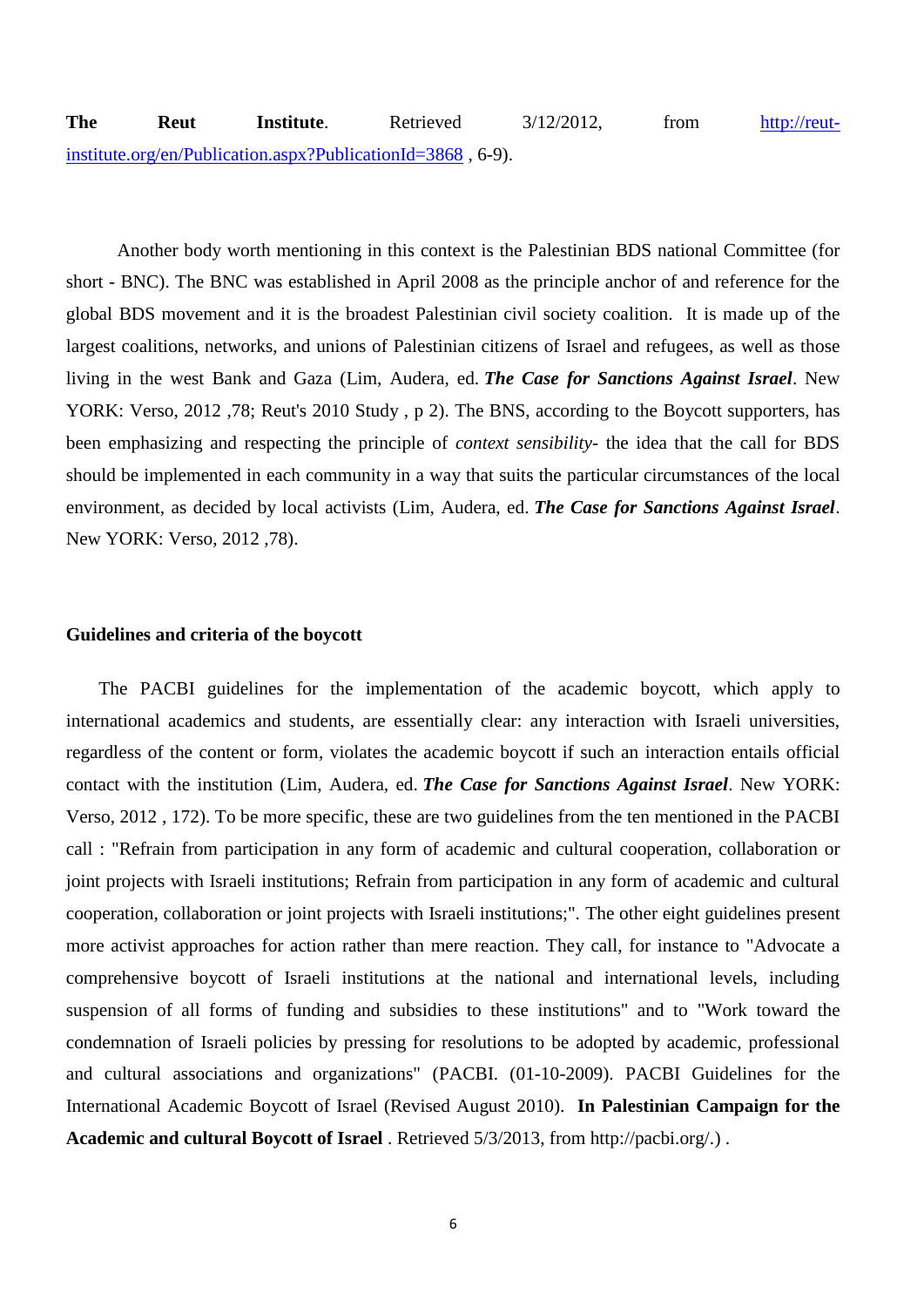#### **The Institutional and tactical nature of the boycott**

 Most if not all of the boycott advocates emphasize the fact that the Palestinian-led academic boycott is an institutional one and not personal one, hence, it doesn't target individual scholars (Lim, Audera, ed. *The Case for Sanctions Against Israel*. New YORK: Verso, 2012 ,167). They also argue that boycott is being led as a tactic and not as a strategy, for instrumental and practical reasons, and not as principle.

 **Naomi Klein**, a well know pro-boycott activist and thinker, has articulated the above stance fairly clear. Boycott, she argues, "is not a dogma; it is a tactic. The reason the BDS strategy should be tried against Israel is practical: in a country so small and trade dependant, it could actually work"( Lim, Audera, ed. *The Case for Sanctions Against Israel*. New YORK: Verso, 2012 ,177). The allegedly tactical and institutional nature of the boycott has been skillfully clarified also by **John Berger**, who claimed that" Boycott is not a principle. When it becomes one, it itself risks becoming exclusive and racist. No boycott in our sense of the term should be directed against an individual, a people, or a nation as such. A boycott is directed against a policy and the institutions which support that policy either actively or tacitly. Its aim is not to reject but to bring about change" (Lim, Audera, ed. *The Case for Sanctions Against Israel*. New YORK: Verso, 2012 ,168).

 With accordance to the institutional nature of the academic boycott against Israel, PACBI's guidelines and criteria for implementing the Boycott unequivocally states that:"Mere institutional affiliation to the Israeli academy is therefore not a sufficient condition for applying the boycott." It has been argued that this specific guideline exclude Israeli academics from the boycott if their scholastic related activity is not institutionally funded or sponsored by complicit Israeli or Brand Israel institution (PACBI. (02-03-2013). Brooklyn College , BDS and Palestenian Rights. **In Palestinian Campaign for the Academic and cultural Boycott of Israel** . Retrieved 20/3/2013, from<http://pacbi.org/.p> 2).

## **Selective/Partial Boycott**

 Ostensibly, the boycott thinkers and designers see their boycott as open, in principal, to selectiveness. In some cases, the need to employ partial boycott was justified in tactical terms , as it can be understood from Omar Barghouti's following statement : " The tactical need of our partners to carry out a selective boycott of settlement products , say, or military suppliers of Israel occupation army as the easiest way to rally support "(Forward 90/16/09)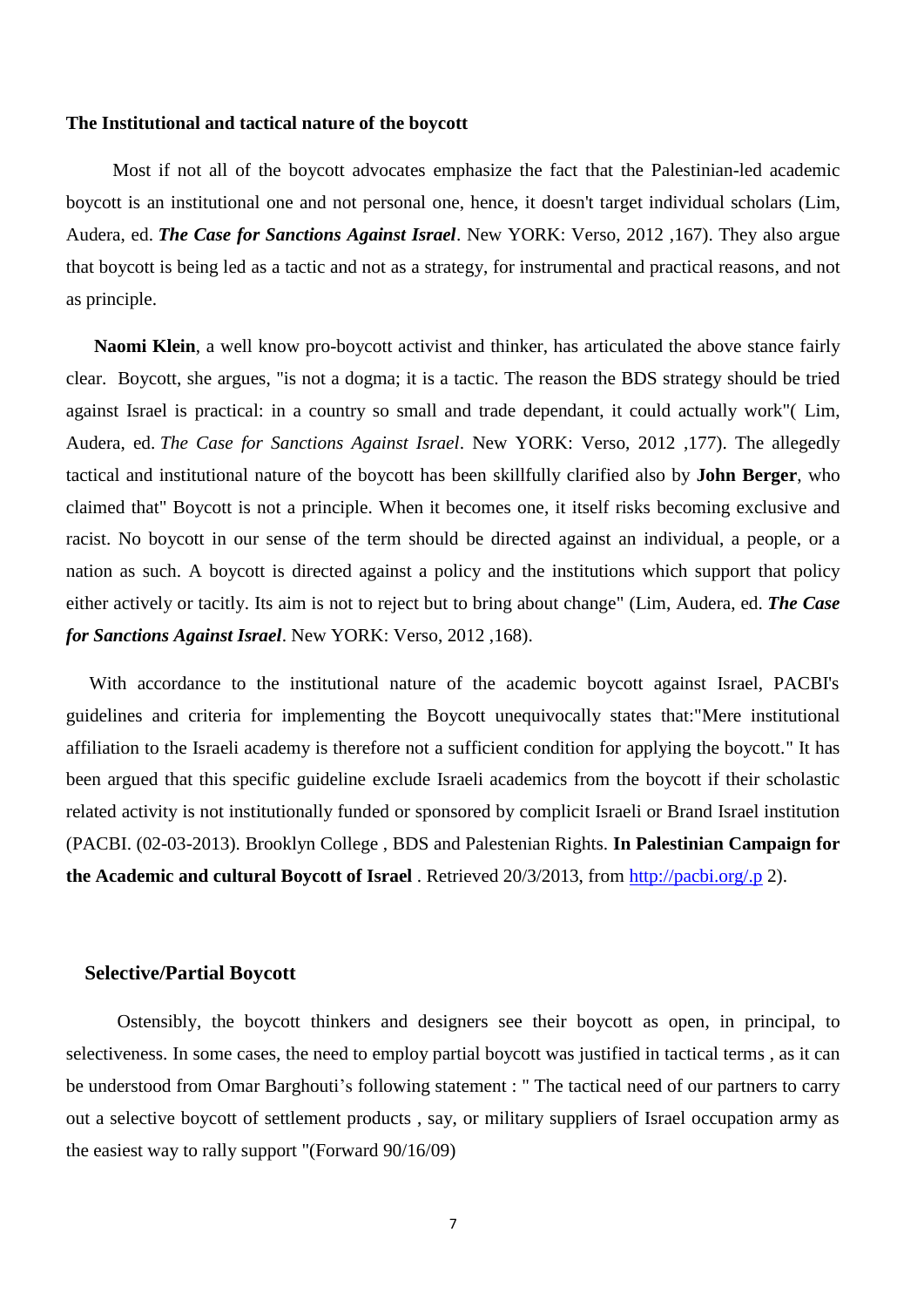However, the call for a selective boycott is perceived as suspicious and often branded as an effort to undermine the boycott and to vindicate its logic. It has been also attributed to "soft Zionist" looking to hamper any independent Palestinian-led resistance strategy.

 As this paper is mainly interested in setting the stage for the establishment of an agreed set of guidelines and criteria that will enable Israeli-Palestinian academic cooperation through "selective cooperation", we find it of critical importance to mention the current BDS and PACBI stance toward implementing "partial" or "selective" boycott. This stance was plainly pronounced by **Omar Barghouti** , who claimed the following : "The BNC always welcome initiatives calling for a partial or selective boycott of Israel and its complicit institutions , so long as they do not undermine or negate the basic rights of the Palestinians." . However, this proclaimed readiness to redesign the boycott by making it more selective is quite elusive, as it is followed by the following reservation:" Some Zionists now calling for a selective boycott of Israeli academic and cultural institution based in colonial settlements, after decades of silence in the face of a brutal system of occupation and apartheid, are doing so explicitly in order to undermine and circumvent the wider, more principled, and far more morally consistent BDS campaign. ….. ". The stated worry of Barghouti stems from a disguised "Zionist trial to slowly erode the Boycott and is framed in a way which offers us a wider understanding of his concerns and worries. He argues :"Zionists have always tried to maintain a gate-keeping role in channeling solidarity with Palestinian and reducing it to focus specifically on a small subset of Palestinian rights, while actively opposing any attempt to develop an independent, Palestinian-led resistance strategy based on the quest for self-determination and justice. With the advance of BDS, this Zionist gatekeeper hegemony is largely in tatters. Soft Zionists are taking this quite harshly, some going as far as to accuse Palestinian civil society of "betraying" them, and harming its own interests in the process. In their self-centered world-wide, typical of apologists for colonialism anywhere, they think that if they withdraw their support, Palestinian will lose their only hope for emancipation. But this patronizing, colonial discourse has been largely discredited, and increasingly revealed as a fraud, feeding the egos of its proponents while safeguarding Israeli apartheid"(Lim, Audera, ed. *The Case for Sanctions Against Israel*. New YORK: Verso, 2012 ,215-218).

 As well, it is vitally important to mention at this point that the PACBI call issued in 2004 originally included an *exclusion clause* whereby "Any conscientious Israeli academics or intellectuals opposed to their state's colonial and racist policies," is to be excluded from the boycott PACBI. (PACBI. (28-01-2006). The Palestinian Call for Academic Boycott Revised: Adjusting the Parameters of the Debate. **In Palestinian Campaign for the Academic and cultural Boycott of Israel** . Retrieved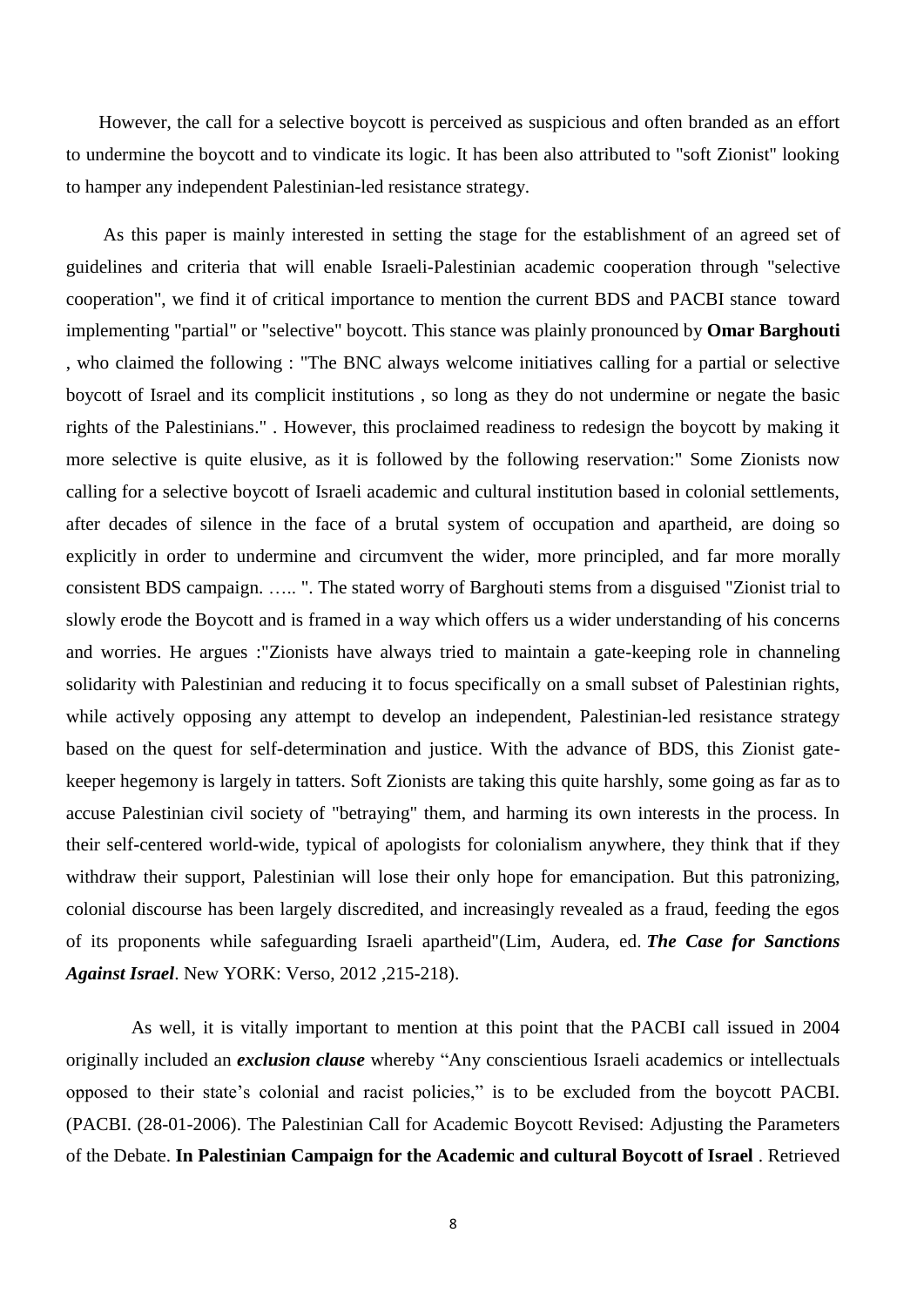10/1/2013, from http://pacbi.org/). According to the campaign designers and framers, this clause was intended to address the inevitable grey-area situations where it is not clear whether academics or intellectuals are acting in their personal capacities or as representatives of institutions subjected to boycott. They added that since all institutional boycotts ultimately hurt individuals, PACBI felt the need to add this clause in order to nuance its call and to avoid harming progressive Israelis whom it considers allies in the struggle for justice, equality and genuine peace. Nevertheless, in January 2006 PACBI decided to refrain from adding this clause to its original 2004 Call for Boycott.

 Three main considerations were behind the PACBI decision to omit the "exclusion clause" and retreat to an "inclusive boycott" (see PACBI. (28-01-2006). The Palestinian Call for Academic Boycott Revised: Adjusting the Parameters of the Debate. **In Palestinian Campaign for the Academic and cultural Boycott of Israel** . Retrieved 10/1/2013, from http://pacbi.org/). First, the will and need to avoid ideological inconsistency by reaffirming the institutional nature of the boycott. Second, is the belief that the "exclusion clause" has brought about continuous discussions which subsequently sidetracked the focus on the very real grounds for this boycott. Lastly, PACBI wanted to avoid giving the impression that it favored establishing blacklists, or, to be more precise, to refrain from opening the door to "political tests" and drawing lists of "good" and "bad" individuals. Quite obviously, careful consideration of these reasons is tremendously important in our effort to offer either a "third way" out of the current binary or to redesign the current boycott.

 On the same note, in a statement made by the BNC on 21/2/2013, the movement reiterated its position concerning "individual boycott" by stating that BDS does not call for a boycott of individuals because she or he happens to be Israeli or because they express certain views. Of course, any individual is free to decide who they do and do not engage with. ( PACBI . (21/2/2013). BDS Movement Position on Boycott of Individuals. **In Palestinian Campaign for the Academic and cultural Boycott of Israel** . Retrieved 4/4/2013, from http://www.bdsmovement.net/2013/bds-movement-position-onboycott-of-individuals-10679).

## **Endorsement**

 The PACBI call was originally endorsed by Palestinian Federation of Unions of University Professors and Employees; Palestinian General Federation of Trade Unions; Palestinian NGO Network, West Bank; Teachers' Federation; Palestinian Writers' Federation; Palestinian League of Artists; Palestinian Journalists' Federation; General Union of Palestinian Women; Palestinian Lawyers' Association; and tens of other Palestinian federations, associations, and civil society organizations. The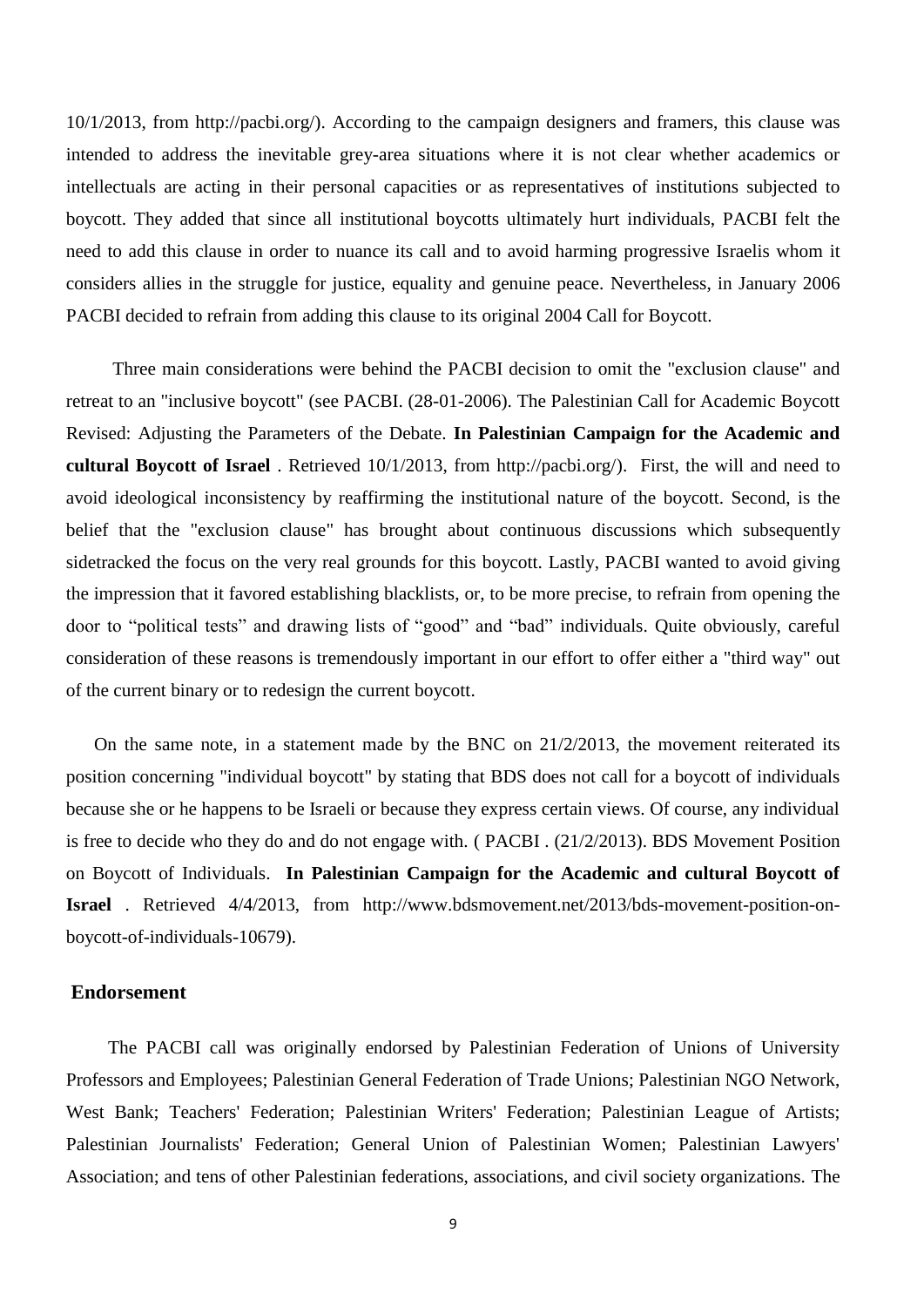BDS call was originally endorsed by the Palestinian political parties, unions, associations, coalitions and organizations that represent the three integral parts of the Palestinian people: refugees, Palestinians under occupation in the West Bank and Gaza Strip, and Palestinian citizens of Israel ( PACBI . (9/7/2005). Palestinian BDS Call. **In Palestinian Campaign for the Academic and cultural Boycott of Israel** . Retrieved 5/7/2012, from http://www.bdsmovement.net/2013/bds-movement-position-onboycott-of-individuals-10679).

Nonetheless, The Palestinian authority has neither endorsed nor repudiated the BDS or PACBI call, though it has launched a narrower boycott of settlement-produce good (Lim, Audera, ed. *The Case for Sanctions Against Israel*. New YORK: Verso, 89).

#### **The logic of the BDS**

We believe that understanding the logic of the boycott is equally important to convey a precise diagnosis of the conflict alongside its prognosis. That is, understanding the logic of the boycott helps to shed light on the PACBI and BDS agenda, motives, needs, interests, and perceptions of the Israeli academy as well as their fundamental worries.

## **The logic of pressure**

With regard to the logic of the academic boycott, we have observed at least one unambiguous insight; for the boycott designers, thinkers and advocates, the **logic of pressure** is the philosophy cradling the boycott (Lim, Audera, ed. *The Case for Sanctions Against Israel*. New YORK: Verso, 2012 , 95,165, 176). This philosophy is premised on the adoption of pressure as a last resort, since the three other possible or relevant logics; **dialogue/persuasion, diplomacy and violence**, have either failed or been proven ineffective. Accordingly, we have decided to closely inspect this logic of pressure as seen by its advocates, while elucidating on what is not pressure; in other words , explaining what constitutes dialogue/persuasion, diplomacy and violence in this context.

 The call of the BDS clearly deems the failure of diplomacy as a justification to shifting to the logic of pressure. This is clearly stated in the second clause of the BDS call: "Given that all forms of international intervention and peace-making have until now failed to convince or force Israel to comply with humanitarian law, to respect fundamental human rights and to end its occupation and oppression of the people of Palestine" ( BDS. (9-7-2005). Palestinian Civil Society Call for BDS. **In BDS Movement , Justice & Equality**. Retrieved 5/7/2012, from http://www.bdsmovement.net/call). A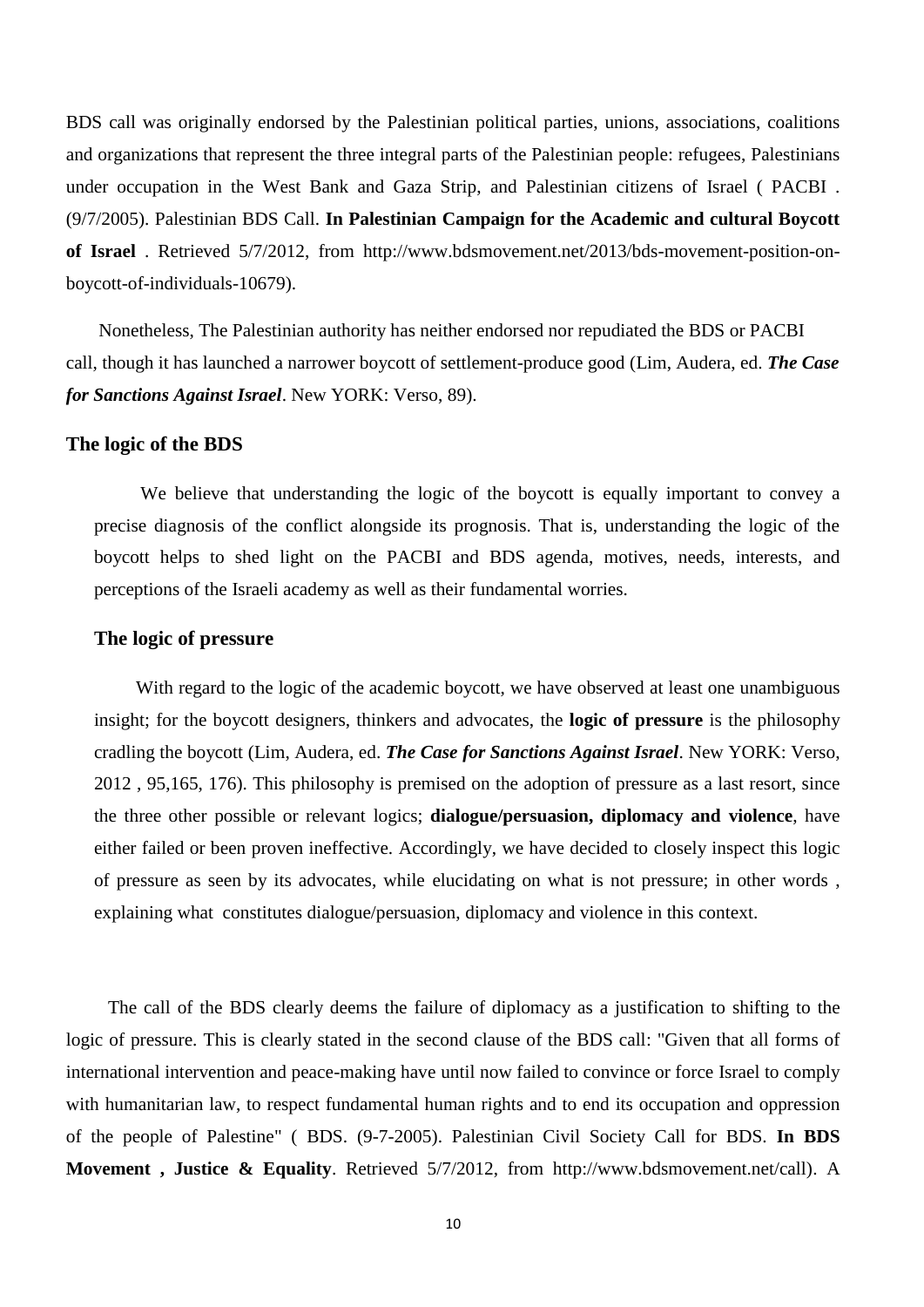similar clause can also be found in the PACBI call: "Given that all forms of international intervention have until now failed to force Israel to comply with international law or to end its repression of the Palestinians, which has manifested itself in many forms, including siege, indiscriminate killing, wanton destruction and the racist colonial wall" ( PACBI .(9/7/2005). Palestinian BDS Call. **In Palestinian Campaign for the Academic and cultural Boycott of Israel** . Retrieved 5/7/2012, from http://www.bdsmovement.net/2013/bds-movement-position-on-boycott-of-individuals-10679).

.

 This view has been reiterated time and again by boycott advocates and thinkers. Mustafa Barghouti, for instance, argues that: " in the face of European inaction, it is crucial that we continue to revive our culture of collective activism by vigorously and none violently resisting Israel's domination over us "( Lim, Audera, ed. *The Case for Sanctions Against Israel*. New YORK: Verso, 2012 , 5). Quite similarly, **Klein** asserts that the failure of "constructive engagement" and the lack of punitive measure against what she and other pro-boycott activist regard as "Israel's persistent and escalating violation of Palestinian rights" makes the case for departing from diplomacy toward pressure that can only be exerted through a boycott (Lim, Audera, ed. *The Case for Sanctions Against Israel***.** New YORK: Verso, 2012 ,176).

 Finally, based open the supposed bankruptcy of diplomacy as an employment of logic of engagement, **Neve Gordon**, an Israeli professor of political science in the Israeli Ben-Gurion University, also argues that the only way to counter the "apartheid trend" in Israel is through massive international pressure (Lim, Audera, ed. *The Case for Sanctions Against Israel*. New YORK: Verso, 2012 ,191). As to the more recent diplomatic efforts , Gordon observes that " The words and condemnation from the Obama administration and European Union have yielded few results- only a limited and temporary settlement freeze , and no decision to withdraw from the occupied territories " (Lim, Audera, ed. *The Case for Sanctions Against Israel*. New YORK: Verso, 2012 ,191)

 **Persuasion** and **dialogue** as logic of resistance have, according to boycott advocates, also failed miserably and are expected to remain impotent because of its conceptual incompatibility. It has been claimed that dialogue or persuasion has been revealed to be bankrupt, since in reality no amount of "education" of Israelis about the "horrors of occupation and other forms of oppression" have yielded any significant results (Lim, Audera, ed. *The Case for Sanctions Against Israel*. New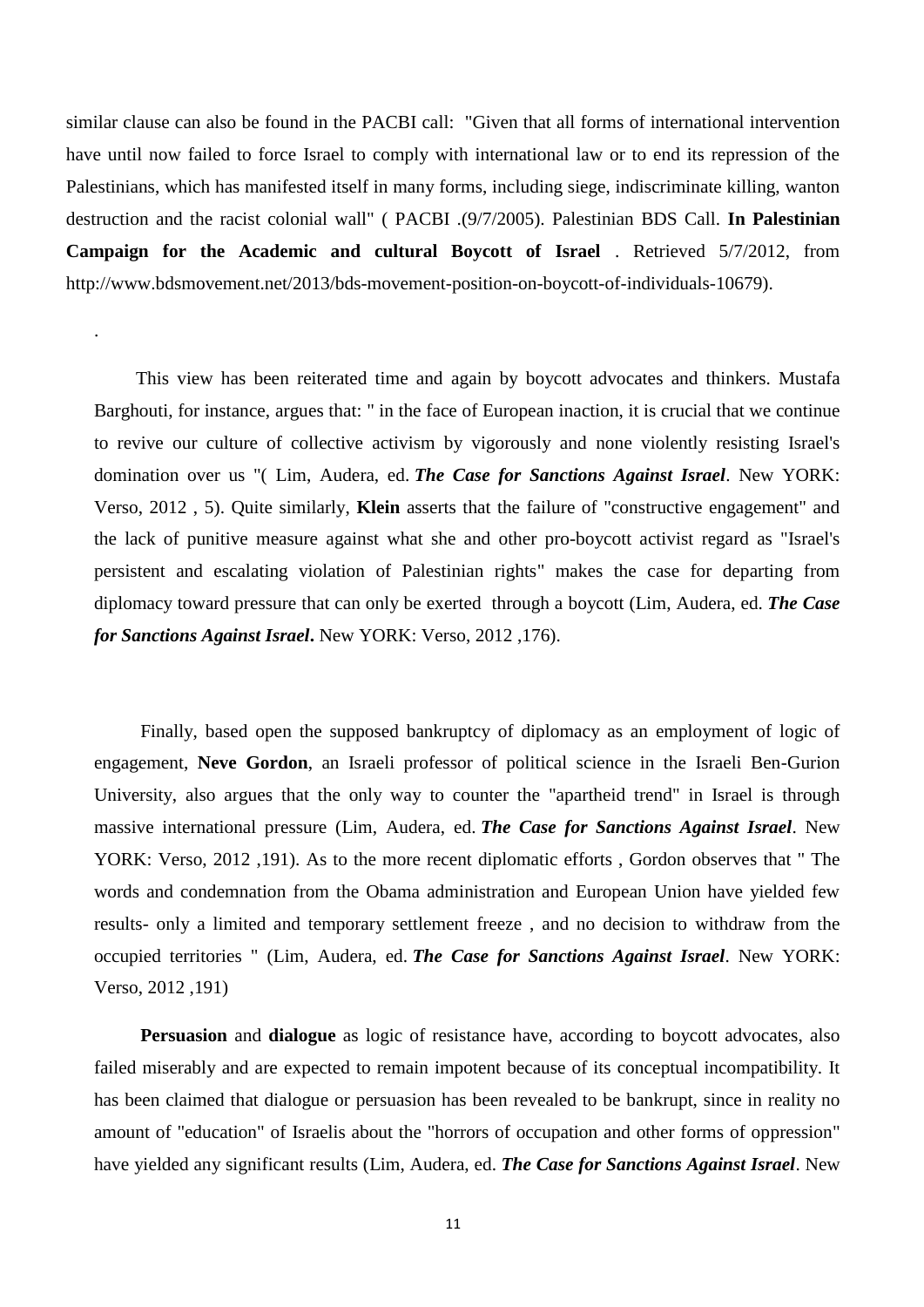YORK: Verso, 2012 ,166). Conceptually speaking, it has also been claimed that persuasion attempts, from the first place, were predestined for failure.

Illan Pappe , a former Israeli professor at Haifa university **,** was one of the first thinkers to expose the supposedly innate sterility of persuasion and dialogue. Pappe's following words outline this view : " Though rather late in the game , I came to realize that the problem was not a particular policy or a specific government, but one more deeply rooted in the **ideological infrastructure** informing Israeli decisions on Palestine and the Palestinians ever since 1948. I have described this ideology elsewhere as a hybrid between colonialism and romantic nationalism "( Lim, Audera, ed. *The Case for Sanctions Against Israel*. New YORK: Verso, 2012 ,180). More specifically, Pappe maintain that Israel will not fix its "distorted" peace paradigm which thwart any possibility of achieving peace unless "It is pressured from the outside or forced to do so on the ground" (Lim, Audera, ed. *The Case for Sanctions Against Israel*. New YORK: Verso, 2012 ,182).

 **Omar Barghouti** (Lim, Audera, ed. *The Case for Sanctions Against Israel*. New YORK: Verso, 2012 ,212) , **Michael Warschawski** (Lim, Audera, ed. *The Case for Sanctions Against Israel*. New YORK: Verso, 2012 , 194) and SlavoJ Zizek (Lim, Audera, ed. *The Case for Sanctions Against Israel*. New YORK: Verso, 2012 ,18), rest the same view on a diagnosis made decades ago by the prominent Palestinian thinker Edward Said. According to Said, the struggle over Palestine is not a symmetric struggle where "both sides" are in "conflict", for it is the case of settler colonialism and not the case of two national movements with equal legitimacy. Dialogue, they add, is incompatible mainly because it is rested upon this "false symmetry" in which their "two sides of the story", in the sense that each side must understand the pain, anguish, and suffering of the other, and accept the narrative of the other. In reality, according to pro-boycott advocates, there is no symmetry and the allegedly "false symmetry", which is the basis for any dialogue, serves to reinforce the status-quo instead of promoting the desired change (Lim, Audera, ed. *The Case for Sanctions Against Israel*. New YORK: Verso, 2012 ,166).

The argument concerning "false symmetry" and the inevitable futility of dialogue, we have observed, is interrelated with a more acute controversy over the nature of the relationship between the Palestinians and Israelis. While anti-boycott usually frames the relationship as an essentially a conflict between two national movements over contested territory, many of the boycott designers frame it in colonized-colonizer perspective. This frame, as we will see in the following, is perceived by anti-boycott as part of the effort to delegitimize Israel.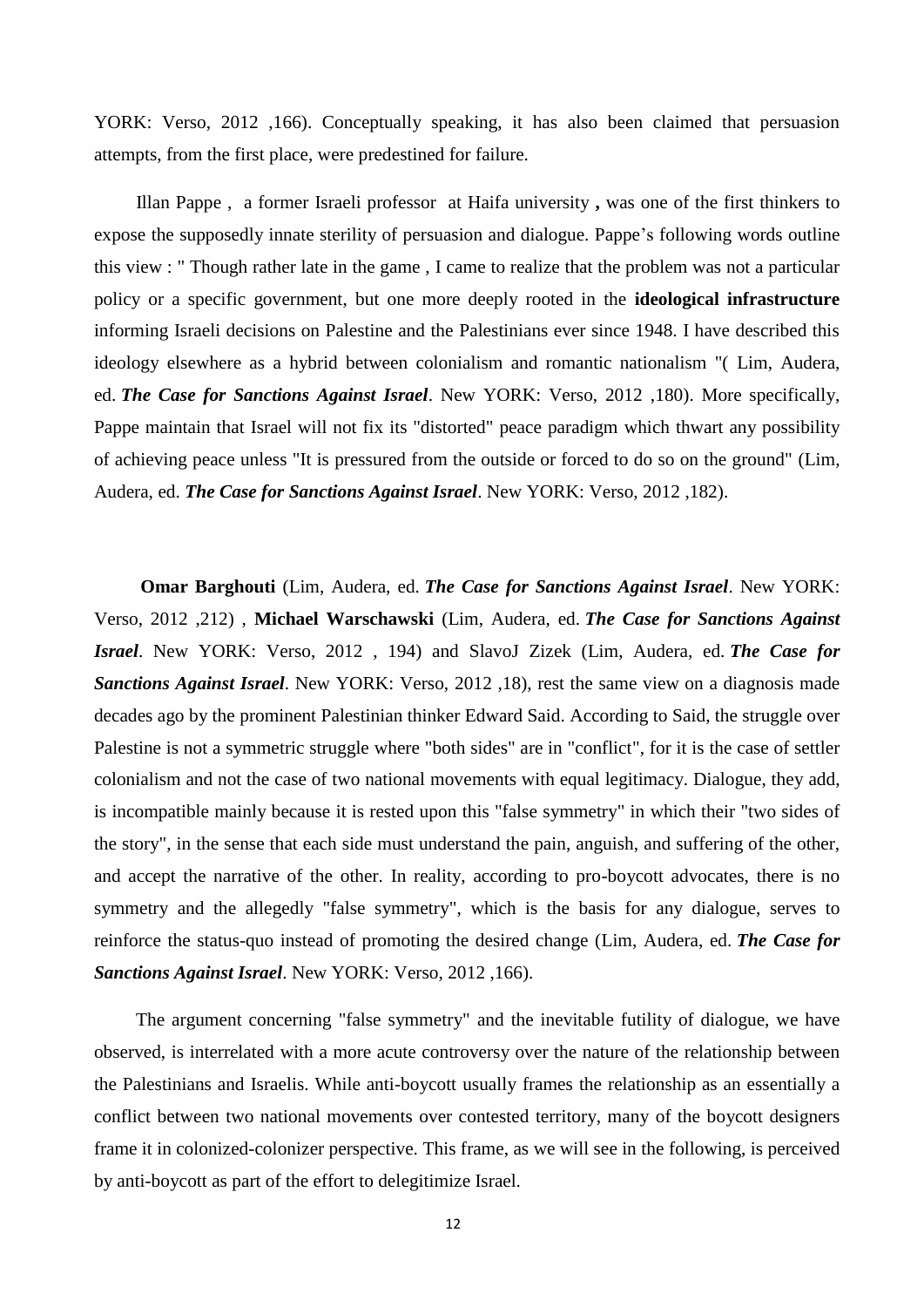At this point, we find it relevant to mention that prominent thinkers and advocates of the boycott do not regard boycott as an alternative to the logic of dialogue/persuasion manifested in negotiation, but rather an indispensable catalyst to negotiation. This view was clearly presented by **Illan Pappe,** who argues the following: "… It is essential not to confuse the means (pressure) with the objective (finding a formula for joint living) pressure. In other words, it is important to emphasize that pressure is meant to trigger meaningful negotiation, not take their place "(182). **Klein**, as well, goes as far as arguing that"…As soon as you start implementing a boycott strategy, dialogue increases dramatically" (Lim, Audera, ed. *The Case for Sanctions Against Israel*. New YORK: Verso, 2012 ,177). However, this should not be taken as evidence that Klein's view is necessarily shared by all or most thinkers behind the boycott.

 It goes without say that boycott is in essence a nonviolent tactic. Hence the logic of violence is not and cannot be employed in this context. One can add that as in the case of diplomacy and dialogue, the logic of violence is rejected by the pro-boycott movement mainly for practical reasons, i.e. perceived unproductiveness (Lim, Audera, ed. *The Case for Sanctions Against Israel*. New YORK: Verso, 2012 ,4).

 All in all, in light of the ineffectiveness or incompatibility of all of violence, persuasion and diplomacy, pro-boycott elements have resorted to a novel philosophy of resistance premised upon the logic of pressure and manifested, among other forms, in an academic boycott against Israel.

# **The theoretical framework of the boycott: the Apartheid model**

 Both The BDS and PACBI Calls leave no room for mistake - the "**anti-apartheid model**" is the relevant theoretical and moral framework that the boycott should rest upon and be inspired by. According to the BDS call, their campaign is "**Inspired by the struggle of South Africans against apartheid and in the spirit of international solidarity, moral consistency and resistance to injustice and oppression"**( BDS. (9-7-2005). Palestinian Civil Society Call for BDS. **In BDS Movement , Justice & Equality**. Retrieved 5/7/2012, from http://www.bdsmovement.net/call)**.**  Similarly, the PACBI call describes the Israeli presence in the West Bank as an "**Entrenched system of racial discrimination and segregation against the Palestinian citizens of Israel, which resembles the defunct apartheid system in South Africa**" (PACBI .(9-7-2005). Palestinian BDS Call. **In Palestinian Campaign for the Academic and cultural Boycott of Israel** . Retrieved 5/7/2012, from [http://www.bdsmovement.net/2013/bds-movement-position-on-boycott-of-individuals-](http://www.bdsmovement.net/2013/bds-movement-position-on-boycott-of-individuals-10679)[10679\)](http://www.bdsmovement.net/2013/bds-movement-position-on-boycott-of-individuals-10679) .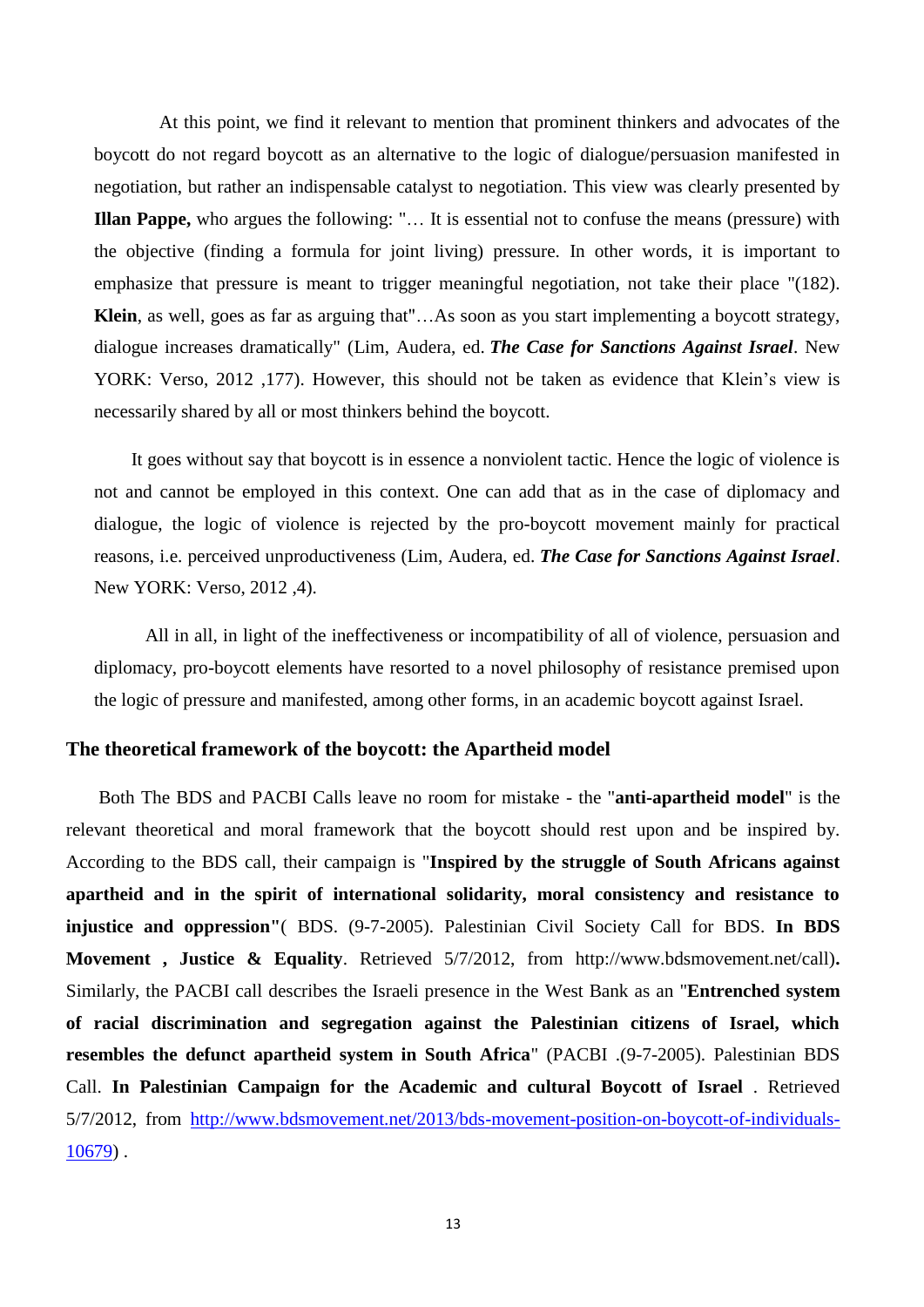In this respect , our research has revealed that the decision of the boycotters to derive a parallel mainly, though not exclusively, from the "anti-apartheid" model is based upon three main perspectives that , in turn , can be divided into three distinct categories: ideological, strategic, and tactical.

 From the ideological perspective, Israeli presence and control of the West Bank is deemed similar to, if not worse than, the system of apartheid which operated throughout South Africa until 1989 (Lim, Audera, ed. *The Case for Sanctions Against Israel*. New YORK: Verso, 2012 , 32 , 93). The ideological equation between Israel's system of control over the West Bank and apartheid South Africa is one of the most salient notions undergirding both the BDS and PACBI. Archbishop Desmond Tutu, a prominent pro-boycott activist, has unequivocally expressed this notion. According to him " The end of the apartheid stands as one of the crowning accomplishments of the past century, but we would not have succeeded without the help of international pressure … a similar movement has taken shape, this time aiming at the end of to Israeli occupation …These tactics are not only parallels to the struggle against apartheid . Yesterday's South African township dwellers can tell you about today's life in the occupied territories …if apartheid ended, so can the occupation, but the moral force and international pressure will have to be just as determined" (Lim, Audera, ed. *The Case for Sanctions Against Israel***.** New YORK: Verso, 2012 , 103)

Following heavy criticism on the analogy between Israel and past Apartheid south Africa **Klein**  further elucidates on the alleged similarity between the two states.." The question in not " Is Israel the same as south Africa ? ; it is " Do Israel's action meet the international definition of what apartheid is ?" And if you look at those conditions which includes the transfer of people , multiple tires of law , official state segregation , then you see that , yes , it does meet that definition – which is different than saying it is South Africa . No two states are the same. It's not the question, it's a distraction ". (Lim, Audera, ed. *The Case for Sanctions Against Israel*. New YORK: Verso, 2012 , 200)

 In its 2010 study , "**Building a political firewall against Israel's delegitimization- conceptual framework**( for short – Reut's 2010 study ) , the Ruet Institution , a prominent Israeli think tanks , stated that : "Network has significantly succeeded in branding Israel as an apartheid state by deploying related terminology and using similar means to wage a global campaign against it "(pg 45) .

 From the strategic perspective, it has been claimed that similar pressure has brought an end to the notorious South African system of apartheid; hence it is presumable that what has succeeded in South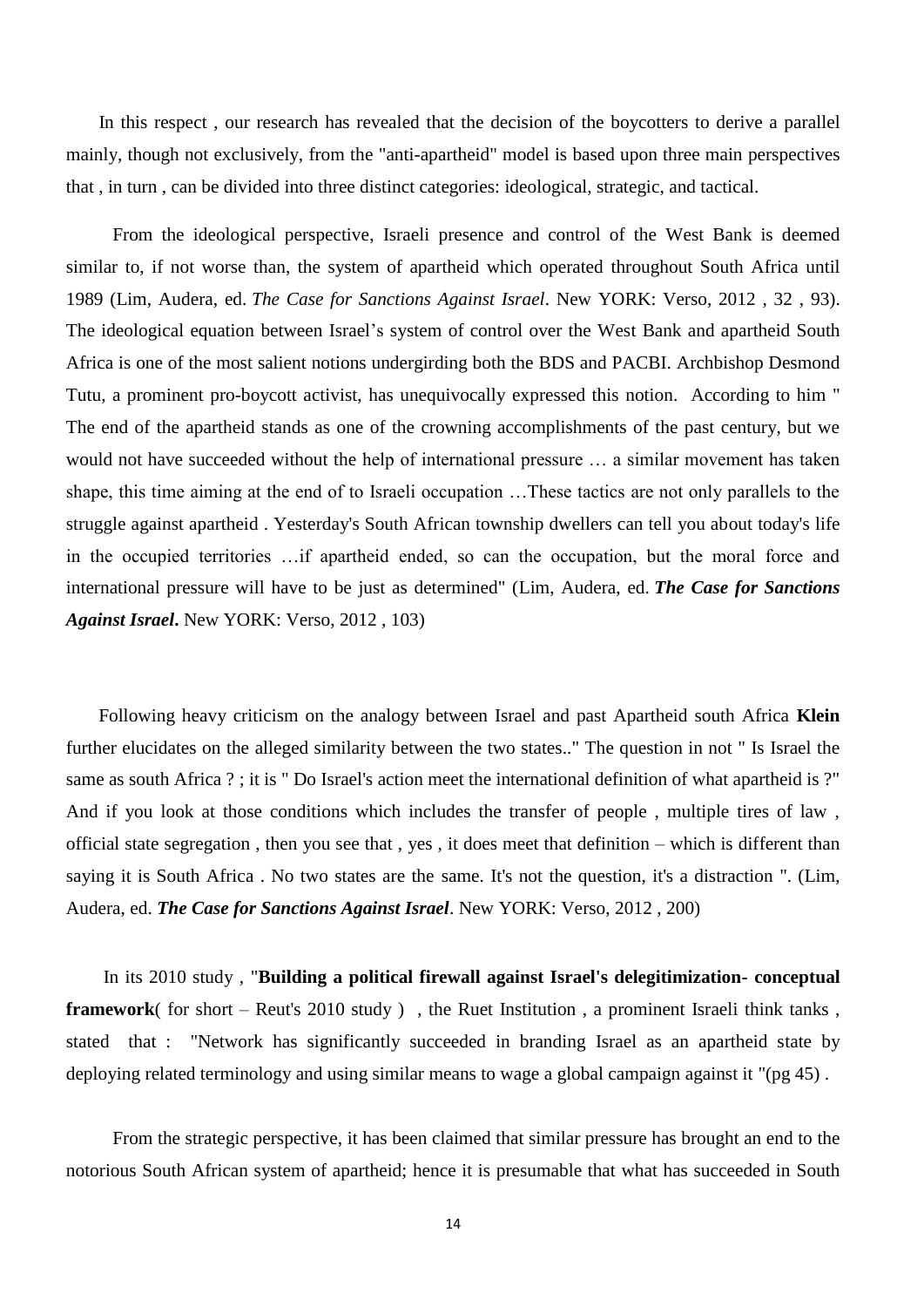Africa is expected to be have similar results in Palestine as well (Lim, Audera, ed. *The Case for Sanctions Against Israel*. New YORK: Verso, 2012 ,103 ). Reut's 2010 study also acknowledged the strategic perspective underlying the rational of employing an anti-apartheid model as a theoretical frame work. This strategy has been referred to by its think tank as "on problem, one solution" strategy that can be epitomized as following : "what worked in bringing down white South Africa in 1994 can also work in Israel's case: Building a global grassroots movement for boycotts, sanctions and divestments that will eventually impact official policies in the leading nations of the world so that the political and economic model of Israel collapses under pressure, and surrenders to the principle of 'one person, one vote.' (Lim, Audera, ed. *The Case for Sanctions Against Israel*. New YORK: Verso, 2012 , 45) "

 From the tactical perspective**, Noura Erakat** , a prominent activist in the BDS campaign , unfolded the consideration behind the adaptation of the "anti-apartheid model ". In its writing about the efforts of Adalah – New York's BDS campain- led, she has stated that boycott advocates "have discovered that American audience relate much more easily to narratives of institutionalized racial discrimination than those of occupation. Hence they ( Adalah advocates - A.F.) work to draw parallels between the civil Rights movement and the Palestinian movement to achieve freedom and equality" (Lim, Audera, ed. *The Case for Sanctions Against Israel*. New YORK: Verso, 2012 ,93) .

 That is to say, adopting this model is not only consistent with the ideology of the boycott designers which has also proven efficient in similar contexts, but also tacitly wise as it assists in gaining western sympathy and thus serves the greater good of establishing " determined international pressure " against Israel (Lim, Audera, ed. *The Case for Sanctions Against Israel*. New YORK: Verso, 2012 , 94) .

 The "anti-apartheid model," as we have already implied, is not the only theoretical framework of the boycotters, notwithstanding its unquestioned supremacy. **Moustfa Barghouti** , for example, draws parallel mainly from other American freedom movement. We find his following words noteworthy: "A new generation of Palestinian leaders is attempting to speak to the world in the language of a nonviolent campaign of boycott, divestment, and sanction (BDS), precisely as Martin Luther King Jr. and thousands of African Americans did in the Montgomery bus boycott in the mid-1950s. We are equally justified to use this tactic to advance our rights. The same world that rejects all use of Palestinian violence , even in clear self-defense , surely ought not to begrudge us the nonviolence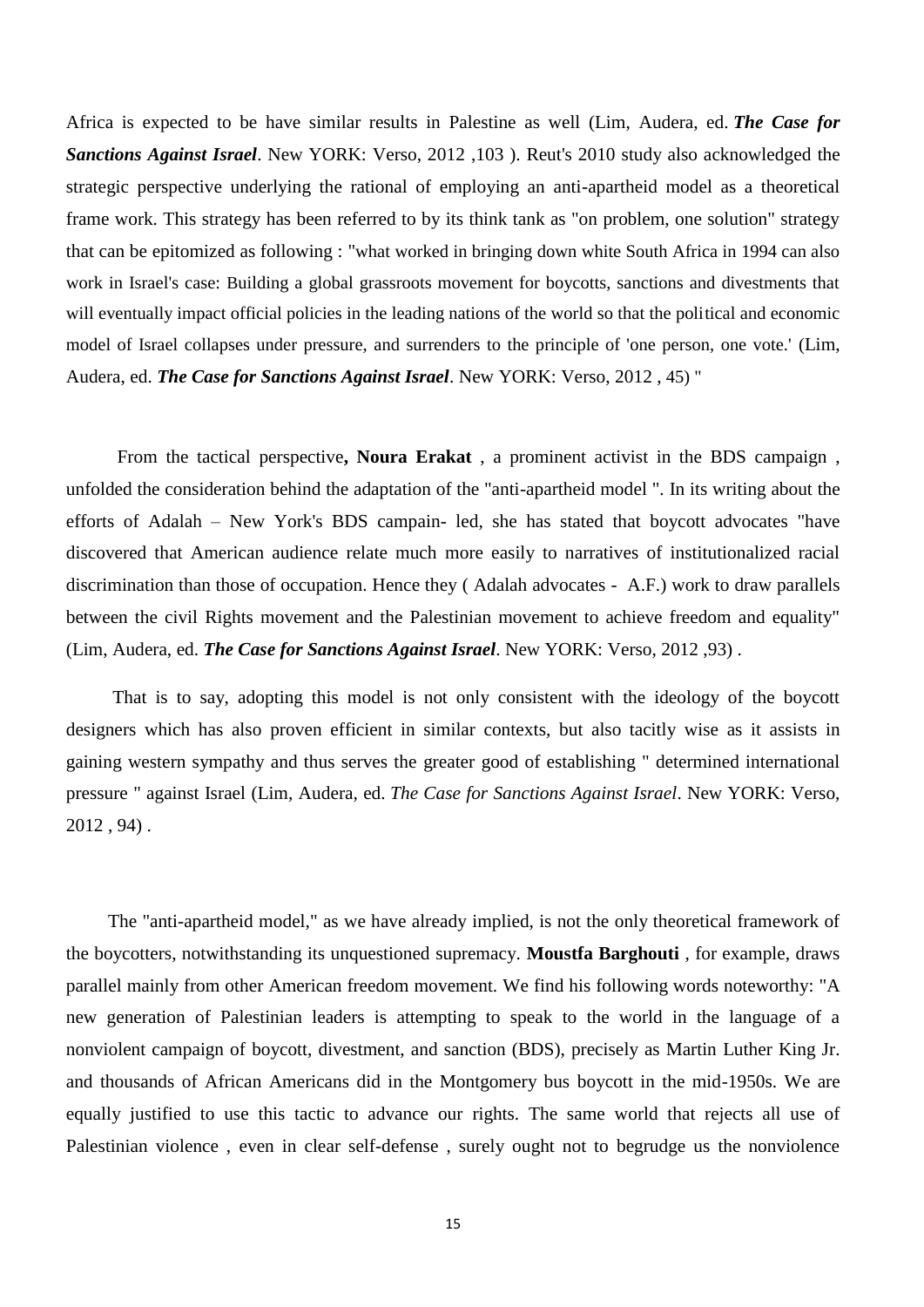employed by men such as King and Ghandi" ( Lim, Audera, ed. *The Case for Sanctions Against Israel***.** New YORK: Verso, 2012 , 6).

#### **Effective Grassroots force**

 The boycott designers and advocates have disseminated a campaign aimed at spreading to the grassroots level, while not including Israelis, thereby bringing further pressure on the Israeli political elite (Lim, Audera, ed. *The Case for Sanctions Against Israel*. New YORK: Verso, 2012 ,82). **Lisa Taraki** and **Mark Levine** clearly present this view: "The Palestinian BDS movement does not address the Israeli public directly in order to persuade it or appeal to its sense of Justice. That is not the logic of the BDS. it is up to the Israeli political forces to make that connection and to influence their public". (Lim, Audera, ed. *The Case for Sanctions Against Israel*. New YORK: Verso, 2012 , 174)

#### **Is the academic Boycott really a threat to Israel?**

 Quite obviously, no clear answer can be found in this stage to the lingering question of whether the Palestinian academic boycott constitutes a threat to Israel, and if so, to what degree. This is especially evident as each party tends to amplify their gains and belittle their losses. Conversely, the threat that each party actually poses to the other is sometimes augmented to serve each their own interests such as eliciting sympathy or, more likely, raising money to counter the other party's perceived hostile endeavors.

 It is worth mentioning in this context that PACBI and BDS have had some relative "successes". To name just few:

- 1. In April 2005, the council of the UK Association of University Teacher (AUT) voted to boycott University of Haifa AND Bar-Illan University. However, the boycott was rescinded a month later following international pressure (Lim, Audera, ed. *The Case for Sanctions Against Israel*. New YORK: Verso, 2012 , 221).
- 2. In September 2009, the British Trades Union Congress, representing 6.5 million workers across the UK, voted overwhelmingly to endorse BDS on Israel (Lim, Audera, ed. *The Case for Sanctions Against Israel***.** New YORK: Verso, 2012 , 223) .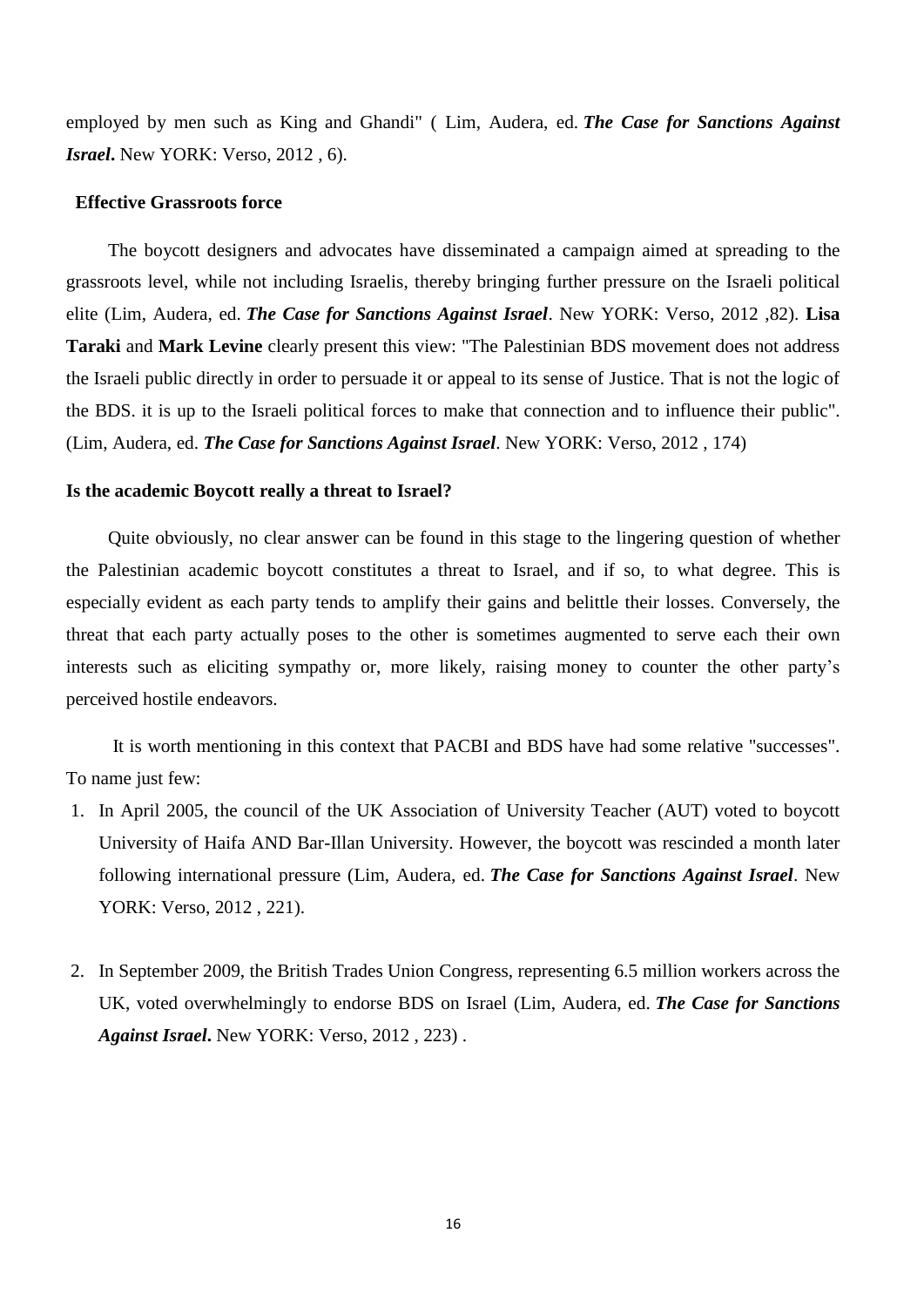- 3. In May 2010 congress of British university and collage union (UCU) voted to boycott the Ariel University center of Samaria (AUCS**)** (Lim, Audera, ed. *The Case for Sanctions Against Israel*. New YORK: Verso, 2012 , 80) **.**
- 4. In February 2009 University workers in the Canadian Union of Public Employees passed a motion calling for an academic boycott of Israel (Lim, Audera, ed. *The Case for Sanctions Against Israel*. New YORK: Verso, 2012 , 80).
- 5. In 2009 An Israeli academic team from AUCS was excluded from a prestigious competition on sustainable architecture organized by the Spanish government, because the college is located in the West Bank (Lim, Audera, ed. *The Case for Sanctions Against Israel*. New YORK: Verso, 2012 , 80).
- 6. The most significant achievement was in March 2011, when the Senate of the university of Johannesburg, south Africa, voted to end its formal ties with Ben Gurion University, following a campaign endorsed by Desmond Tutu, Breytenbach , and John Dugard (Lim, Audera, ed. *The Case for Sanctions Against Israel*. New York: Verso, 2012, 226)
- 7. Academic unions in the UK and Canada have voted to support various academic boycott campaign initiatives. There are also active academic boycott campaigns in India, the US, South Africa, Ireland, Chile, Brazil, Pakistan, and in many European countries BDS. (9-7-2012). BDS AT 7!– Celebrating, reflecting and further mainstreaming. **In BDS Movement, Justice & Equality**. Retrieved 1/3/2013, from<http://www.bdsmovement.net/call> , 2).
- 8. The extensive reach of the BDS movement is also highlighted by 2012 edition of the BDS Global Day of Action which took place in 23 countries and the fact that the 8 annual Israeli Apartheid Week (IAW) was organized last year on campuses in 202 cities across the world BDS. (9-7-2012). BDS AT 7!– Celebrating, reflecting and further mainstreaming. **In BDS Movement, Justice & Equality.** Retrieved 1/3/2013, from http://www.bdsmovement.net/call,3)
- 9. On 20 April 2013, the Association of Asian American Studies (AAAS) in the United States unanimously adopted a resolution which states that AAAS " endorses and will honor the call of Palestinian civil society for boycott of Israeli academic institutions," and that it " support the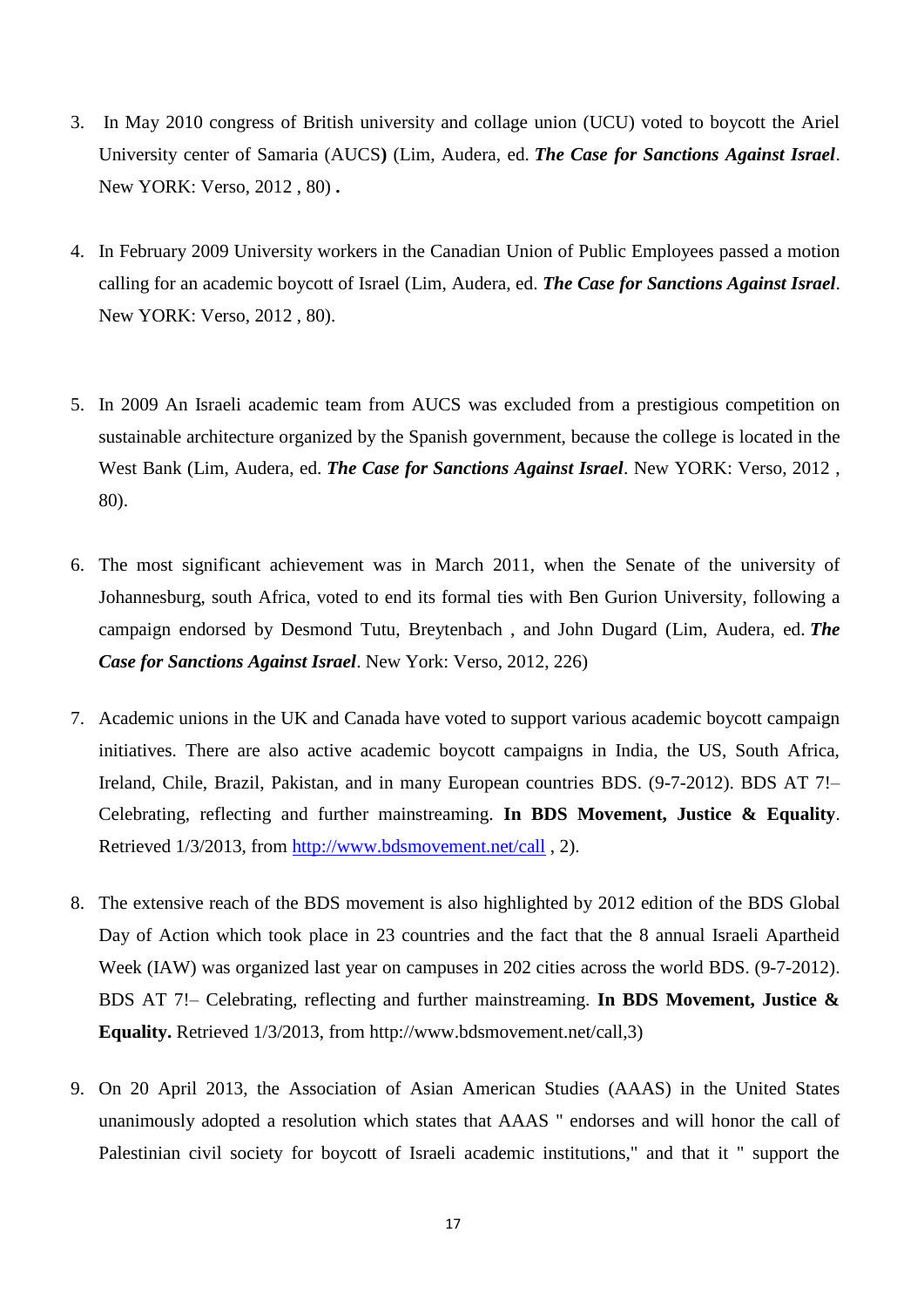protected rights of students and scholars everywhere to engage in research and public speaking about Israel-Palestine and in support of the boycott, divestment and sanctions (BDS) movement ". (PACBI. (24-4-2013). Palestinians Salute the Association for Asian American Studies (AAAS) for its Endorsement of the Academic Boycott of Israel. **In BDS Movement, Justice & Equality**. Retrieved 28/5/2013, from [http://www.bdsmovement.net/call\)](http://www.bdsmovement.net/call).

10. Lastly, is the recent high profile decision of the famous scientists and celebrity Professor Stephen Hawking to heed the Palestinian call for boycott and to pull out of an Israeli conference hosted by President Shimon Peres in June (BDS. (9-5-2013). Five reasons why Hawking is right to boycott Israel. **In BDS Movement, Justice & Equality** .Retrieved 28/5/2013, from http://www.bdsmovement.net/2013/hawking-boycott-israel-10944).

 On the same note, In its 2010 study titled "**building a political firewall against Israel's delegitimization- conceptual framework**"( Reut Institute . (3/2010). Building a political Framework against Israel Delegitimization (conceptual framework). **In Reut Institute** . Retrieved 18/10/2012, from http://www.reut-institute.org/data/uploads/PDFVer/20100310%20Delegitimacy%20Eng.pdf.), Reut's acknowledged the potential threat of the BDS. They have observed that "The risk posed is that such campaigns will create an equivalency between Israel and apartheid-era South Africa that penetrates the mainstream of public and political consciousness. Given Israel's dependence on vigorous trade – as well as scientific, academic, and technological engagement with other countries – this movement towards isolating the country may pose a strategic threat"( Lim, Audera, ed. *The Case for Sanctions Against Israel*. New YORK: Verso, 2012 , 77, 83, 96)

 Likewise, high ranking Israeli political figures, such as President Shimon Peres and Ehud Barak, have also explicitly or at least implicitly categorized BDS, especially its economic possible damage, as a serious threat (Lim, Audera, ed. *The Case for Sanctions Against Israel*. New YORK: Verso, 2012 , 83).

 To conclude, in October 2010, the Jewish Federation of North America and the Jewish Council for public Affairs pledged \$ 6 million for the establishment of an Israel action network designed to combat BDS. Jewish federation CEO Jerry Silverman has referred to the BDS as the second most dangerous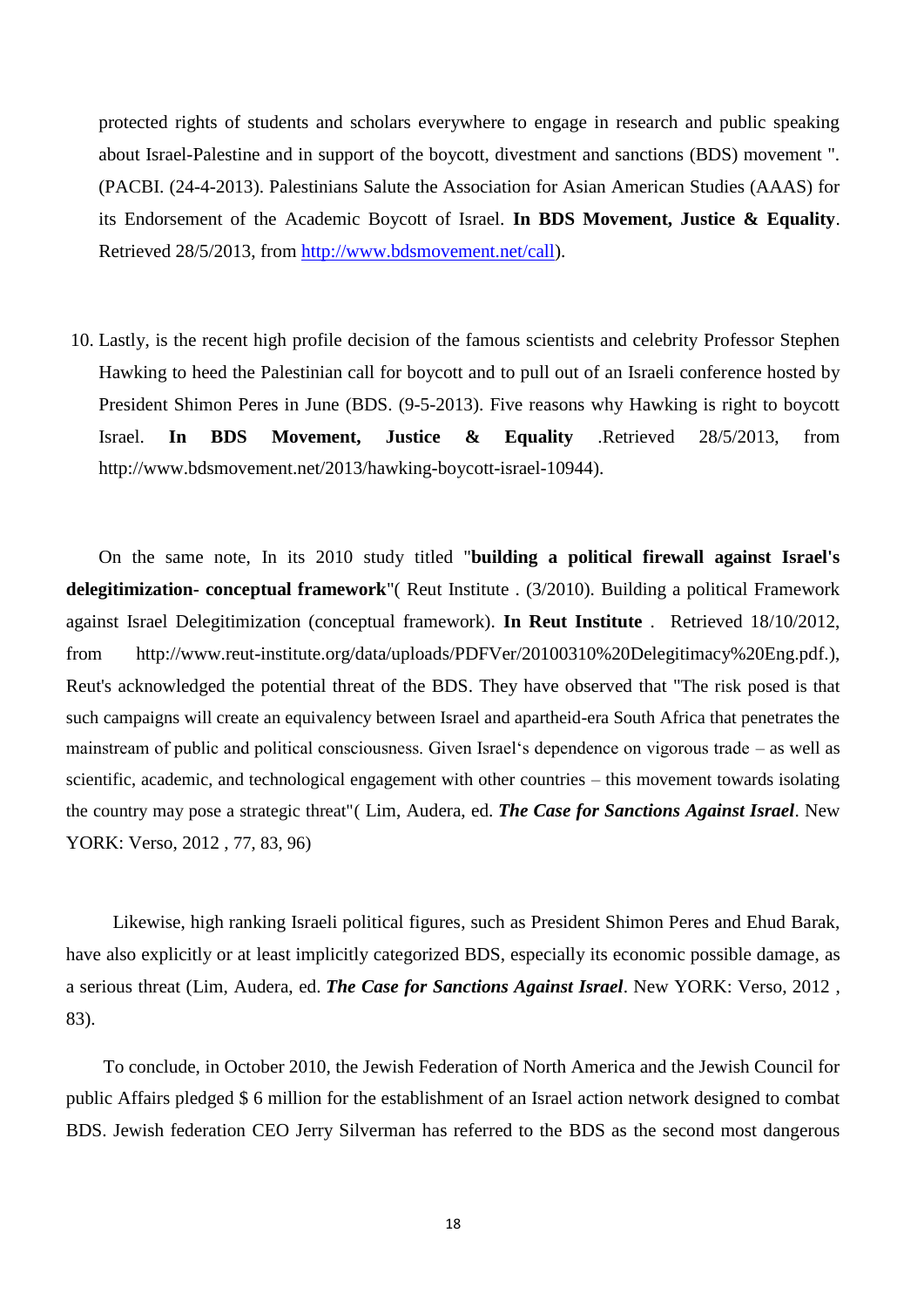threat to Israel after Iran (Lim, Audera, ed. *The Case for Sanctions Against Israel*. New YORK: Verso, 2012 , 226) .

#### **Israel's Anti-boycott law**

 The most visible measure taken by the Israeli government to counter the boycott was in legislating an "anti-boycott" law in July 2011. This law essentially and effectively outlaws boycotting Israel as well as individuals and organizations calling for them (Lim, Audera, ed. *The Case for Sanctions Against Israel*. New YORK: Verso, 2012 , 83) . According to the law, individuals or organizations who publicize a call for an economic, cultural or academic boycott against a person or entity merely because of its affiliation to the [State of Israel](http://en.wikipedia.org/wiki/State_of_Israel) and/or to an Israeli institute and/or to a specific region under Israeli control, can be sued by a party claiming that adhering to such a boycott may inflict economic or social damage upon them. The anti-boycott law also allows Israeli authorities to deny benefits from individuals or organizations - such as [tax exemptions](http://en.wikipedia.org/wiki/Tax_exemption) or participation in government contracts - if they have publicized a call to boycott and/or if they have obligated it to participate in a boycott. The law has been in force since 13 July 2011, with the exception of section 4 (withdrawing state benefits), which became effective on 11 October 2011 (Lim, Audera, ed. *The Case for Sanctions Against Israel*. New YORK: Verso, 2012 , 83 ) .

 Since its legislation, the Anti-boycott law has faced heavy criticism by both pro-boycott and antiboycott groups. The main critique has been that this law is possess an authoritarian tinge, as it stifles freedom of speech under the threat of heavy penalties without the need to prove "guilt", or even causality between the expression of support for the boycott and any claimed damages (Lim, Audera, ed. *The Case for Sanctions Against Israel*. New YORK: Verso, 2012 , 216). Nowadays, the law is awaiting judicial review by the Israeli Supreme Court.

 On the same note, BDS and PACBI accuse Israel and anti-boycott in employing "lawfare" strategy against them to "delegitimize BDS and anti-Zionist activism in general". (PACBI. (2/4/2013). Israel's Lawfare against BDS in Tatters. **In Palestinian Campaign for the Academic and cultural Boycott of Israel**. Retrieved 28/5/2013, from http://pacbi.org/einside.php?id=62&next=40).

## **Critique of the boycott**

 Quite expectedly, the academic boycott of Israel put forward by the BDS and PACBI has been heavily criticized mainly by anti-boycotters. This critique, we believe, can shed light over how the boycott and the boycotters are perceived by their Israel and anti-boycott groups.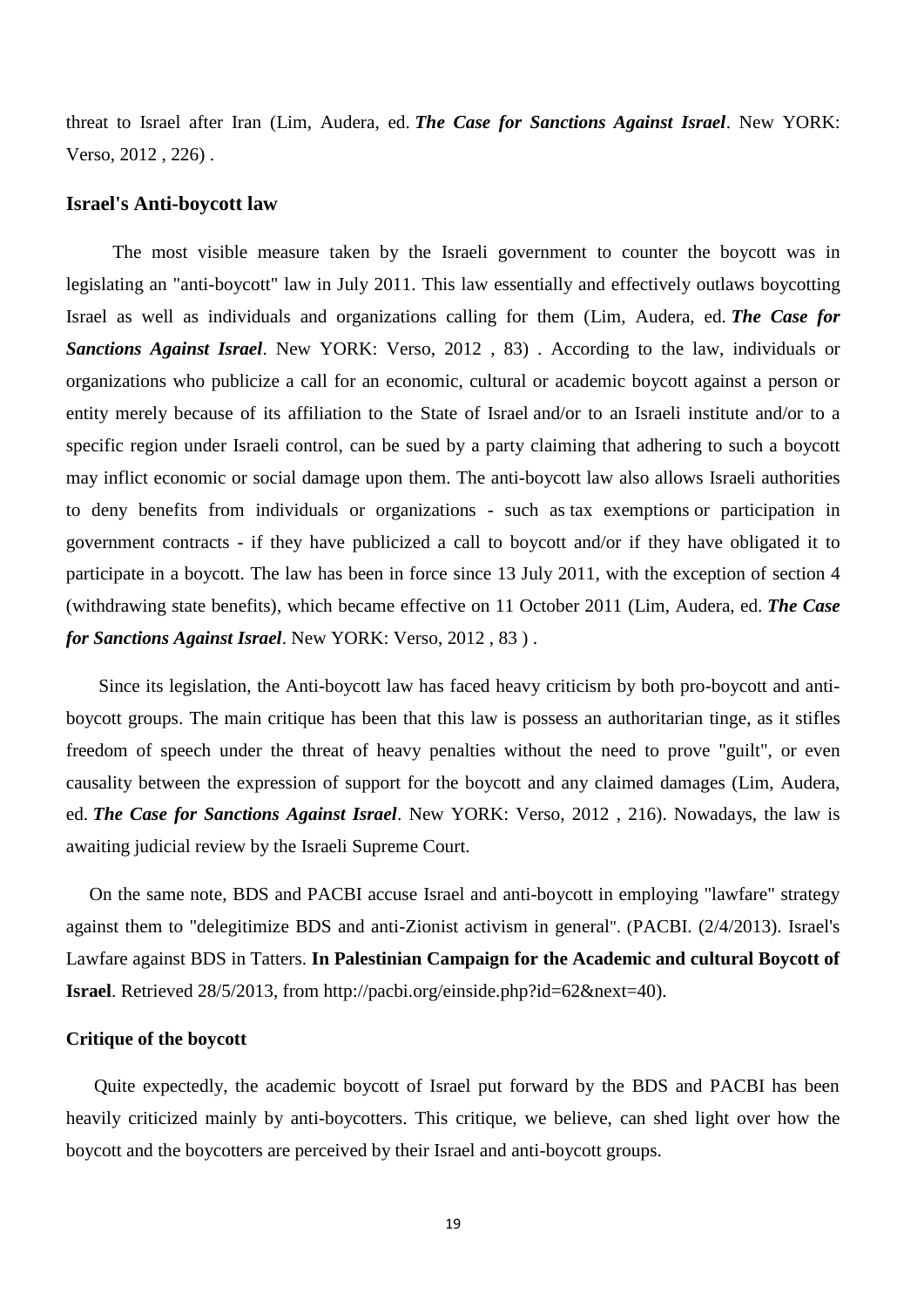#### **The boycott as de-legitimization of the State of Israel**

 The Academic Boycott is perceived by anti-boycott groups as a clear attempt to delegitimize the state of Israel. In its 2010 study titled "The BDS Movement Promotes Delegitimization of the State of Israel" (The Reut Institute. (10/5/2010). The BDS Movement Promotes Delegitimization of the State of Israe. **In The Reut Institute**. Retrieved 3/12/2012, from [http://reut](http://reut-institute.org/en/Publication.aspx?PublicationId=3868)[institute.org/en/Publication.aspx?PublicationId=3868,](http://reut-institute.org/en/Publication.aspx?PublicationId=3868) pg 5-9), the Reut's think tank argued, based upon an analysis of several statements made by prominent pro-boycott figures, that the BDS movement catalysts<sup>3</sup> have clearly sought to delegitimize the state of Israel. This thesis derives from four principle observations: the fact that BDS movement explicitly advances the 'right of return', that it brands Israel as an apartheid state, that singles out Israel, and that it undermines Israeli – Palestinian cooperation.

 To be more specific, the fact that only Israel was singled out for boycott was deemed by many anti-boycott advocates as an illegitimate discriminatory acts (Newman, David. " Britain and the Academic Boycott of Israel." *The Israel Journal of Foreign Affairs* 2, no. 2 (n.d.): 45-55, 50) It is also viewed as evidence of an anti-Semitic undertone to the pro-boycott arguments (Newman, David." Britain and the Academic Boycott of Israel." *The Israel Journal of Foreign Affairs* 2, no. 2 (n.d.): 45- 55, 48)

 Nevertheless, pro-boycott supporters have responded to these allegations in two main ways: First, they claim that Israel is a "special case," as it consistently presents itself as the "only true democracy" in the Middle East, as opposed to other repressive states with dictatorial regimes that render them resistant to boycotts. Second, it has been argued that some of the boycott advocates are Jews, the argument being that Jews would not have anti-Semitic motives or would not participate in a program that had such undertones (Lim, Audera, ed. *The Case for Sanctions Against Israel*. New YORK: Verso, 2012 , 189-197).

 It has also been argued by Omar Barghouti that the claim that a boycott against Israel is anti-Semitic is itself an anti-Semitic argument . This is because equating the Jews, Barghouti explains;

 $\ddot{\phantom{a}}$ 

<sup>&</sup>lt;sup>3</sup> Defined by Ruet Institute as "BDS Movement catalysts are those individuals or organizations that initiate the movement's activities and who drive the trend of Israel's delegitimization. These catalysts collect and spread information, create new initiatives, organize events and demonstrations, harness and train others, increase awareness, and brand and publicize their network".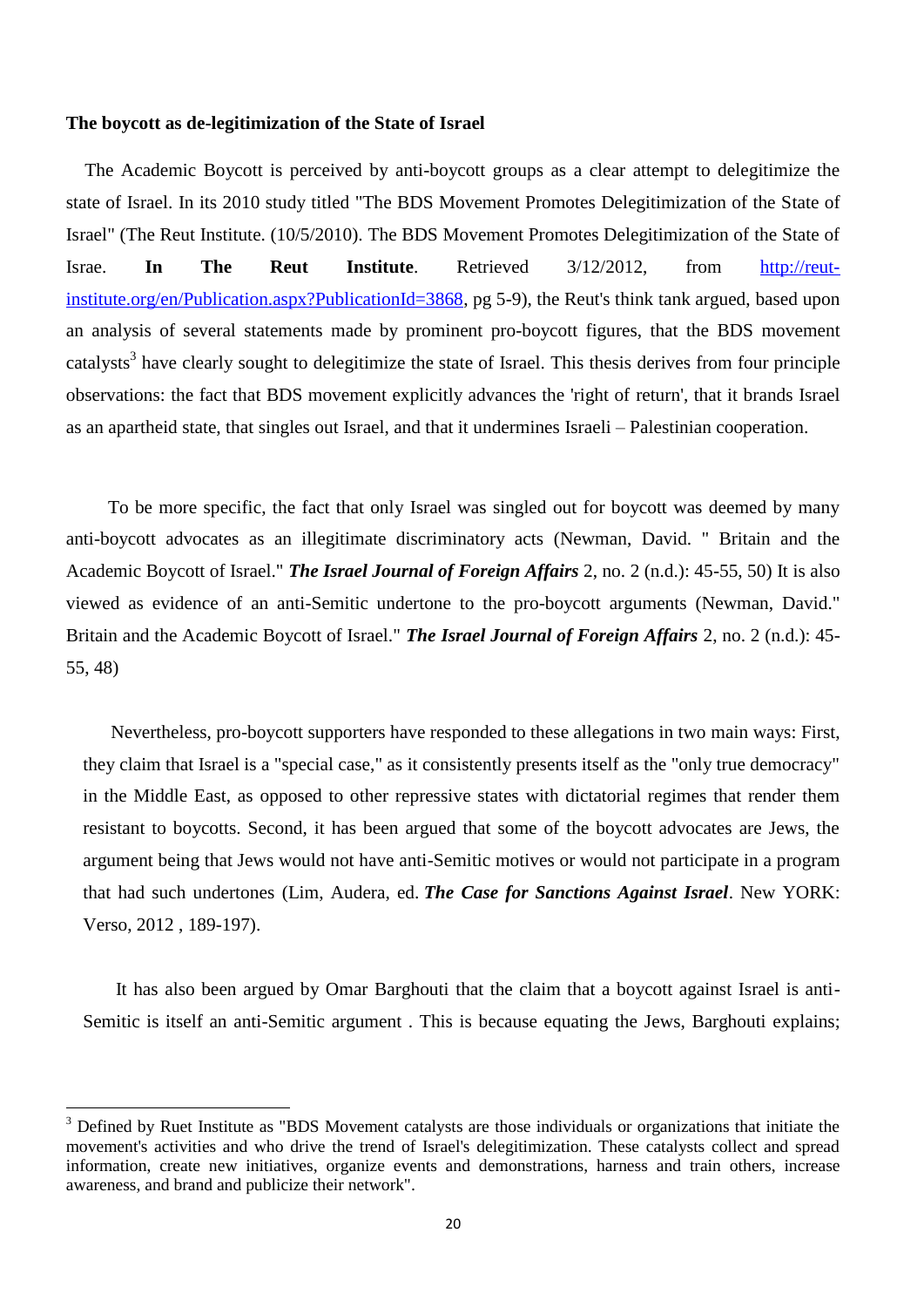with Israel as if they were monolithic sum of people, without diversity, is anti Semitic statement in his perspective .

### **The boycott as an infringement on academic freedom of speech**

 That the implementation of the boycott would result in the denial of freedom of speech has been the main argument put forth by the anti-boycott advocates to counter the different boycott campaigns such as the Palestinian-led academic boycott. It has been also argued in this relation that many Israeli academics have exercised their freedom to criticize Israeli policies in the "Occupied Territories". Many of them have also worked together with Palestinian colleagues to improve the general condition of Palestinians (Newman, David." Britain and the Academic Boycott of Israel." *The Israel Journal of Foreign Affairs* 2, no. 2 (n.d.): 45-55, 49). Lastly, anti-boycott advocates have claimed that academic boycott unjustly infringes on their right to pursue their careers without the need to crystallize or voice their political positions (Nussbaum, Martha. "**Against Academic Boycotts**" *Dissent* 2007 , 9 ).

 From the other side, the boycott designers and thinkers have paid a significant amount of attention to the argument that the academic boycott is inconsistent with other freedoms, most importantly the freedom of speech and especially its relevant derivative here - academic freedom of speech. We have observed three main arguments put forward by this group to counter this serious allegation.

 First is the "**ivory tower argument**" put forward by almost all of the boycott advocates. For instance, **Nadia Ali , Lisa Tarki and Mark Levine** (Lim, Audera, ed. *The Case for Sanctions Against Israel*. New YORK: Verso, 2012 , 52-53,173) all postulate that there is an inescapable ethical link between scholarship and ethics ; thus, scholarship is not and cannot be neutral. Ali maintained that "…as the official production of state-sanctioned knowledge is concentrated n the academy, it becomes obvious that there is no "ivory tower", no insular forum of intellectual activity that does not translate into on-the-ground activity "( Lim, Audera, ed. *The Case for Sanctions Against Israel*. New YORK: Verso, 2012 , 52). Accordingly, Ali derives that, "we must acknowledge that scholarship is not neutral and that the academy does not exist in a bubble or in ivory tower"( Lim, Audera, ed. *The Case for Sanctions Against Israel***.** New YORK: Verso, 2012 , 52). Ali also refers to the supposedly "hypermilitarization" nature of the Israeli society as evidence that its academic institutions are heavily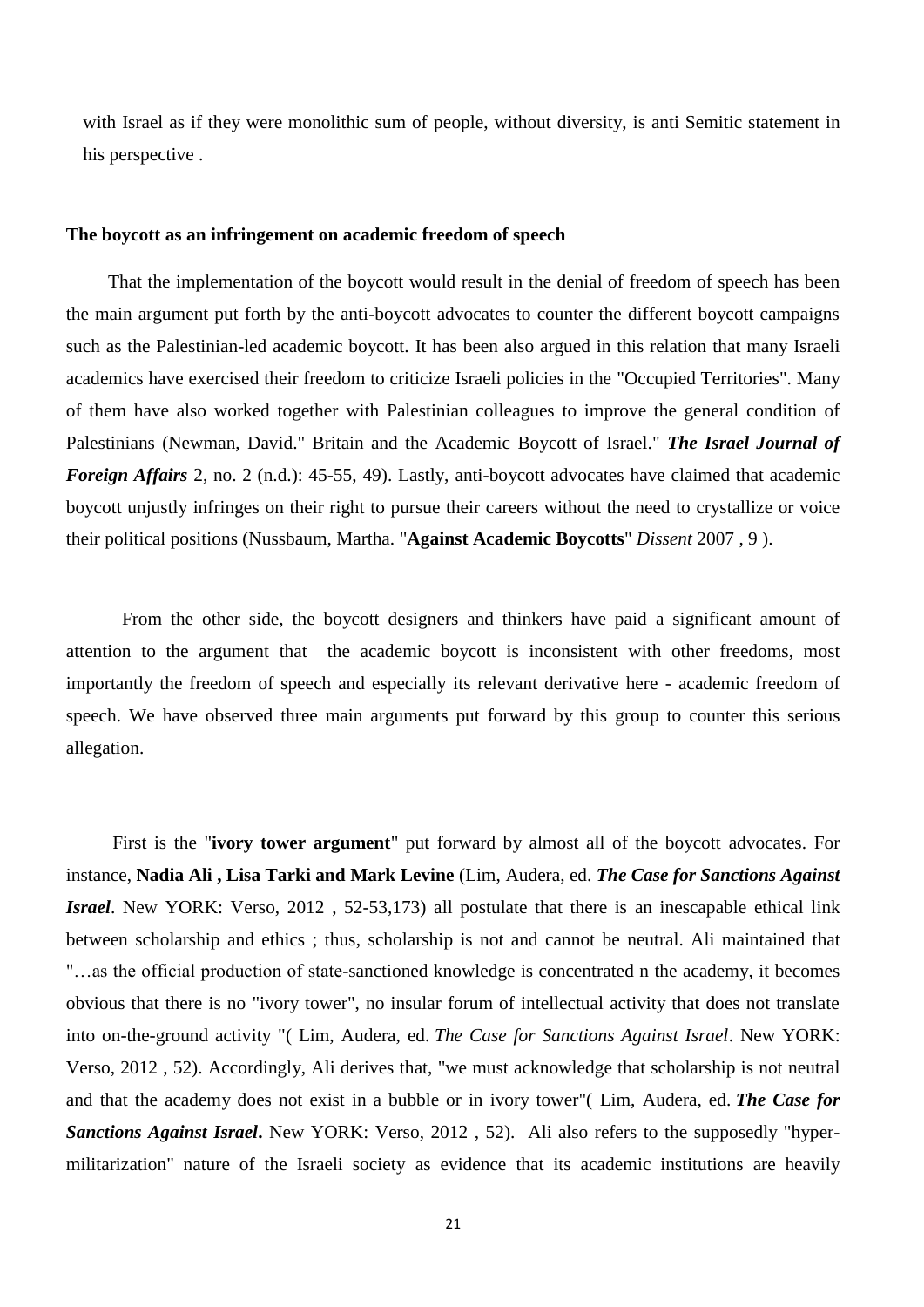involved in every aspect of the occupation Lim, Audera, ed. *The Case for Sanctions Against Israel*. New YORK: Verso, 2012 , (53).

 Whereas Ali puts emphasis on the inexorable relationship between scholarship and politics, arguing that knowledge production is necessarily political, **Tarki** and **Levine** highlight the link between scholarship and ethics rather than politics. They explain the **ivory tower argument**" in terms of "applying ethical principles to the practice of scholarship "( Lim, Audera, ed. *The Case for Sanctions Against Israel*. New YORK: Verso, 2012 ,173) and not in terms of "putting politics above scholarship". We believe that this kind of approach can be seen as an opportunity to redesign the boycott by introducing a negotiated ethical code for academic cooperation between Palestinian and academics affiliated to Israeli academics.

 Secondly, there is the "**reciprocity argument,**" according to which he who denies academic freedom of speech cannot demand that the same right must not be infringed on in his case. **Elia**, has invoked this argument by writing that "….Palestinians do not have academic freedom, so what one would be protecting in the name of "academic freedom" is the oppressor privilege" (Lim, Audera, ed. *The Case for Sanctions Against Israel*. New YORK: Verso, 2012 , 52). Moreover, Elia notes the refusal of most (8600 out of 9000) Israeli academy members to endorse a call issued by Palestinian academics for lifting the restriction on Palestinian scholars' freedom of movement ,as another validation for the "**reciprocity argument**" (Lim, Audera, ed. *The Case for Sanctions Against Israel*. New YORK: Verso, 2012 , 58). **David Lloyd and Laura Pulido** offer a similar argument, claiming that "the boycott of Israeli institution is called for on account of their systematic collusion with "racist occupation that deliberately denies to their Palestinians counterparts the rights Israeli scholars so abundantly enjoy , and that offers Israeli counterpart Israeli academics the resource and privileges they consider their right " (Lim, Audera, ed. *The Case for Sanctions Against Israel*. New YORK: Verso, 2012 , 119) . To solidify their argument, Lloyd and Pulido add that Israeli infringement on the Palestinians' right to education and on their academic freedom is also true in the case of the Palestinians citizens of Israel. They maintain that these Palestinians are underrepresented in the Israeli academia because of "Zionist racial policies" and that schooling in Israel is "…almost entirely segregated, to the material and cultural disadvantage of Palestinians…"( Lim, Audera, ed. *The Case for Sanctions Against Israel*. New YORK: Verso, 2012 , 118)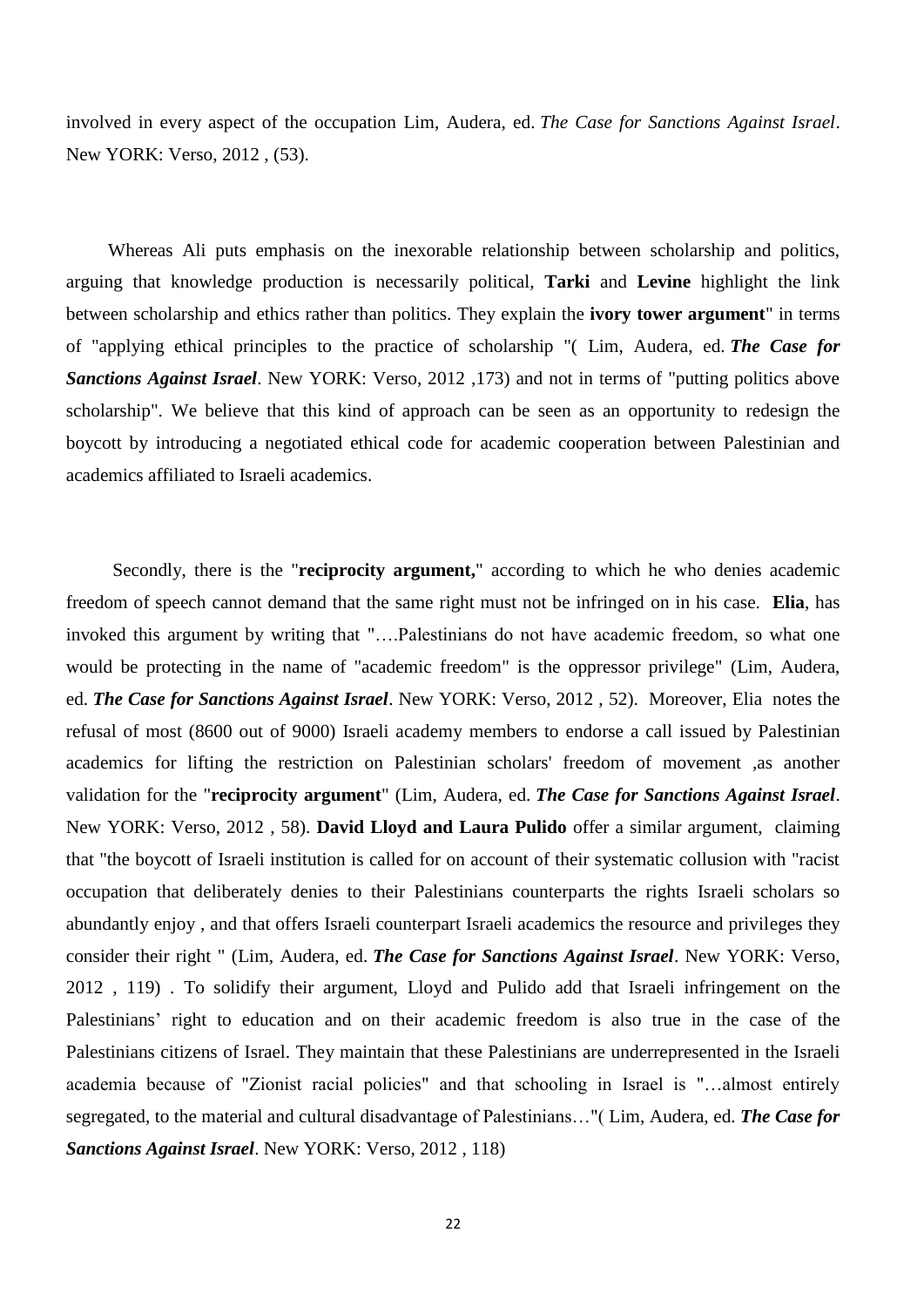Furthermore, **Elia** seeks to validate her argument by diagnosing an alleged racism, inequality and lack of academic freedom in the Israeli education system and academic institutions. To mention but a few , Elia cites the controversial observation of Goldberg and Makdisi, authors of the article "The Trial of Israel's Campus Critics", as to the "insinuation, accusation, and defamation …" becoming in the Israeli academy "the weapons of first resort to respond to argument and criticism directed at Israeli policies"( Lim, Audera, ed. *The Case for Sanctions Against Israel*. New YORK: Verso, 2012 , 60).

Third, is the famous "**complicity thesis**" argument consistently suggested by the pro-boycott thinkers. It has been argued, time and again, that Israeli academic institutions are part of the ideology and institution of what they see as a "Zionist settler-colonial project in Palestine", and as such are deeply implicated in maintaining the structures of oppression over the Palestinian people. The Israeli academic institutions have been largely accused in the following allegations(Yacobi Keller, Uri " Economy of the Occupation", **Alternative Center of Information** (2009), 8-21 ): conducting research serving the IDF; showing preferential treatment to Israeli students that are soldiers, former soldiers, and reservists at the expense of Palestinian students; advising and assisting Israeli military training, having direct involvement with the "Israeli occupation"; appointing formerly high-ranking military officials to positions within the academic management hierarchy; and stifling political dissent expressed in their universities . The following argument , made by Ali , summarizes this thesis :"far of being a detached , natural ivory tower , the academy , then , is the brain of the monster the generates the ideology and tools of occupation , dispossession , and violation of human rights , whereby the servants of occupation are rewarded , while its victims are alienated, discriminated against as students and scholars "( Lim, Audera, ed. *The Case for Sanctions Against Israel*. New YORK: Verso, 2012 , 55)

## **Boycott as trigger for ' siege mentality'**

 Boycott, in all its form, has been deemed by anti-boycott advocate as counterproductive for BDS and PACBI as it tends to trigger acute paranoia among Israelis, as well as inducing an aggressive siege mentality (Lim, Audera, ed. *The Case for Sanctions Against Israel*. New YORK: Verso, 2012 , 213).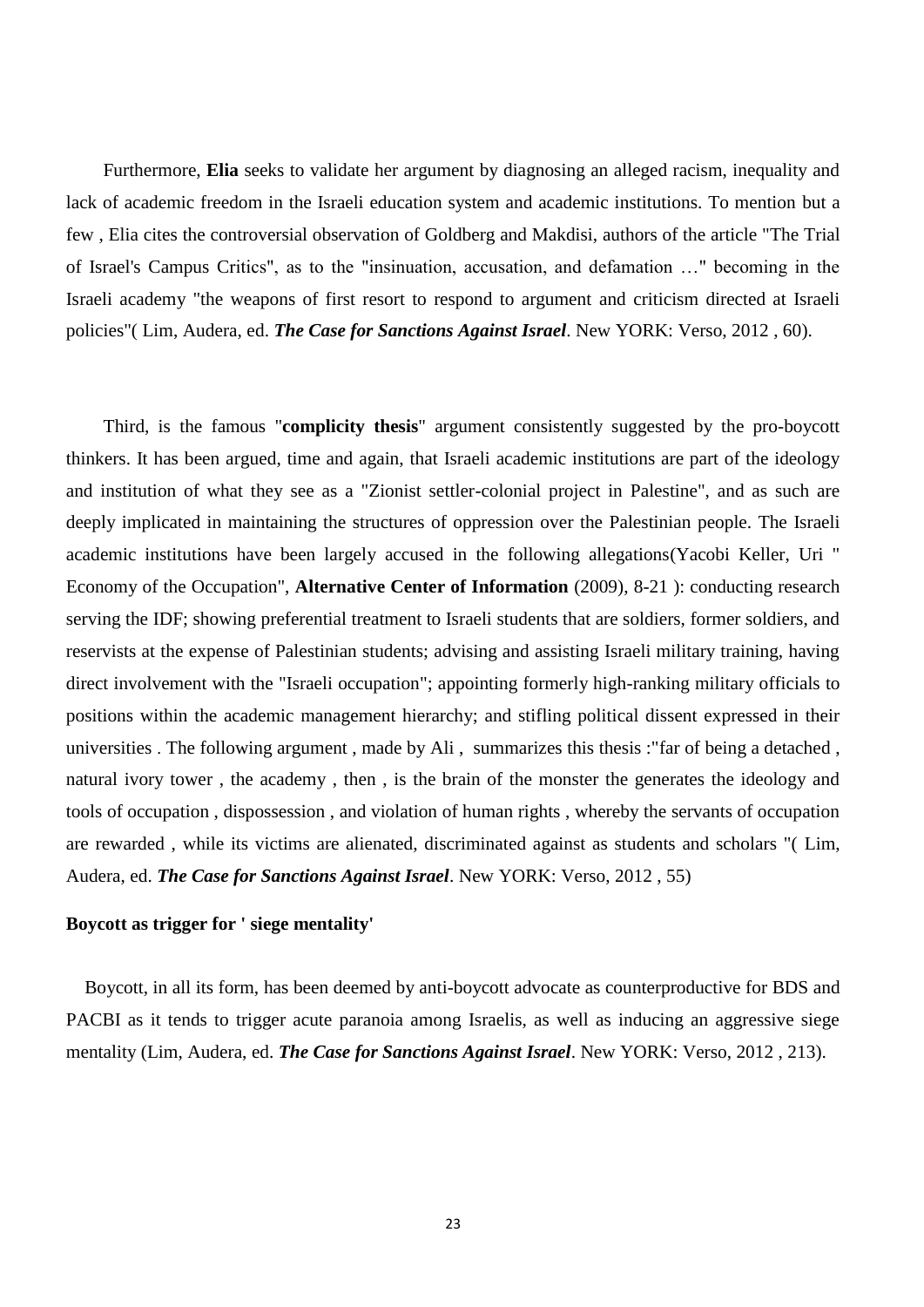#### **Boycott as collective punishment**

 Inclusive Boycott of all Israeli academics and institutions has raised questions concerning the legitimacy of a method based upon collective punishment. The anti-boycott advocates argue that the boycott implicates all Israeli academics of complicit support of the occupation, regardless if they have cooperated with the occupation or criticized it, publicly or otherwise (Baker, Alan, and Adam Shay. "Manipulation and Deception: The Anti-Israel "BDS" Campaign Boycott, Divestment, and Sanctions)." *Jerusalem Issue Brief* 12, no. 2 (2012)).

## **Boycott as an illegal act**

 Academic boycott have been also deemed illegal by the anti-boycotters, especially in the light of the fifth statue of the International Council of Science (Baker, Alan, and Adam Shay. "Manipulation and Deception: The Anti-Israel "BDS" Campaign (Boycott, Divestment, and Sanctions)." *Jerusalem Issue Brief* 12, no. 2 (2012), 11).

## **Boycott as (un)proportional act**

 Anti-boycott advocates have also based their stance upon the argument that an academic boycott contradicts the principle of proportionality (Nussbaum, Martha. "Against Academic Boycotts." *Dissent* ,2007,10-11). The principle of proportionality states that if there are numerous methods of achieving a certain goal, an actor is obliged to choose the least harmful. Consequently, it has been claimed that there are other appropriate non-violent methods that may serve the same cause while being significantly less detrimental. Censure, public condemnation of an individual or individuals, and failure to reward were among the different methods mentioned in this regard (Nussbaum, Martha. "Against Academic Boycotts." *Dissent* ,2007,10-11).

#### **Sides to the conflicts**

Obviously, the actors directly involved in the conflict presented herein is the BDS movement which include the PACBI and the Israeli academic institution which is mainly represented by the Council for Higher Education in Israel. Still, there are several other actors indirectly or less actively involved in this conflict, thus their roles must be mentioned. Here are the most significant: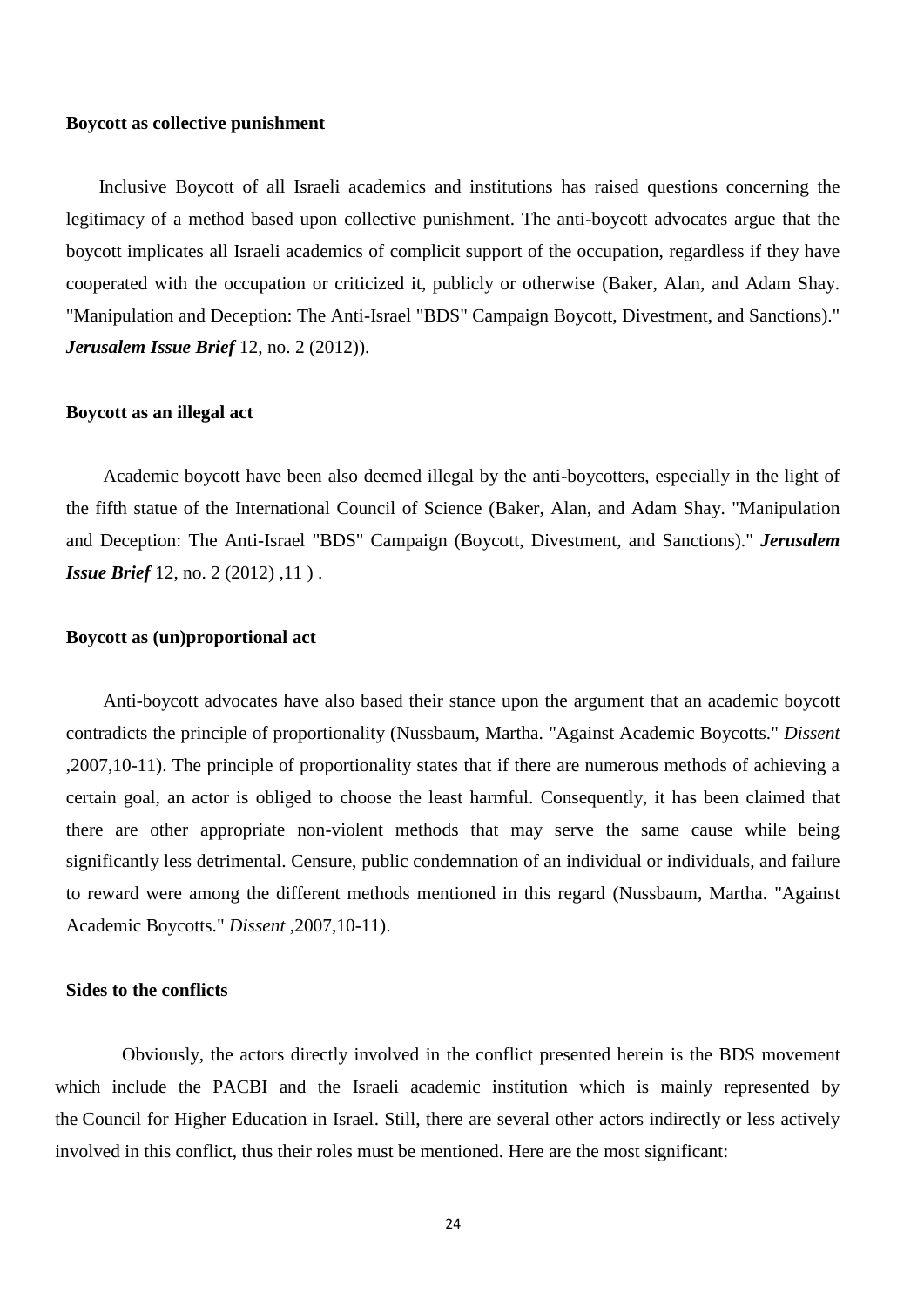- a. The Israeli government: As already explained, the fact that the ultimate goal of the boycott is to exert pressure upon the Israeli government to end the occupation, necessarily implicate the latter as an obvious actor in this conflict.
- b. The Palestinian Authority / leadership: As already noted, the fact that the PA the body entrusted by the PLO with the governance of the west bank and Gaza under Palestinian control – is the main political body which will enjoy the fruits of the boycott if achieved makes it a possible actor in this conflict .
- c. Quite obviously , the role of the rather few but existing Palestinian and Israeli that for more many years and under the auspices and funding in UNESCO have been working together to find a common denominator that could bridge the gap should be seriously considered .

## **Previous attempts to solve the conflict**

The rocky history of Israeli-Palestinian efforts can be presented along the lines of four main different periods. During the period of 1948-1967, after the establishment of the State of Israel in 1948, all attempts to establish dialogue with the "enemy" were seen by both sides as pure acts of treason. In the period of 1967-1987- After the Six-Day War in 1967 and the occupation of the West Bank and Gaza strip, few exceptional cooperative ventures have tried to break through the separating wall of rage and hostility. In the wake of the first Palestinian uprising, which began in 1987, a surge of joint work groups for information, protest, and dialogue activities have been witnessed, with thousands of meetings taking place in Israel and the occupied territories. We ought to point out that during this period Israeli-Palestinian academic cooperation occurred, as well (Salem, Walid and Edward (Edy) Kaufman. *Proposed Guiding Principles of Israeli/Palestinian Cooperation: Translating the Shared Adherence to Academic Freedom into Action*. Paris Cedex, France: UNESCO, 2007, 10).

It is important to note that the academic elite on both sides have played in this period significant role transforming the conflict. For instance, Dr. Ron Pundak and Dr. Yair Hirschfeld were among the first people to engage in the secret negotiations that led to the signing of the Declaration of Principles and the beginning of the Oslo Process. During the 1990s and especially after the signing of the Oslo Accords, Israeli-Palestinian cooperation has blossomed, to include cooperative venture in a range of academic issues. At the end of the 1990s, however, with the stalemate of the peace process and the subsequent outbreak of the Al-Aqsa Intifada, many of these contacts were cut off, mostly because Palestinians were either unable or unwilling to carry on cooperative project amidst successive Israeli military campaigns coupled with severe movement limitation. Finally, some cooperative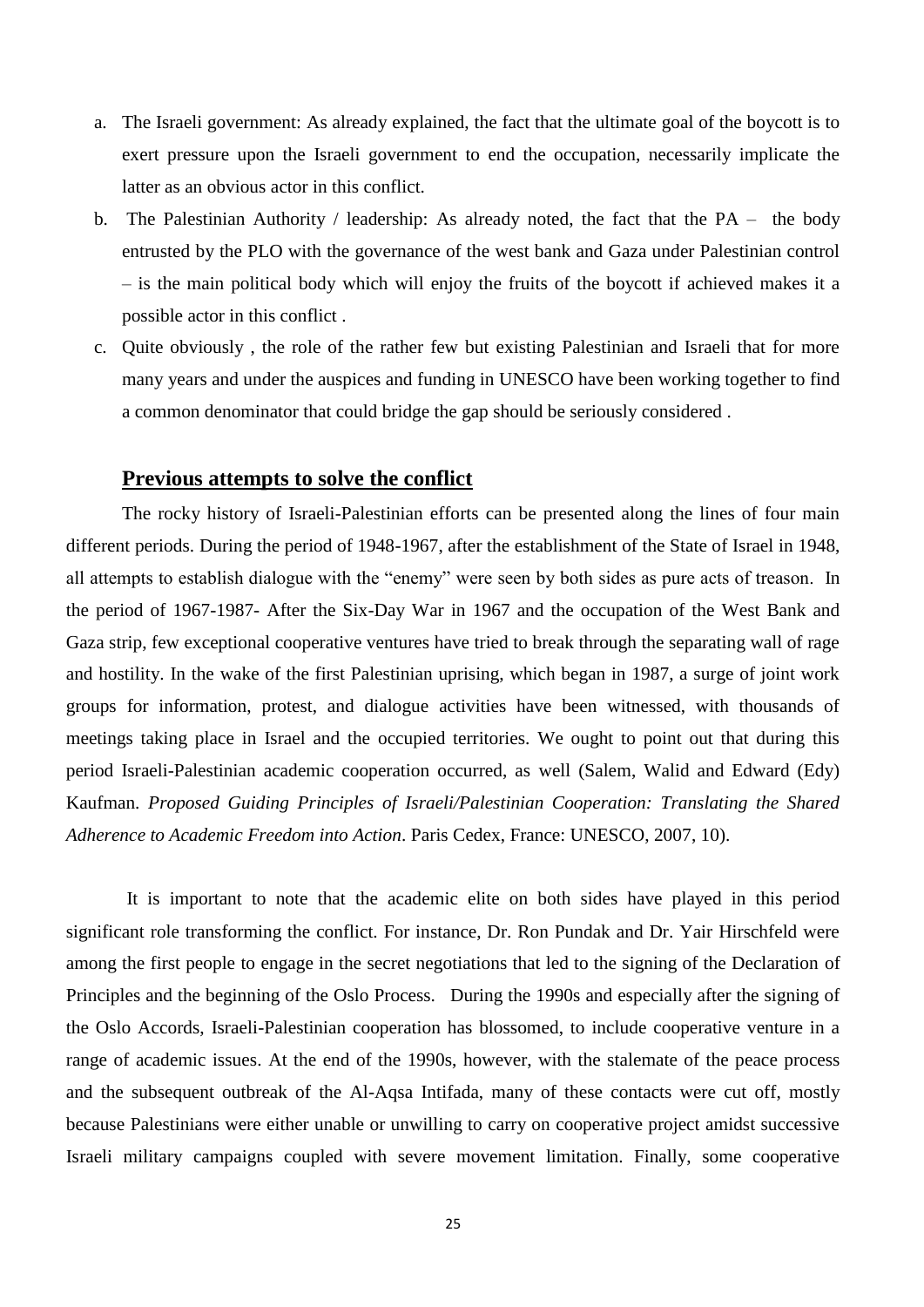projects, such as the European-backed project on Economic Cooperation in the Middle East, do continue in this present time (Salem, Walid and Edward (Edy) Kaufman. *Proposed Guiding Principles of Israeli/Palestinian Cooperation: Translating the Shared Adherence to Academic Freedom into Action*. Paris Cedex, France: UNESCO, 2007, 11).

.

 In 2004 UNESCO approached the Panorama Center for the Dissemination of Democracy and Community Development (a Palestinian NGO) and the Truman Institute for the Advancement of Peace (a research institute located at Hebrew University) in regards to a study of the obstacles and promise of establishing a sound basis for academic and intellectual cooperation across the socio-political divide (Salem, Walid and Edward (Edy) Kaufman. *Proposed Guiding Principles of Israeli/Palestinian Cooperation: Translating the Shared Adherence to Academic Freedom into Action*. Paris Cedex, France: UNESCO, 2007, 1).

 This has set the stage for establishing a dialogue projects executed and orchestrated by the two prominent scholars Edward (Edy) Kaufman and Walid Salem. The dialogue has been held between Palestinians and Israelis representing a wide spectrum of political opinions (Salem, Walid and Edward (Edy) Kaufman. *Proposed Guiding Principles of Israeli/Palestinian Cooperation: Translating the Shared Adherence to Academic Freedom into Action*. Paris Cedex, France: UNESCO, 2007, 2). The project rationale as written in its proposal was: "to try to understand the obstacles and promises for academics and intellectuals to contribute more significantly towards a bottom-up process"( Salem, Walid and Edward (Edy) Kaufman. *Proposed Guiding Principles of Israeli/Palestinian Cooperation: Translating the Shared Adherence to Academic Freedom into Action*. Paris Cedex, France: UNESCO, 2007, 34) Specifically, the project was meant "to explore the joint drafting of a code of ethics for academics and intellectuals." This code was expected "to establish the norms that can actually guide the relationship between academics and intellectuals as a partnership towards attaining a dialogue towards peace." (Salem, Walid and Edward (Edy) Kaufman. *Proposed Guiding Principles of Israeli/Palestinian Cooperation: Translating the Shared Adherence to Academic Freedom into Action*. Paris Cedex, France: UNESCO, 2007, 34)

 In accordance with its stated rational, the proclaimed goals of the dialogue were defined as following (Salem, Walid and Edward (Edy) Kaufman. *Proposed Guiding Principles of Israeli/Palestinian Cooperation: Translating the Shared Adherence to Academic Freedom into Action*. Paris Cedex, France: UNESCO, 2007, 30)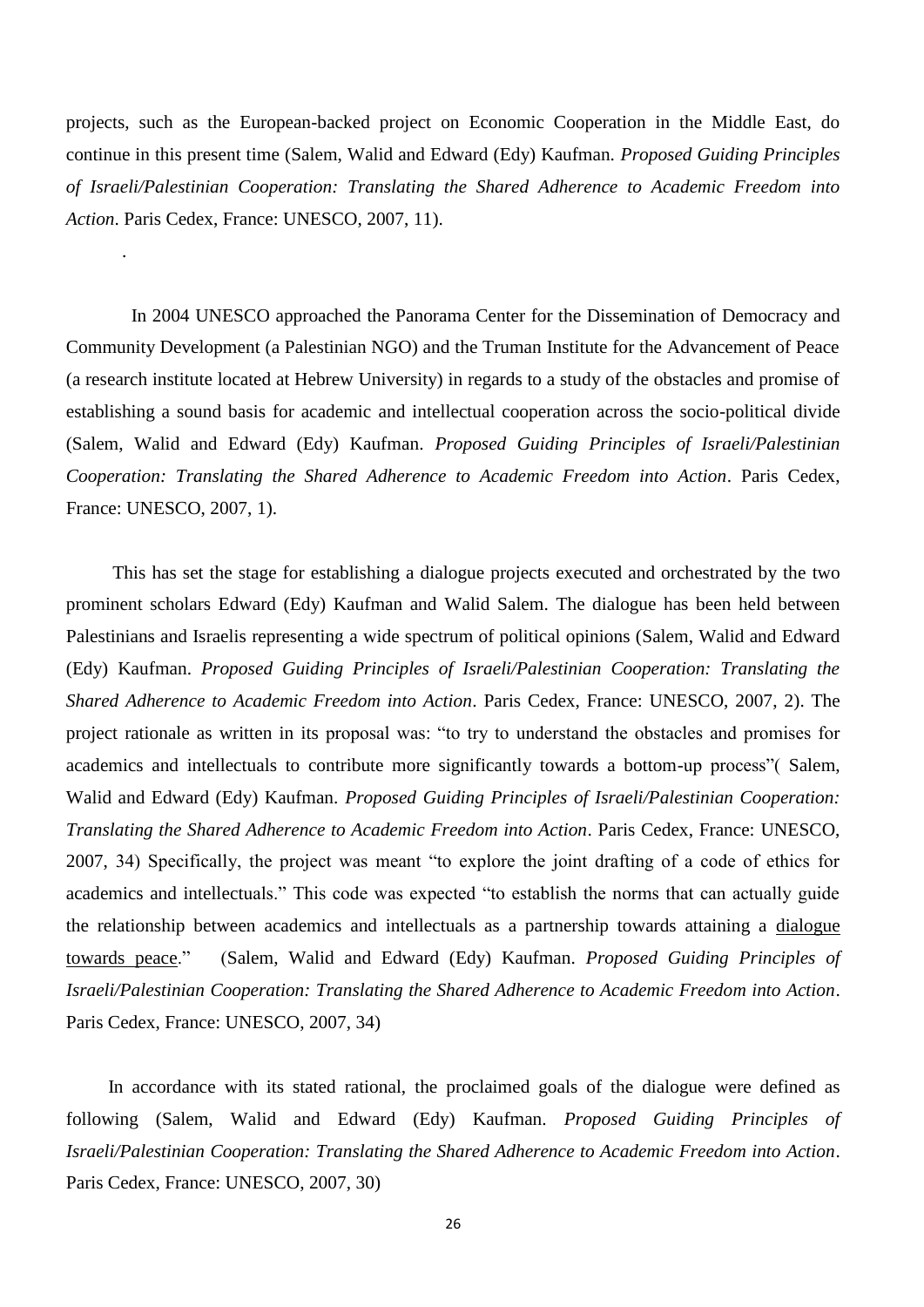- Putting together a code of ethics that will motivate and guide potential cooperation between Palestinian and Israeli academics. The expected document was to be developed jointly by individuals from societies in conflict who are engaged in an on-going dialogue with each other, thus enabling the creation of a shared agenda for discussing controversial subjects.
- Appealing to a wide audience and not only to those who are already committed to the dialogue.
- Stimulating similar processes in other areas of Palestinian and Israeli societies, as well as providing a model for establishing a social contract, or relevant source of inspiration, to all those involved in peacebuilding in other violent conflicts around the world.

 The project main achievements are threefold (Salem, Walid and Edward (Edy) Kaufman. *Proposed Guiding Principles of Israeli/Palestinian Cooperation: Translating the Shared Adherence to Academic Freedom into Action*. Paris Cedex, France: UNESCO, 2007, 36) ; first is the drafting of a document mapping the conditions for cooperation between Israeli and Palestinian academics and intellectuals, including obstacles and possibilities, from both points of view. Second, is the initiating of an awareness-raising process among academics and intellectuals, motivating them to assume social responsibility with regard to the Palestinian-Israeli conflict. Lastly, A draft code of ethics or set of principles for academic cooperation has been prepared, and may serve as a basis for both uni-national and bi-national discussions.

 Quite naturally, this Dialogue project is by far the most serious, effective and professional effort to enhance and/or solidify Palestinian-Israeli academic cooperation across the divide. Hence, its insight stands as a compass for our current endeavor.

# **Obstacles**

 It has long been observed that the issues of *asymmetry, normalization,* and *reciprocity* pose major obstacles to Israeli-Palestinian cooperation on all levels, including the development and application of guidelines for academic cooperation to bypass the boycott (Salem, Walid and Edward (Edy) Kaufman. *Proposed Guiding Principles of Israeli/Palestinian Cooperation: Translating the Shared Adherence to Academic Freedom into Action*. Paris Cedex, France: UNESCO, 2007,12). Asymmetry is interpreted differently within the Israeli and Palestinian contexts:" Palestinians emphasize the unevenness between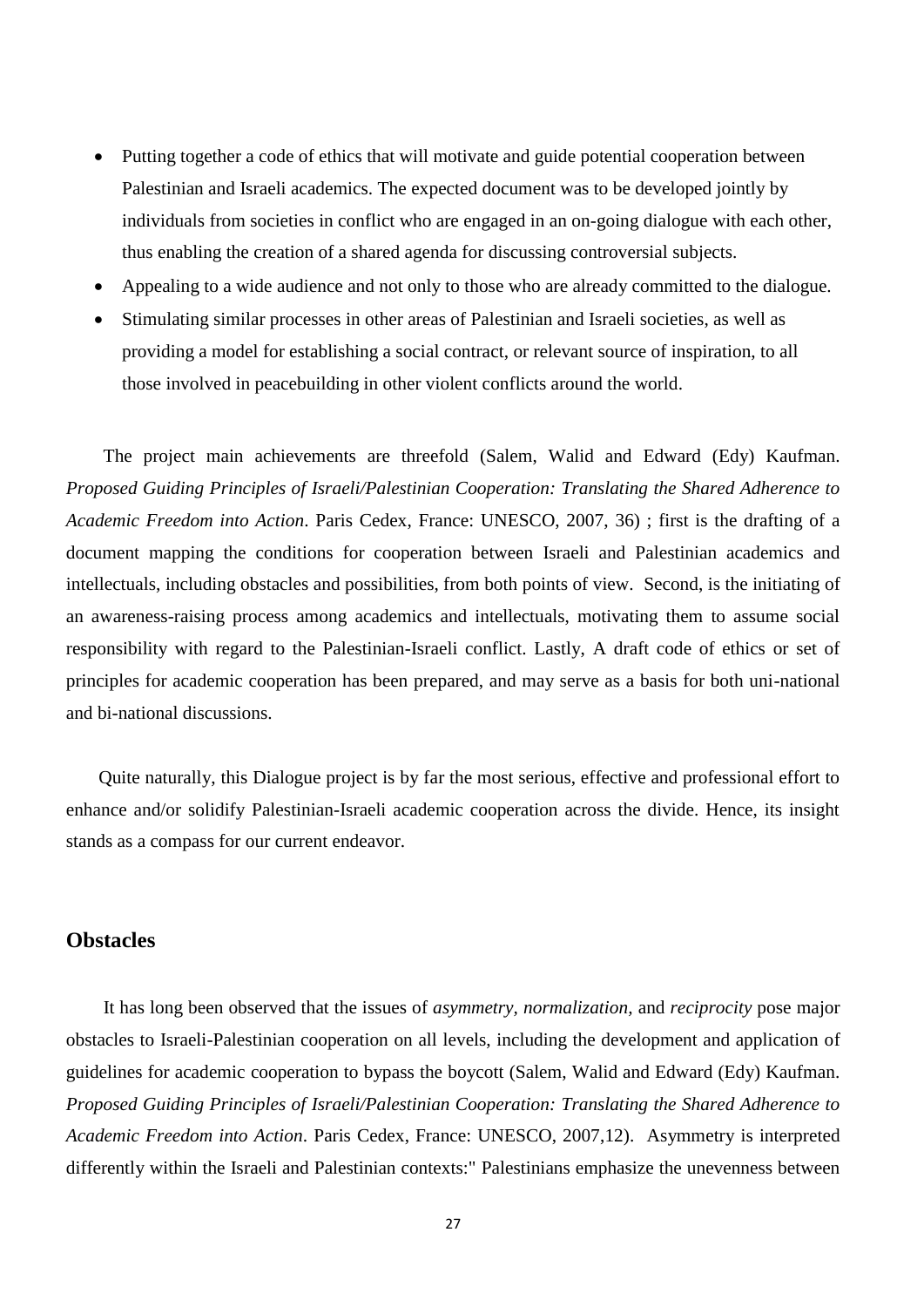the Occupied (Palestinians) and the Occupier (Israel) and seek solidarity and efforts to redress the power imbalance. Israelis, however, point to rising anti-Semitism and the fact that Israel is a small country surrounded by what are perceived to be hostile neighbors" (Salem, Walid and Edward (Edy) Kaufman. *Proposed Guiding Principles of Israeli/Palestinian Cooperation: Translating the Shared Adherence to Academic Freedom into Action*. Paris Cedex, France: UNESCO, 2007 , 12).

 Normalization has many definitions. One of them, suggested by Omar Barghouti, is the "development of joint relations and projects with Israeli side that gives the false impression of normalcy despite the continuation of colonial oppression"( Lim, Audera, ed. *The Case for Sanctions Against Israel*. New YORK: Verso , 212) (Salem, Walid and Edward (Edy) Kaufman. *Proposed Guiding Principles of Israeli/Palestinian Cooperation: Translating the Shared Adherence to Academic Freedom into Action*. Paris Cedex, France: UNESCO, 2007, 13) . Palestinians are divided in their stances vis-à-vis normalization (Salem, Walid and Edward (Edy) Kaufman. *Proposed Guiding Principles of Israeli/Palestinian Cooperation: Translating the Shared Adherence to Academic Freedom into Action*. Paris Cedex, France: UNESCO, 2007, 12). Its supporters usually argue that normalization can bring about the integration of Israel into the Middle East and thereby change the abnormal, damaging relationship. Anti-normalization advocates, however, are against normalization as it "implies a willingness to accept, and perhaps legitimize the injustice they have experienced at the expense of Israel's creation and expansion" (Salem, Walid and Edward (Edy) Kaufman. *Proposed Guiding Principles of Israeli/Palestinian Cooperation: Translating the Shared Adherence to Academic Freedom into Action*. Paris Cedex, France: UNESCO, 2007, 13). It is important to mention that, this antinormalization stance creates a great deal of pressure on those Palestinians willing to cooperate across the divide.

 It is noteworthy that the PACBI has adopted two conditions guaranteeing a "normalization-free" relationship (Lim, Audera, ed. *The Case for Sanctions Against Israel*. New YORK: Verso, 2012, 213) ; the first, is the condition that the Israeli side must recognize the internationally sanctioned and inalienable rights of the Palestinian people, including the right to self-determination ; the second is that the project itself , regardless if its exact nature , must have as one of its main objectives resistance against the "occupation and apartheid" (Lim, Audera, ed. *The Case for Sanctions Against Israel*. New YORK: Verso, 2012, 213).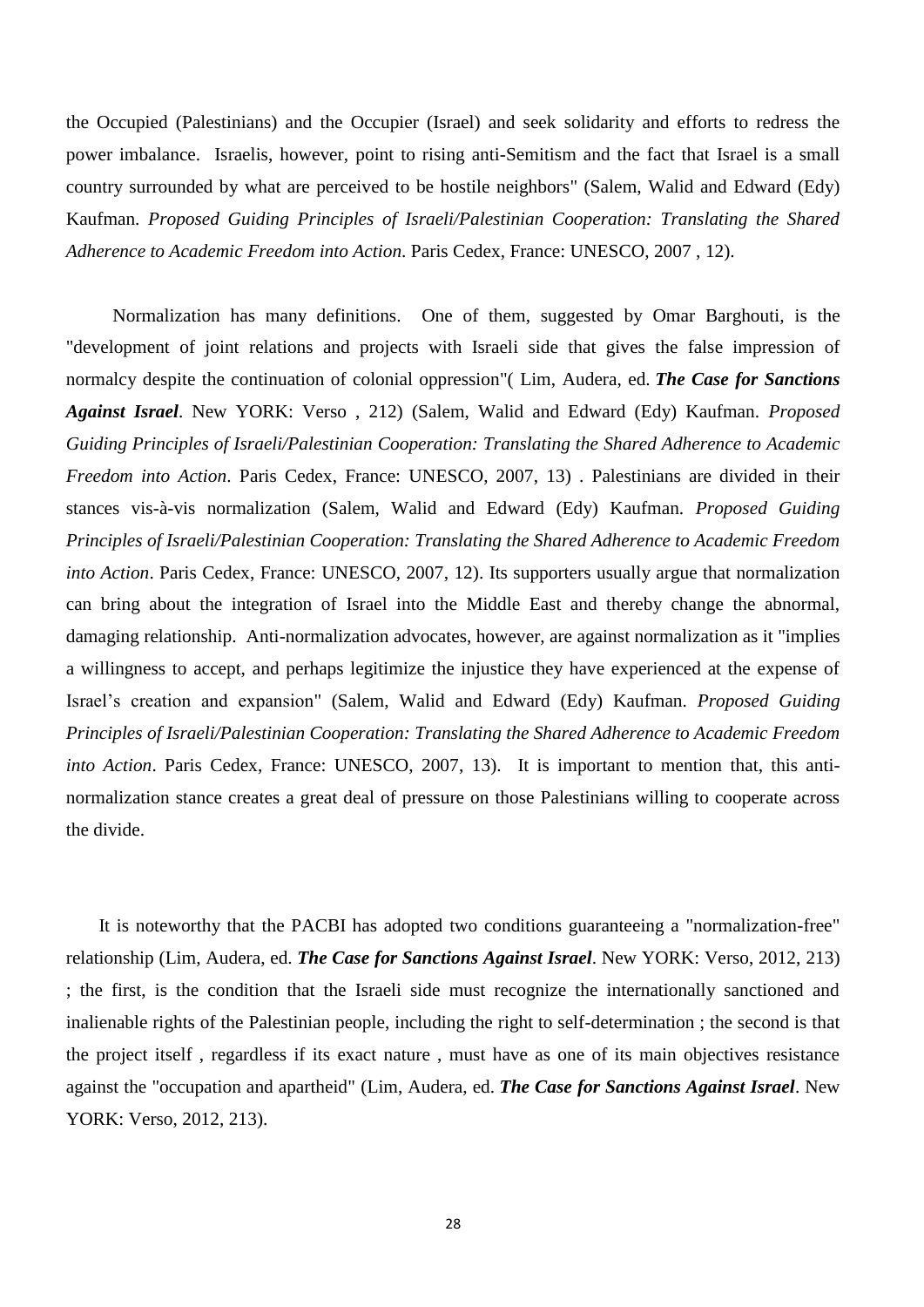Reciprocity is the idea of holding both sides of the conflict responsible and accountable for their actions (Salem, Walid and Edward (Edy) Kaufman. *Proposed Guiding Principles of Israeli/Palestinian Cooperation: Translating the Shared Adherence to Academic Freedom into Action*. Paris Cedex, France: UNESCO, 2007, 12). As mentioned earlier the logic of the academic boycott is premised upon the notion that pressure is needed because dialogue/persuasion is predicated upon "false symmetry". That is, However, reciprocity is often most evident in its negative form, as each side blames the other for initiating the cycle of violence (Salem, Walid and Edward (Edy) Kaufman. *Proposed Guiding Principles of Israeli/Palestinian Cooperation: Translating the Shared Adherence to Academic Freedom into Action*. Paris Cedex, France: UNESCO, 2007, 13)

 Obviously, the anti-normalization stance adopted by the PACBI had to be taken into consideration in seeking channels of communication between the conflicting parties, and in assessing the plausibility of a second track initiative.

# **Stage of the conflict**

 It seems reasonable to state that the conflict herein is currently of an escalating nature as both the BDS and PACBI are seeking to expand their campaigns. Accordingly, the anti-boycott group is escalating its counter-boycott responses.

## **PROGNOSIS**

Based upon our diagnosis of the conflict, we assume the following future scenarios to be fairly conceivable in the context of the question of the Palestinian-led academic boycott of Israel:

- 1. **"Status quo"**: Just as the political arena has been characterized with an enduring status quo, it is imaginable that the current states of affairs concerning the academic boycott will remain unchanged**.** The fact that the Palestinians have adopted and adamantly pursued a new strategy of non-violent unilateralism renders this scenario even more plausible.
- 2. **Increased boycott**: Yet again, the Palestinian unilateral strategies coupled with a political stalemate make conditions ripe for the academic boycott to be widened to other spheres within civil society.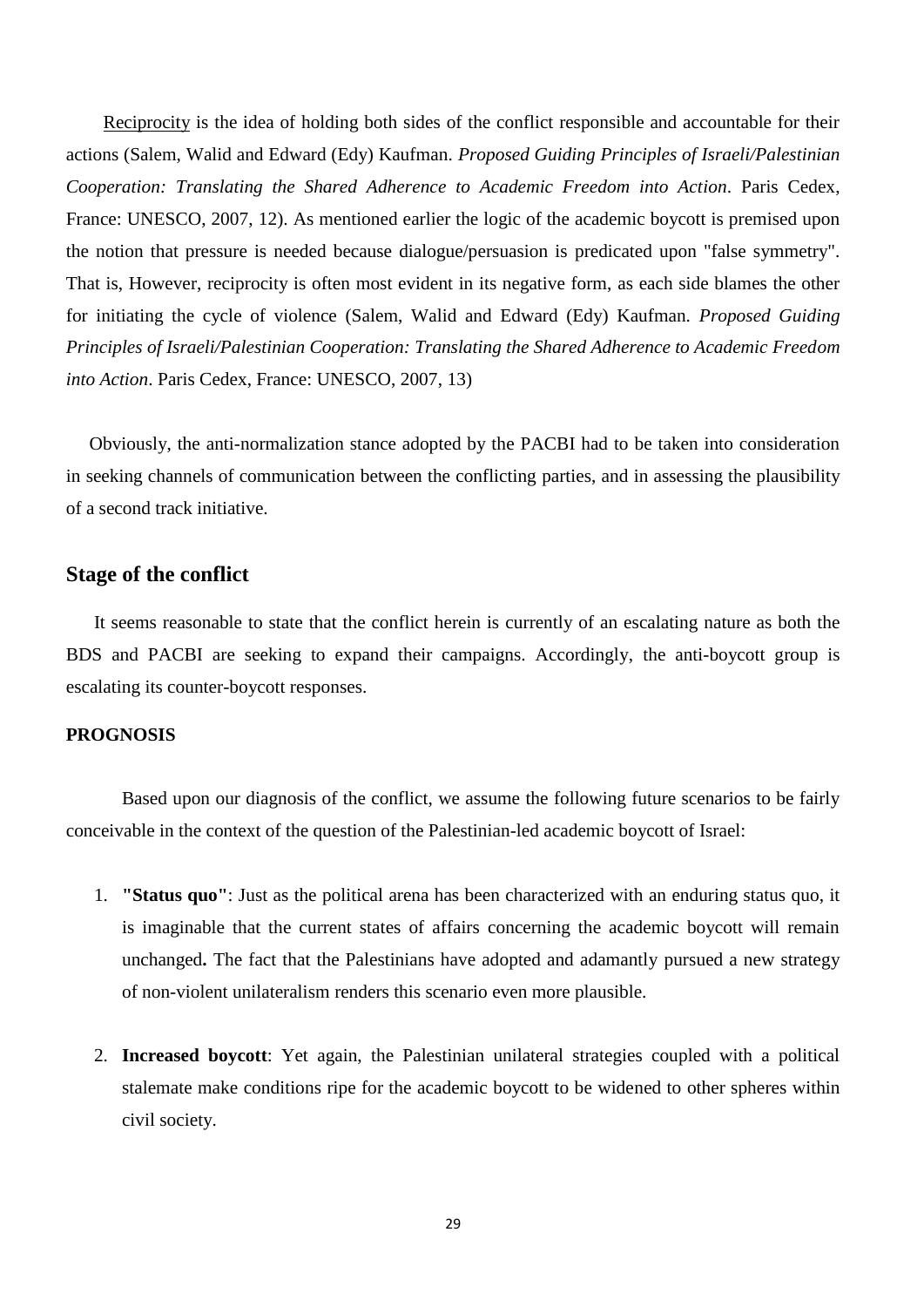- 3. **"Improved boycott"**: Palestinians may seek to 'upgrade' their boycott campaign by adopting more detail and definition. They could clarify terms like 'complicit' to make it less obscure and easier to apply the terms of the boycott. In addition, boycott supporters could outline the ways in which an individual or university could remove themselves from the boycott. The boycott would no longer be applied universally, but only against those whose ideology is incompatible with the spirit of the boycott.
- 4. **Selective Cooperation**: Based on this option, individuals and institutions that cooperate across the divide may continue to do so despite of the increasing mainstreaming of the Palestinian-led academic boycott.
- 5. **Counter–boycott**: On the part of Israel, a counter-boycott targeting institutions or individuals advocating an academic boycott is a future scenario worth mentioning. This counter-boycott would not necessarily be public, since a quiet counter-boycott can serve to counter the Palestinian boycott without portraying Israel as hypocritical.
- 6. **More anti-boycott laws:** is it presumable that if the Boycott is maintained or even continues to spread, more Israeli legal steps to counter the boycott is expected. For instance, the anti-boycott law can be widened to include more cases of Boycott. It can also be modified to become more deterrent by criminalizing an activity which defined as boycott.
- 7. **Ending the boycott due to a political breakthrough**: A political breakthrough, such as renewing the peace process at the national level, would encourage the Palestinians to abandon non-violent unilateral measures and return to negotiations. The stance held by prominent boycotters whereby boycott is meant to trigger meaningful negotiation and not take their place makes this scenario very much plausible.
- 8. **(Unofficial) freezing of the boycott due to a political breakthrough:** A political breakthrough, such as renewing the peace process at the national level, can also encourage the Palestinians to unofficially freeze their endeavors to maintain and spread the boycott. Unofficial freeze can been seen more preferable than absolute termination, as it gives the boycotters the opportunity to make sure that negotiation is meaningful and fruitful before they officially end the boycott.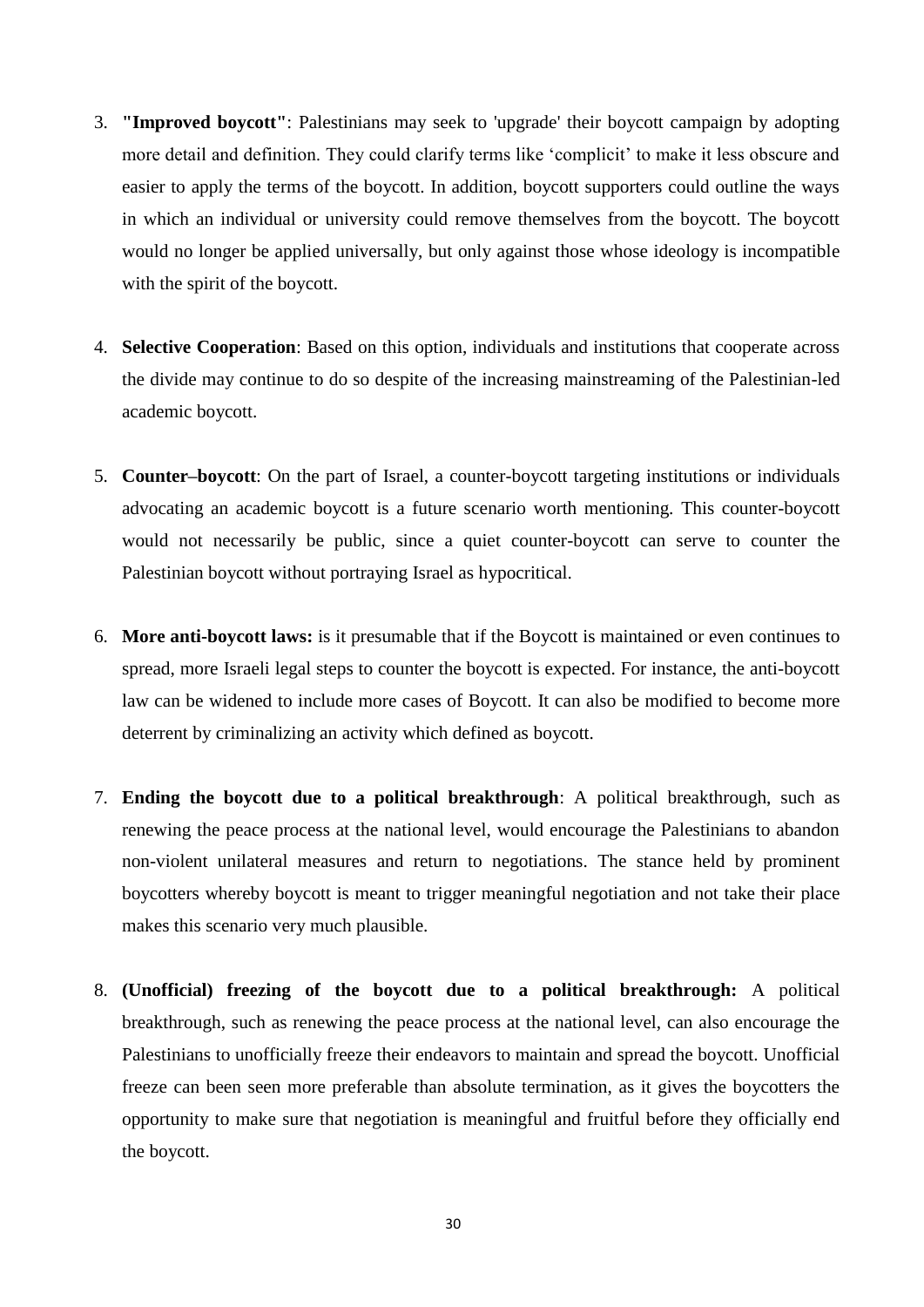9. **Ending the boycott due to external pressure**: Boycotters might also opt for ending the boycott if heavily pressured by Israel, the PA, or international community. Israel, being an occupier force in the West Bank and Gaza, will enable it to exercise this kind of pressure. Economic sanction and limitation of movement could be two of many possible strategies meant to exert pressure upon the boycott advocators and bring it to an end. However, the effectiveness of "state-like pressure" over non-state actors such as the BDS and PACBI is extremely doubtful. On the same note, it is presumable the PA pressure over the Boycotters is the almost only way by which external pressure brings an end or, at least, freeze boycott activities.

 Of the abovementioned scenarios, the *preferred overall outcome* considering the interests of all parties is as following:

## **Best Possible Scenario for Israelis**

 Ending the boycott because of a political breakthrough is perhaps the best option for Israelis. If the peace process is renewed, both sides would agree that the boycott is unnecessary and thus should be terminated. This would be a method for Israelis to bring an end to the boycott in a way that does not portray them as aggressors and occupiers that use unilateral strategies to achieve its desired outcome. Israelis might also have an interest in perpetuating the status quo. Currently, the boycott does not do enough harm to the Israelis to motivate them to make the changes called for by Palestinians in order to bring it to an end. As such, Israelis are likely to maintain the existing state of affairs for the foreseeable future.

#### **Best Alternative to a Negotiated Agreement for Israel**

Israel's best alternative to a negotiated settlement would be to continue a counter-boycott program like the anti-BDS movement in place. The Israelis behind the anti-BDS movement do not necessarily seek to end the Palestinian's academic boycott of Israel, but would rather use it to their advantage by portraying how they are bullied or vilified by the Palestinians. This may help Israel develop new ties and strengthen existing relationships with sympathetic foreign partners. As mentioned earlier, the boycott does not harm the interests of Israelis who have no desire to collaborate with Palestinians regardless of the existence of a boycott. Instead, some Israelis could see the boycott as a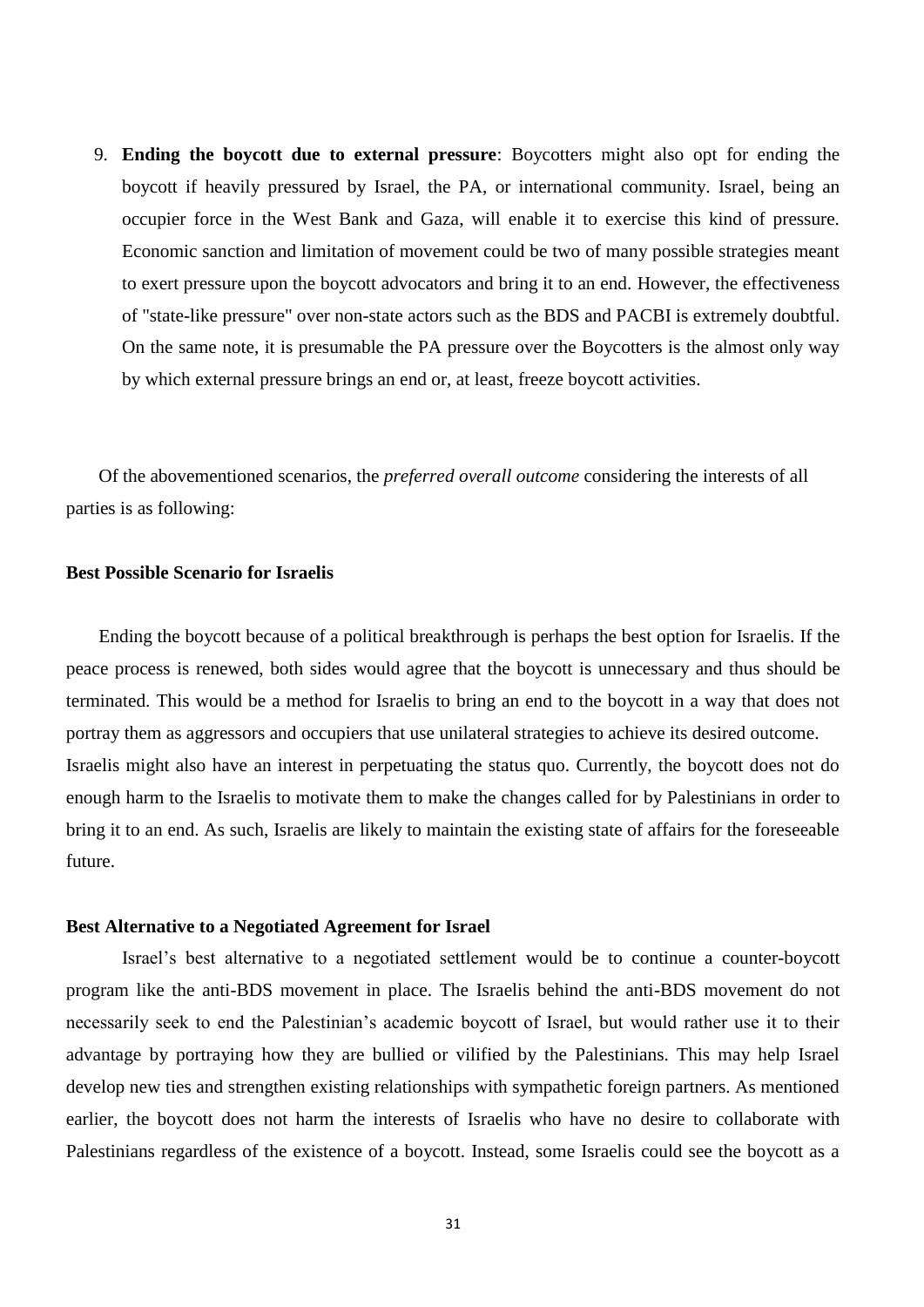chance to build ties with other foreign organizations, which they would rather collaborate with than their Palestinian neighbors.

## **Best Possible Scenario for Palestinians**

Based upon our diagnosis in general and the observed logic of the boycott in particular, we believe that the improving of the boycott would benefit the Palestinian cause. If the terms of the boycott were defined so that it could be applied in a targeted manner instead of a universal one, it could no longer be criticized for being 'collective punishment' or overly broad. That is, improving the boycott will be face-saving for Palestinians as they will appear reasonable and flexible for adapting the boycott and using it as mechanism to bring about change. Palestinians would also greatly benefit from ending the boycott because of a political breakthrough. The stated reason for calling for the boycott was to bring attention to the occupation and conditions of the Palestinians in the West Bank and Gaza. If negotiations were restarted, it would represent a more direct method of achieving those same goals, and therefore the Palestinians could abandon the boycott. It would also be a significant victory for Palestinians and reinforce their dedication to resistance by nonviolent means.

## **Best Alternative to a Negotiated Agreement for the Palestinian-led academic boycott**

 Based upon our diagnosis, we believe that under the current situation the Palestinian-led academic boycott 'BATNA' would be to carry on with the boycott and to push even further into the mainstream to ultimately entrench Israel's image a pariah state. Boycott is, as already mentioned, is seen by its advocates as "last resort" action which is premised on the logic of pressure. Accordingly, in the absence of negotiation the logic behind the boycott and its justification persist, thus leaving no other way to boycotters except escalating by pushing the boycott more and more into the mainstream.

#### **Best Possible Scenario for both parties**

 Selective cooperation would not delegitimize the boycott nor pressure neither the Palestinians nor Israelis to change their chosen methods. The people who wanted to participate would be free to do so and everyone else would remain unaffected.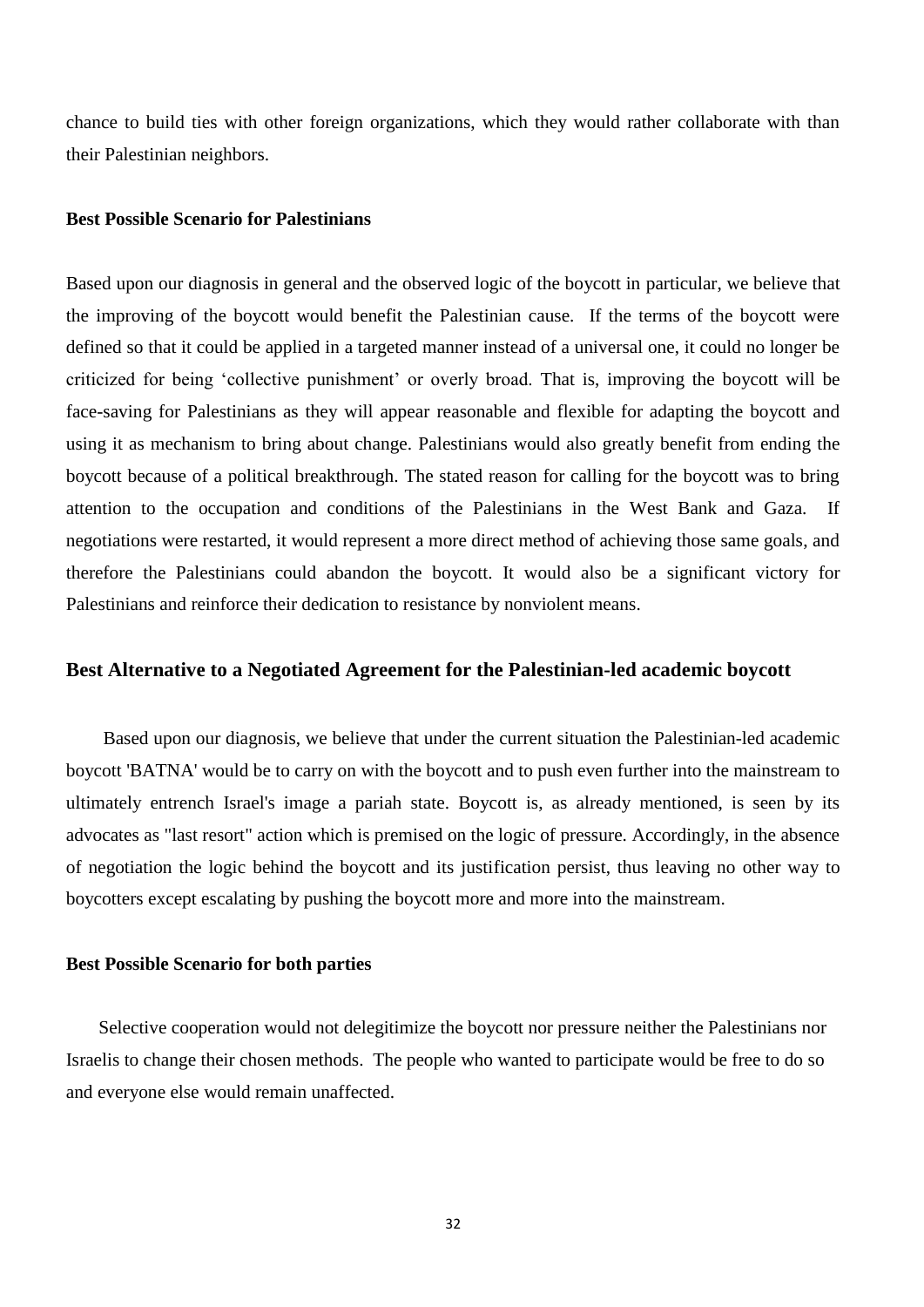Alternavley, both Palestinians and Israelis would benefit from ending the boycott because of a political breakthrough. The current state of affairs is not ideal for either party, and they have both acknowledged that an enduring, peaceful resolution to the national conflict cannot be achieved unilaterally. Thus, restarting talks and ending the boycott would be an important step to realizing the lasting peace both sides desire.

## **3. Treatment: A Track-two Initiative in Support of Academic Freedom**

# **3A.**

Our goal for a problem solving workshop is to revisit the academic code of ethics to guide Israeli and Palestinian academic cooperation and expand or modify it as necessary with regards to developments since its original drafting. This would not be a universal academic code of ethics, but rather one that addresses the unique challenges inherent in the current relationship between Israelis and Palestinians. Individual academics and institutions can adopt these guidelines. The code of ethics will serve to outline responsibilities of academics on both sides to acknowledge and address the asymmetries so that they can cooperate as equals.

We would use as a guide the Proposed Guiding Principles for Israeli/Palestinian Academic Cooperation by Walid Salem and Edy Kaufman. While the final product of the workshop may differ from the principles outlined therein, they offer a helpful starting point to begin the drafting of the code of ethics.

We could potentially partner with Haifa University and Al-Quds University. We would select facilitators affiliated with these places of higher learning: one Jewish facilitator from Haifa and one Arab facilitator from Al-Quds. If Uppsala University convened the initiative, it would be face-saving for those Palestinians who do not wish to out-rightly disregard the boycott.

Ideally, we would engage in a multi-track approach that begins with a track-two effort made up of Palestinian and Israeli academics which is followed by a track-one venture involving Palestinian and Israeli university Presidents, Rectors, or Deans with the authorization of their universities. While our project (a track-two workshop) can stand alone, it is optimal with the addition of the track-one comprised of the heads of universities. With the addition of this initiative, the track-two participants (academics) know their product will go to the next level (the heads of universities) and they will take the workshop more seriously, enhancing its likelihood of success.

A track-one workshop is more difficult to organize but is possible if the convener has a respected reputation (like a high-ranking diplomat, head-of-state, or NGO) and if it were held at a historically-meaningful place that would make it even more attractive to potential participants. At this time, however, we think it is prudent to focus on a single track-two effort made up of Israeli and Palestinian academics. It is our hope that this initiative, if successful, will help facilitate the organization of a track-one workshop as described above in the future.

The national Israeli-Palestinian conflict has been characterized by a tense status-quo punctuated by periods of extreme violence. At this point, there is no track-one peace process taking place. However, the Oslo Accords have already demonstrated the efficacy of track-two efforts in the Israeli-Palestinian conflict.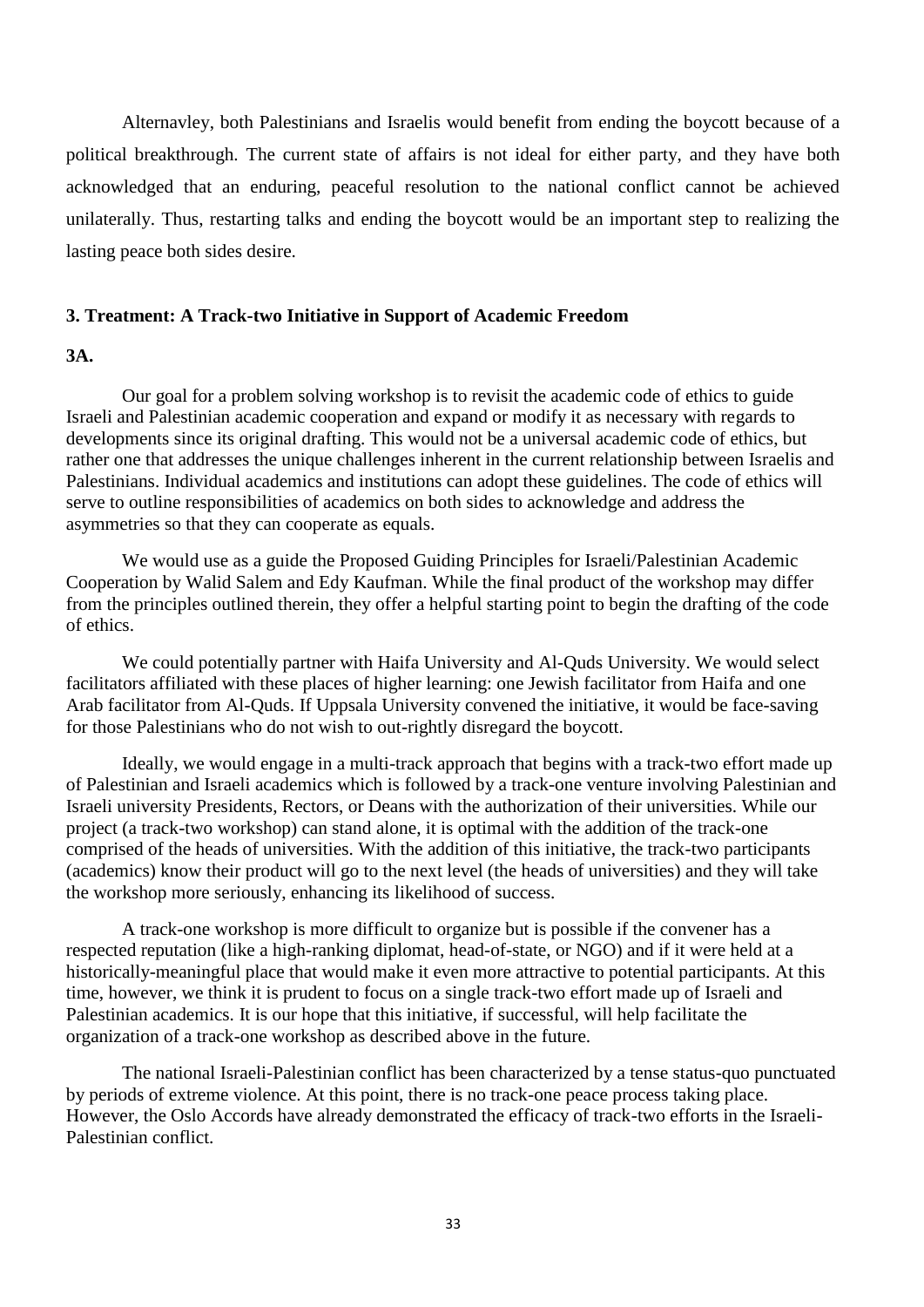Recent developments like the recognition of Palestine as a state by the UN General Assembly and the overwhelming support for Palestinian statehood on the part of the international community implied by the same seem to put Palestinians on more equal footing with their Israeli counterparts. Such enhanced symmetry facilitates cooperation and probable success of this workshop. However, the firing of thousands of rockets from Gaza into Israel last year and the subsequent Israeli military response designated as Operation Pillar of Defense showed just how explosive and unpredictable this conflict is. Anger over the deaths on both sides (although there were considerably more casualties among Palestinians) has aggravated the status quo.

However, it is our belief that the timing is ripe for a workshop of this nature. While at the moment tensions are so high as to prohibit a track-one initiative, academics that are not politically obligated will be free to participate. If the workshop is prepared thoughtfully, mindful of both recent developments and the history of the conflict, we believe this initiative is feasible at this time.

#### **3B.**

The workshop would be convened in an inspiring and at the same time isolated place in Norway, convened by professor who have shown concern about the Palestinian/Israeli conflict and with a professional interest both in this part of the world as well as the issues related to academic freedom, higher education ethics, etc. This university or the individual professors should also have some experience of facilitating as a third party and is to be selected for several characteristics that make it well-suited for a conflict resolution attempt. Norway has stimulated reports with data on violent conflicts and peace agreements, as in the Journal of Peace Research. In addition, UCDP publishes yearly reports in conjunction with the Peace Research Institute Oslo (PRIO). This data program could be a resource for both the workshop facilitators and participants. In addition, the choice should be of a university committed and interested in global society as well as collaboration with universities worldwide. We believe that this university would be amenable and well-suited to convene this workshop, . The workshop would be facilitated by a team to include at least two professional facilitators, one Arab and one Jew. They would be joined by local assistant facilitators.

The Israeli and Palestinian sides would be represented by working academics in the major universities in Israel and the Palestinian territories. These academics would not necessarily have to be holders of a Ph.D. , but rather identified as young and innovative in their fields. The preference off "partners in conflict" [two parties divided across the divide but with at least one common attribute] , to include "young" and " academics" from both sides.

Each group (Israeli and Palestinian academics) would be represented by a team of 10-12 academics. Each team will have an equal number of representatives. We would seek at least one Israeli professor from each of the major universities in Israel and at least one Palestinian professor from each of the major universities in the territories. Gender-equal representation would be encouraged.

Participants will be chosen by a selection committee made up of the facilitators and assistant facilitators. The committee will advertise the workshop and solicit applications. In addition, the facilitators can send emails to individual academics that they believe would be suitable for the workshop. Applicants will submit their CVs for review. The committee will review the applications and hold personal interviews between both facilitators and the applicant. During this review and interview process, the facilitators will analyze the academics' suitability for the workshop. The facilitators have control over the selection process so that they can avoid including 'spoilers' – or those who would obstruct cooperation – from the workshop.

The facilitators will inform the participants of the ground rules and what is expected of them at the workshop. General rules, such as mutual respect and courtesy, will be emphasized as essential from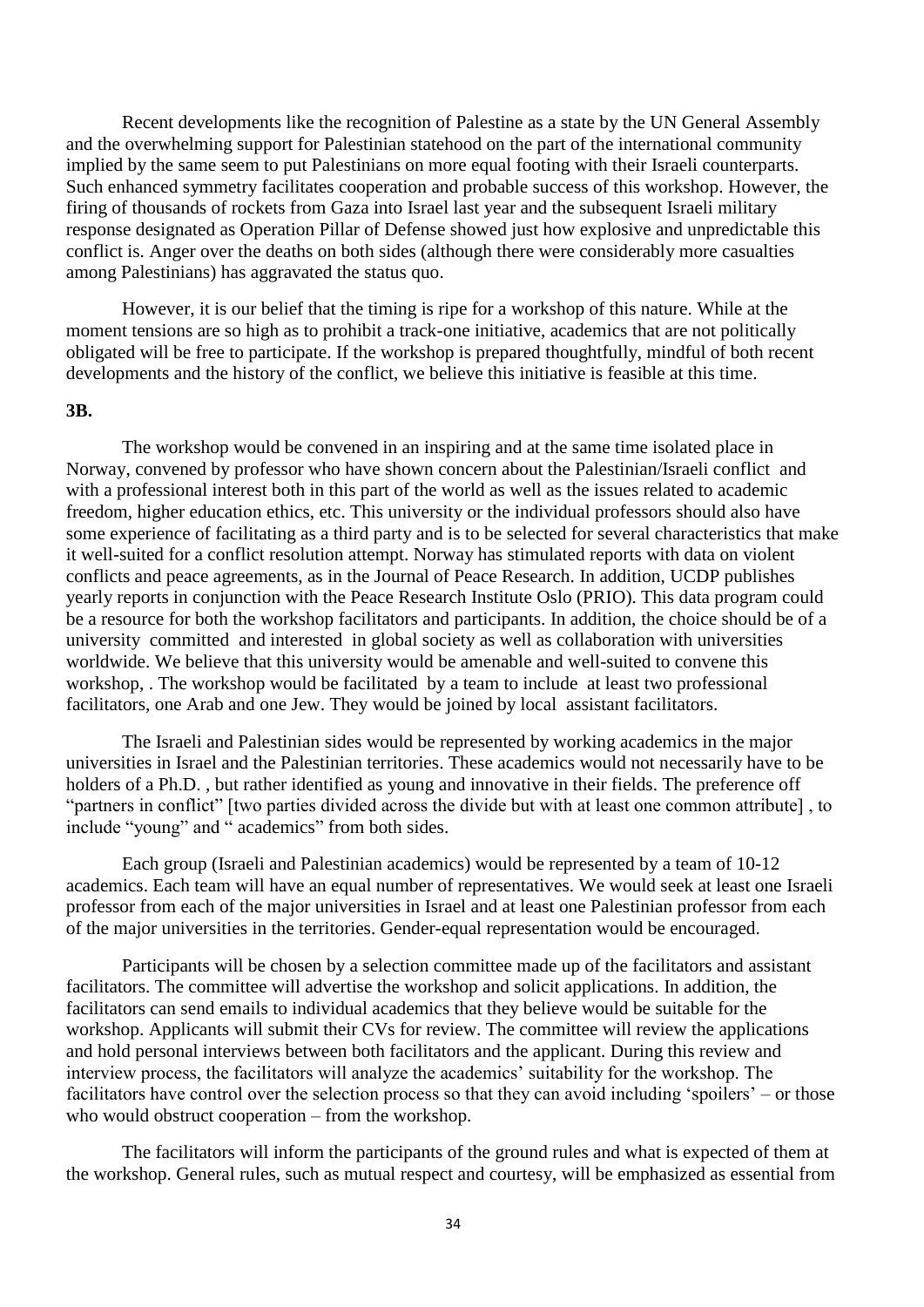the start. For example, participants will be instructed to not leave the workshop individually, but to wait for scheduled breaks or recesses announced by the facilitator. If one participant leaves the room during a workshop exercise, it can disrupt the flow of the activity and the connection with and between his or her fellow participants.

In addition, the facilitators must discuss with potential participants what will be done in case of crisis or other disruption during the workshop. Facilitators can outline the types of events that may force the cancellation of the workshop. They will also describe how the participants will respond if certain politically-charged events (like a terrorist attack) occur during the workshop. It is essential to discuss and reach understanding on topics such as these prior to the beginning of the workshop to ensure that the proceedings are not halted in case of something that the facilitators did not foresee. The facilitators should urge that the workshop continue in all but the most serious occurrences.

# **3C.**

After the teams have been selected, both groups will have separate pre-workshop meetings. The purpose of these meetings will be to build trust and cohesion within the groups. Another focus of the pre-workshop meeting will be to build skills that participants will need to call upon during the workshop. For example, participants will learn about and how to interpret non-verbal communication (body language) and will be given instruction on how to communicate non-violently (how to build phrases that do not sound like an attack on the listener). Facilitators will demonstrate and participants will practice these abilities as well as active and reflective listening techniques (how to convey understanding and how to show empathy to the speaker, respectively). These skills will enable the participants to communicate more constructively and facilitate effective discourse during the workshop. Going through this training separately will build stronger interpersonal bonds within the groups and hopefully reduce intragroup conflict (which can have a spoiler effect) once the workshop begins. These measures will enhance the likelihood of reaching a consensus and achieving enduring effectiveness.

| Time        | Activities                                                                                                |
|-------------|-----------------------------------------------------------------------------------------------------------|
| Months 1-3  | Selection of participants                                                                                 |
|             |                                                                                                           |
| Month 4     | Intragroup (separate) trust building and skills<br>building                                               |
|             |                                                                                                           |
| Month 5     | Ten-day problem solving workshop in Norway                                                                |
|             |                                                                                                           |
| Months 6-11 | Begin re-entry, implementation period of one<br>year                                                      |
|             |                                                                                                           |
| Month 12    | One-day follow-up and re-entry workshop in<br>East Jerusalem or Bet Jala (access for all<br>participants) |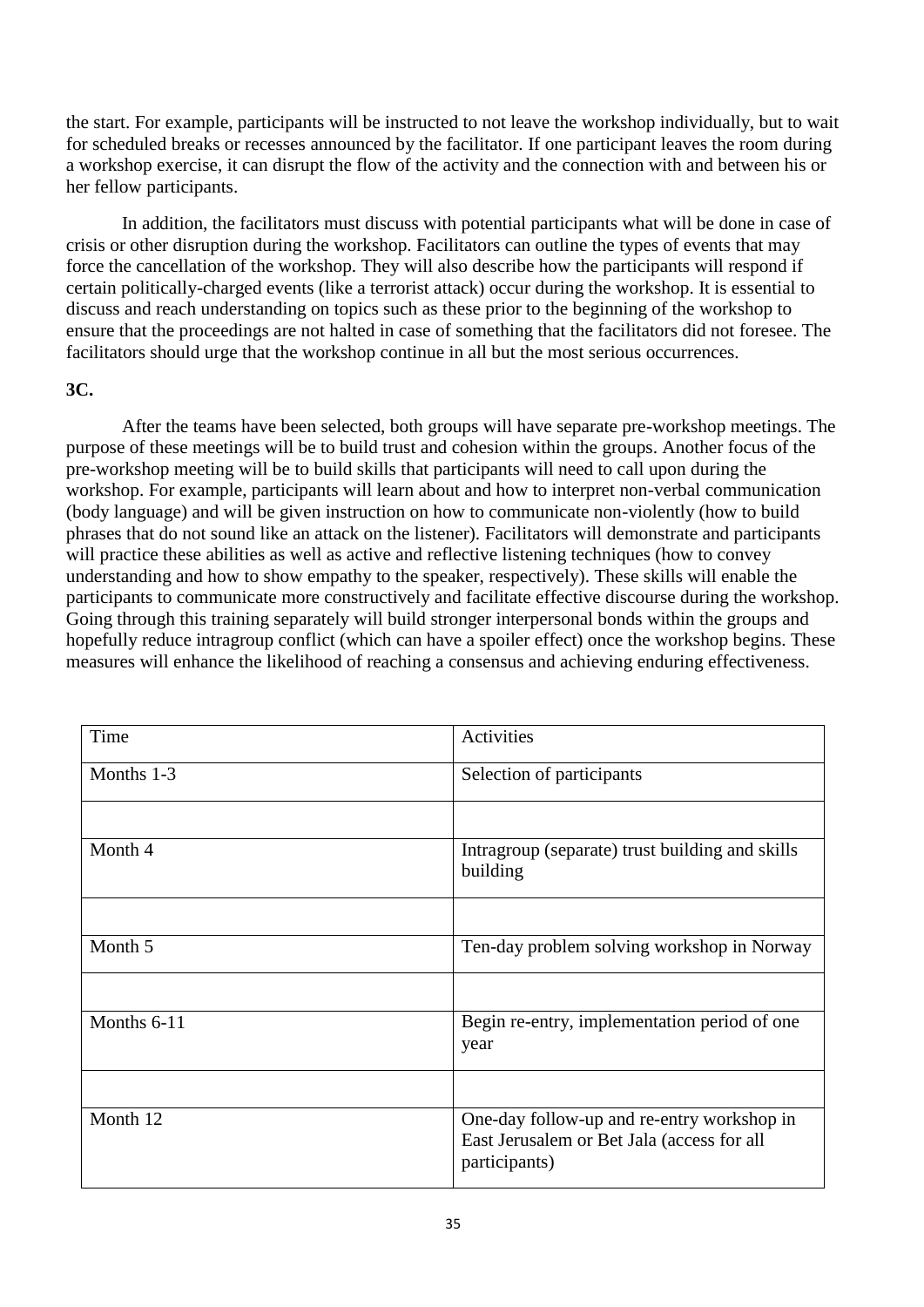| Month 18 | One-day evaluation meeting ( |
|----------|------------------------------|

## **3D.**

The two facilitators will work together to plan the workshop in detail. They will determine the issues to be discussed, the variety of activities to be held, the order, and what to cut or add according to time constraints. The agenda must be varied in material, pace, and style to avoid monotony and keep participant energy high. The schedule for the workshop will be made available to each participant so that they can prepare for what is to come, which will limit loss of productivity due to lack of preparedness. The participants and facilitators will meet prior to the beginning of the workshop so that the participants can ask questions and offer suggestions for the facilitators (this can be done individually, as part of the review/interview process, or as a group).

The workshop would last ten weekdays, including two five-day weeks and one weekend. This will allow for at least three days of trust- and skills-building in the beginning with enough time to explore the issues at an unhurried pace. The inclusion of at least two weekend days will provide time for participants to socialize and become more comfortable with each other and in the space where the workshop is to be held.

Possible issues to be discussed during the workshop would include: the right of academics to speak publicly and express their ideas, no matter how unpopular, without fear of detriment to their reputations or careers. Another topic could be freedom of movement for academics regarding their professional obligations in order to realize the universally accepted right to academic freedom. In addition, the usefulness of the method of boycott can be addressed, as well as the role of academics in society (whether they must be active in the defense of human rights or if they can remain apolitical).

The first part of the workshop will be dedicated to trust building and skills building between the participants (inter-group). In order to build trust between the teams, several exercises will attempt to get them to view one another as partners in conflict. Both teams will take 10 minutes to write a list of hot-button words that are hurtful or inflammatory when used by the other side. Then, the groups will share the lists and they will make a commitment to avoid the use of these derogatory catch phrases. This, combined with the participants' prior training in non-violent language, should facilitate effective communication.

Next, participants will work together to design best- and worst-case-scenarios for the conflict at hand. First, they will envision the best possible realistic scenario that they can hope for. Second, they will be asked to describe the worst case scenario possible. The point of this exercise is to emphasize the importance of peace building initiatives like this workshop, and highlight the outcomes (good and bad) that would result from the success or failure of the process. This will make the participants take ownership of the process and have more respect for their roles and responsibilities. Hopefully, it will allow for them to view themselves as partners in conflict, whose futures are irrevocably tied, who can work together to bring about the best-case-scenario they envisioned.

After trust building, the facilitators will lead the participants in a series of skills building exercises selected for the specific conflict and issues at hand. Among these activities would be instruction in mediation skills. Mediation – simply, a facilitated negotiation – is a method of conflict resolution that takes for granted that the parties can solve their own dispute with the guidance of an intervener (the third-party mediator). Instruction will focus on how mediators successfully reframe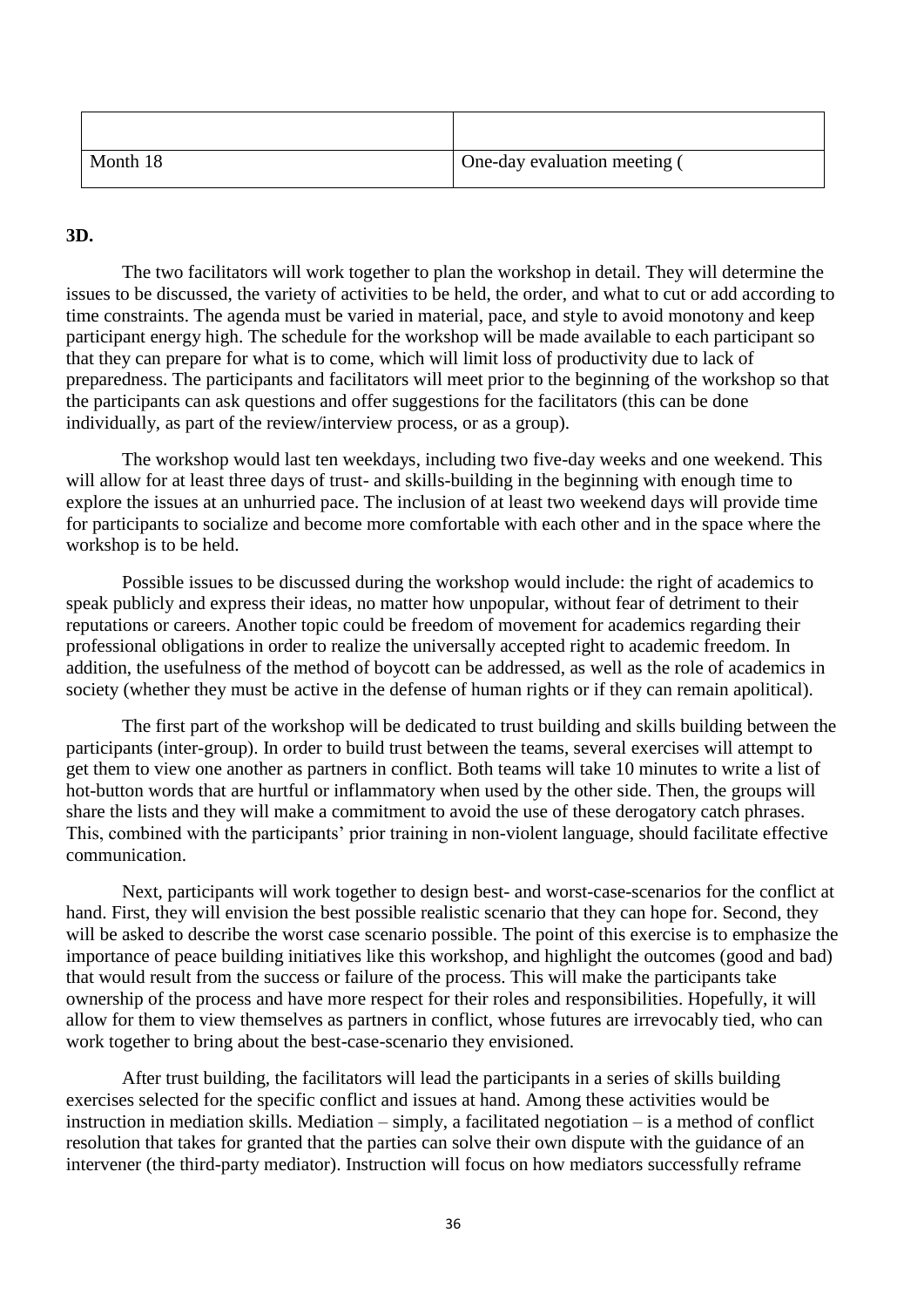conflicts so that disputants can view it as a shared problem and focus on resolution instead of the assignment of blame. The participants can apply this skill not only within the workshop setting, but in their professional and personal lives. Being able to resolve conflict peacefully and thoughtfully will benefit the participants' community, as well. With this new skill, participants can return to their communities and promote the outcome and spirit of the workshop.

Then, the participants will get a chance to review and refresh the skills they learned at the preworkshop meetings. The topics of effective non-violent communication and reflective listening will be revisited, this time with both groups together. This will reinforce these skills and give the participants a chance to demonstrate their new expertise.

In addition to mediation, non-violent communication, and reflective listening, the facilitators will instruct the participants on how to mobilize a group or community using modern social media. Social media is an incredible tool for reaching the masses. Those who have mastered the ability to spread their message through social media resources like Facebook and Twitter have access to and can be accessed by their base of supporters at any time. The use of social media is becoming increasingly essential in the modern age, and this skill will enable the participants to spread knowledge and support of the workshop outcome.

## **3E.**

In order to facilitate consensus building and find mutually-satisfactory solutions, the participants will need to think 'outside of the box.' The facilitators will assist by leading the teams in a few activities to encourage creative thinking. First, facilitators will ask participants to think laterally and compare their conflict to another. Both teams will take turns drawing comparisons between the two conflicts. At the end of the activity, the participants will hopefully view their conflict more critically and be able to generate additional options for potential solutions.

Second, participants will take part in a brainstorming activity. Participants will be asked to make suggestions and the activity will not be over until everyone has contributed at least one idea and the facilitators believe that all options have been explored. No one may interrupt or criticize another person's recommendation, which would discourage people from sharing their options. At the end of the activity, there should be an impressive selection of options that some of the participants had not previously considered. Next, participants can vote on which options they find satisfactory, and the recommendations that receive the most votes can be discussed in further detail.

## **3F.**

The facilitators will guide the participants to frame the issue at hand (lack of academic cooperation) as a shared problem that can have a mutually beneficial solution. When the Israeli and Palestinian academics are able to view one another as partners in conflict, their relationship and the conflict itself will be transformed from a winner-take-all scenario to one with a range of options that can satisfy the most important needs and interests of both sides.

Ideally, the workshop participants will be able to draft and agree upon a more relevant and updated set of principles for academic cooperation between Israelis and Palestinians. These improved principles could be applied to narrow the application of the indiscriminate denial of cooperation and allow for collaboration on equal footing according to the terms described therein. This would be a short- term response designed to have a measured but immediate impact in order to address an ongoing concern. It is our hope that some of the participants will be successful in winning support from their home institutions to help spread awareness and, ideally, adoption of the principles. If the principles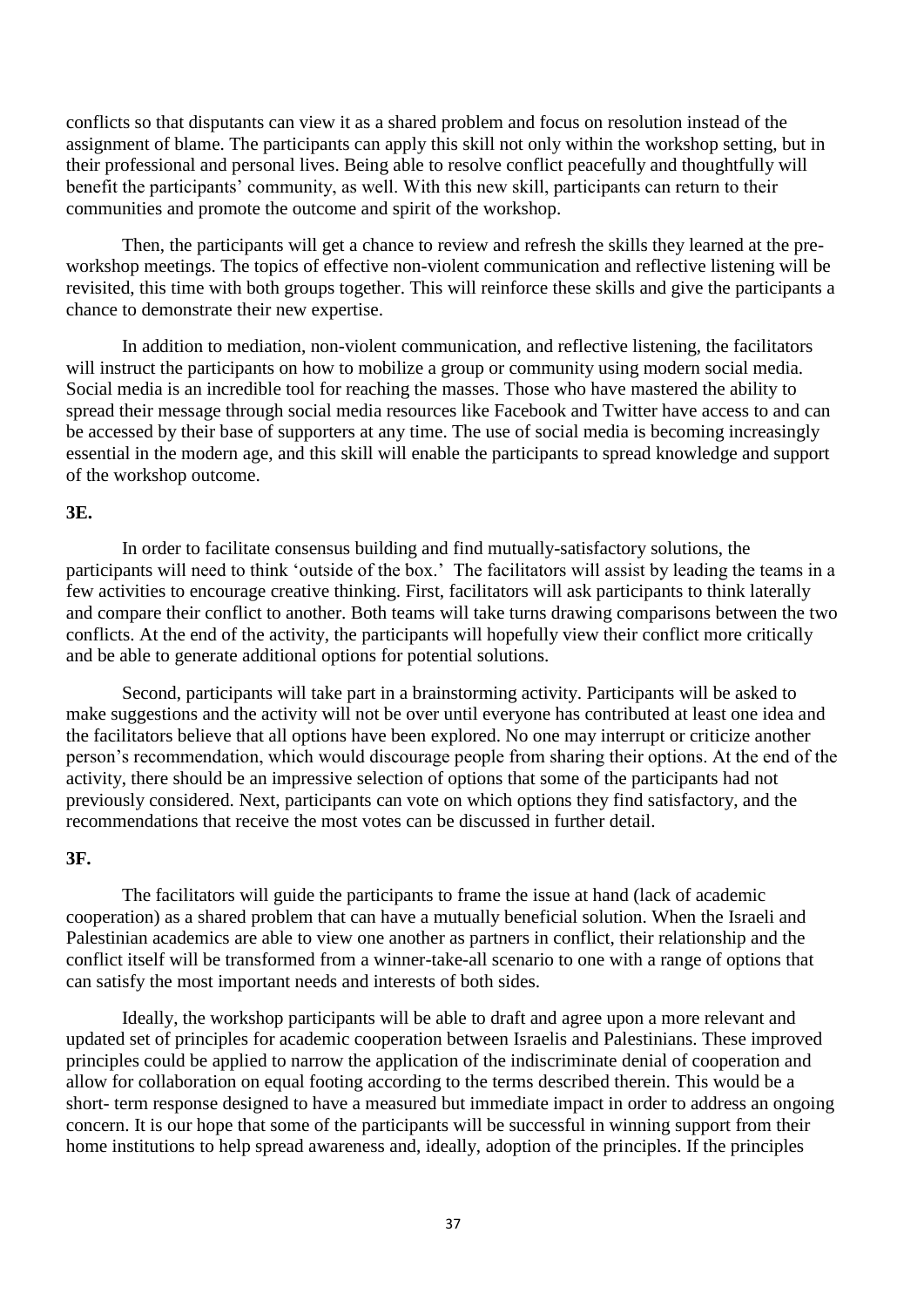were widely accepted, it would be the first step in a larger, incremental process to enhance cooperation between Israeli and Palestinian academics and promote peace within and between both communities.

This outcome addresses the needs of the Palestinians as it does not delegitimize their chosen method of resistance, the boycott. At the same time, it considers the interests of academics on both sides to be able to cooperate if they so choose. In addition, the adoption of the principles will give legitimacy and leverage to academics that collaborate across the divide, as a defense to critics of cooperation who would argue that collaborative academics are conceding to the demands of the boycott or normalizing with the occupying power. Thus, this outcome is face-saving for all parties.

## **3G.**

The outcome of the workshop would be implemented by an action committee that would be formed of the participants. If requested, the facilitators could also serve as advisors to the committee. As such, the action committee would be made up of the 20-24 participants and two advisors.

Six months after the workshop there would be a follow-up meeting of the action committee to report on the awareness about and success of the implementation of the principles within their own communities. The committee members will share successful techniques and advise one another on overcoming obstacles to implementation. They will broadly evaluate the success of the first six months of the probationary period and extrapolate what should be done in the next six months and assign agreed-upon responsibilities among themselves.

After another six months – one full year after the end of the workshop – the probationary period will end. The action committee will meet once more (again made up of all participants) to evaluate the policy after the first year. Success will be measured in terms of how many Israeli and Palestinian academics and universities have adopted the principles. This will be compared to the state of affairs six months prior and participants will be able to measure their ability to spread awareness and implement the policy over the course of the last year.

This second meeting will also serve as a reminder to workshop participants before they return to their communities to continue to take part in or start a discourse regarding the principles as well as to encourage other colleagues and institutions to adopt the principles. At this final (proposed) meeting, the action committee will use the information gathered about the successful implementation strategies to set goals and assign duties for the future. While this is the last proposed meeting of the action committee, if circumstances and funds allow, additional workshops and meetings could be held.

## **3H.**

It is expected that the participants will be able to amend the proposed guiding principles to academic cooperation with regards to recent developments and make them more suitable given the current asymmetries. At the very least, they could be able to generate a list of recommendations to future workshops of the same nature and purpose. As long as all Israeli and Palestinian participants reach some sort of consensus, the resulting document will be valuable. If the workshop process remains symmetrical, the outcome will be symmetrical, as well. It is our belief that if the facilitators ensure the equality of the process, the participants will have faith in the process and will be more likely to reach a consensus that broadly satisfies the needs of both sides.

The effects of the workshop will be seen at the individual, group, and – ideally – state levels. Individual participants will benefit from positive social contact with academics from the other side and it may encourage intergroup communication in the future. If participants then go back to their communities and start a new discourse in favor of cooperation, they will set a positive example for their communities and act as visible and outspoken challenges to the status quo. This workshop would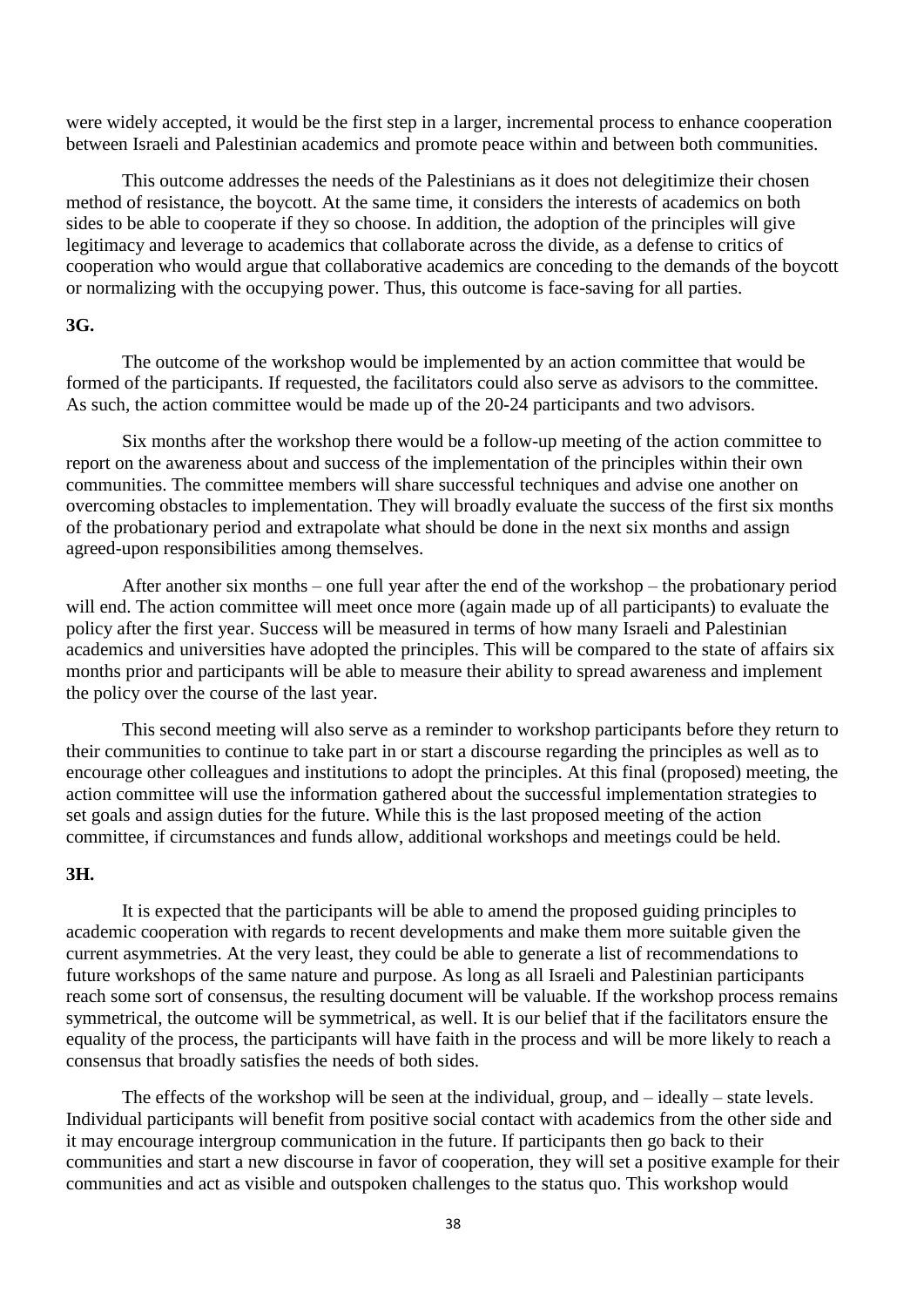represent the first successful attempt to bridge this particular gap and it would have significant repercussions within academia. It would be heartening to members of both communities to see breakthrough peace building initiatives achieving success especially because the peace process at the national level has been stalled for the last four years.

## **3I.**

At the beginning of the workshop, the participants will work together to agree upon a set of workshop-specific objectives that they hope to achieve. Examples of possible objectives could be: "revise and reach consensus on a new set of guiding principles for academic cooperation," "personally agree to uphold the agreed-upon principles," and "promote the awareness and adoption of the principles within our home universities and communities." Setting objectives at the outset of the workshop will enhance participant focus and responsibility in the process that follows. This activity sets a precedent of participatory decision making that will facilitate cooperation during the remainder of the workshop.

Prior to the trust and skills building components of the workshop, the participants might find it difficult to reach consensus on any but the most general objectives. However, as the workshop progresses, the participants may review, refine, and expand upon the original objectives as their skills and group dynamic evolve. These objectives can also be used as a guide for the final consensus document and in the analysis of the overall success of the workshop at the subsequent action committee meetings.

During the workshop, anonymous evaluations will be collected. Five-question assessments will be distributed and collected at the end of every day. Examples of evaluation questions could be, "what did you like about this activity? What could have been done differently? What is one thing you learned during this activity?" The responses will be read and evaluated by the facilitators. Popular topics can be brought up again, pressing questions can be answered, and lingering concerns can be readdressed the following day so that nothing goes unfinished.